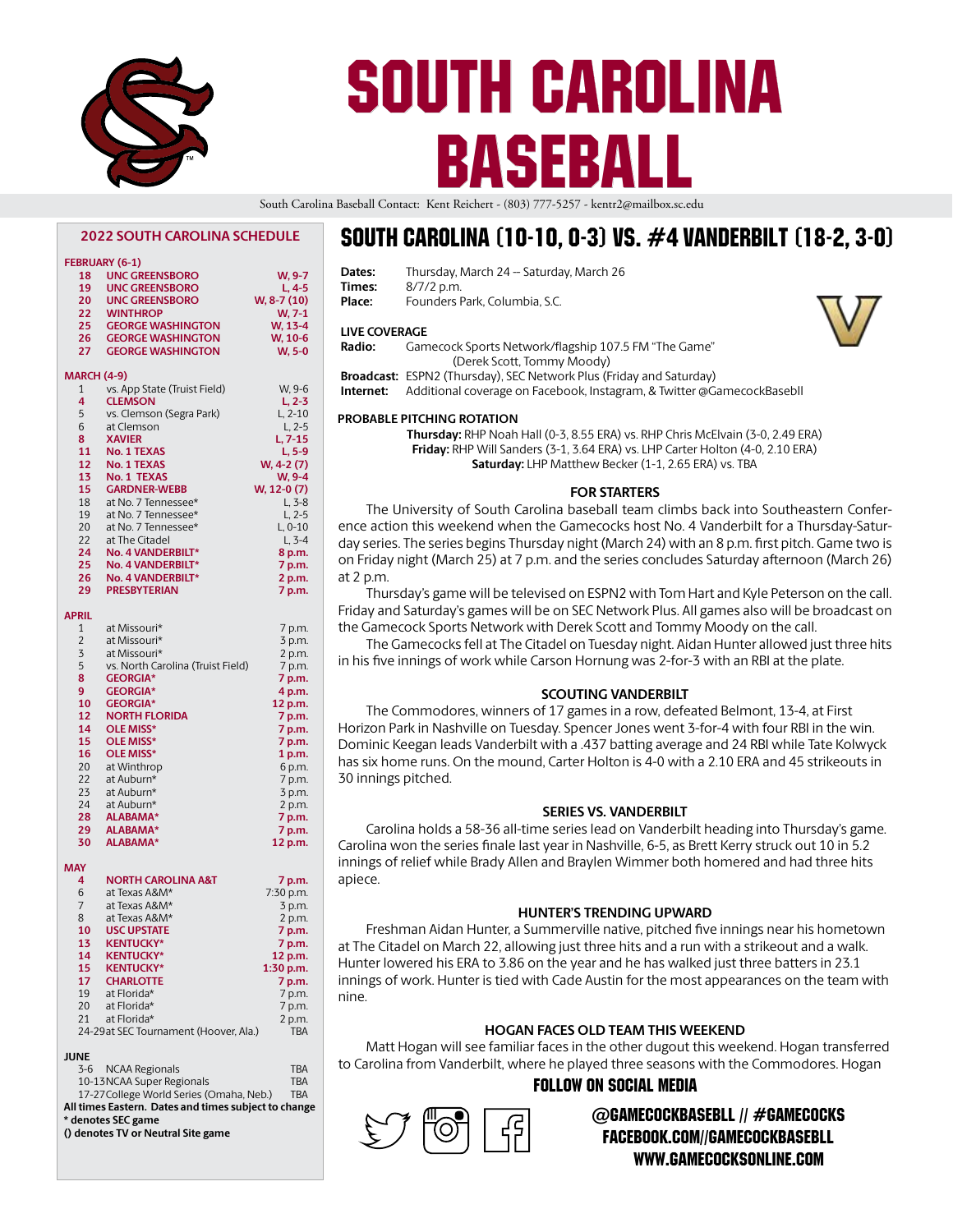#### **SOUTH CAROLINA QUICK FACTS**

#### **GENERAL INFORMATION**

| Interim University President Harris Pastides   |  |
|------------------------------------------------|--|
|                                                |  |
| Faculty Representative Dr. Valinda Littlefield |  |
|                                                |  |
|                                                |  |
|                                                |  |
|                                                |  |

#### **TEAM INFORMATION**

| Record at South Carolina 121-91 (4 years)    |  |
|----------------------------------------------|--|
| Career Record  394-271-1 (13th Year)         |  |
|                                              |  |
|                                              |  |
|                                              |  |
| Director of Player Development Mike Current  |  |
|                                              |  |
| Director of Sport Performance Billy Anderson |  |
|                                              |  |
|                                              |  |

#### **2021 SEASON IN REVIEW/2021 OUTLOOK**

| 2021 Postseason Finish 1-2 at Columbia Regional |  |
|-------------------------------------------------|--|
|                                                 |  |
|                                                 |  |
|                                                 |  |

#### **PROGRAM HISTORY**

| SEC Championships 3 (2000, 2002, 2011)                      |  |
|-------------------------------------------------------------|--|
|                                                             |  |
| SEC East Titles7 (1999, 2000, 2002, 2003, 2011, 2012, 2016) |  |
| National Championships  2 (2010, 2011)                      |  |
|                                                             |  |
|                                                             |  |
| College World Series Appearances/Last 11/2012               |  |
|                                                             |  |

#### **FACILITY INFORMATION**

Stadium (Dimensions).. ..Founders Park (L-325, C-400, R-325,A-375) Capacity ...6,400 permanent seats (8,242 standing-room only) Press Box Phone...............................................803-777-6648

#### **MEDIA INFORMATION**

| Assistant A.D. / Media Relations Steve Fink             |
|---------------------------------------------------------|
| Associate Media Rel. Dir./Baseball ContactKent Reichert |
| Media Relations Main Phone803-777-5204                  |
|                                                         |
|                                                         |
|                                                         |
| Reichert E-mail kentr2@mailbox.sc.edu                   |
| Official Athletics Web Site www.GamecocksOnline.        |
| com                                                     |
|                                                         |
| Media Relations AddressUniversity of South Carolina     |
| Athletics                                               |
|                                                         |
|                                                         |

.......................................................................Columbia, SC 29208

| Games                  | 20        | 20             |
|------------------------|-----------|----------------|
| <b>Batting Average</b> | .268      | .328           |
| At-Bats                | 652       | 677            |
| Runs                   | 116       | 170            |
| <b>Hits</b>            | 175       | 222            |
| <b>Doubles</b>         | 22        | 46             |
| <b>Triples</b>         | 3         | $\overline{7}$ |
| Home Runs              | 15        | 29             |
| Slugging Pct.          | .380      | .545           |
| On-Base Pct.           | .375      | .423           |
| <b>Stolen Bases</b>    | 24-33     | 30-33          |
|                        |           |                |
| ERA                    | 5.32      | 2.11           |
| Innings                | 171.0     | 175.0          |
| <b>Earned Runs</b>     | 101       | 41             |
| <b>Strikeouts</b>      | 195       | 247            |
| Walks                  | 84        | 60             |
| <b>Hits</b>            | 171       | 112            |
|                        |           |                |
| Fielding Pct.          | .980      | .971           |
|                        |           |                |
| Overall Record         | $10 - 10$ | $18-2$         |
| Conference Record      | 0-3 SEC   | 3-0 SEC        |
| <b>Current Streak</b>  | L4        | W17            |
| Last 5 Games           | $1 - 4$   | $5 - 0$        |
| Last 10 Games          | $3 - 7$   | $10-0$         |

SOUTH CAROLINA-VANDERBILT HEAD-TO-HEAD

**Category South Carolina Vanderbilt** 

went 1-for-3 with a walk in Tuesday night's game at The Citadel. This is also the first of two straight weekends where a current Gamecock will face his old team (Brandt Belk vs. Missouri).

#### **CHAPIN DUO IMPRESSES AT TENNESSEE**

Pitchers Cade Austin and Matthew Becker had solid outings at No. 7 Tennessee (March 18-20). Austin pitched 3.1 hitless innings while striking out five and walking just one in Saturday's game. Becker then had his second straight solid start, striking out seven and allowing just two hits and two runs and one walk in five innings of play. Austin is 1-0 with a 3.66 ERA while Becker is 1-1 with a 2.65 ERA.

#### **BELK, BECKER EARN SEC WEEKLY HONORS**

Senior Brandt Belk and freshman Matthew Becker of the University of South Carolina baseball team have been named the Southeastern Conference Co-Player and Co-Pitcher of the Week, it was announced this afternoon (March 14) by the league office. Both players were integral in the Gamecocks' series win over No. 1 Texas this past weekend.

Belk helped the Gamecocks to a series win against No. 1 Texas with eight hits in the three-game series. He was 4-for-5 with a double, a home run and two runs scored in Saturday's game, then had a pair of hits in each of the wins over the Longhorns. Belk scored seven runs on the week and had four extra base hits to go with four RBI.

Becker made his first start as a Gamecock and excelled, allowing just one hit, a solo home run in the first, and striking out 11 in six innings to help Carolina earn a series win over the Longhorns. Becker had at least one strikeout in all six innings of work and only two Longhorns got past first base while he was on the mound.

#### **GAMECOCKS BEST NO. 1 TEXAS**

Carolina won both games of a doubleheader and secured a series win over No. 1 Texas on March 13, winning the opening game, 4-2, before taking the nightcap, 9-4. In the threegame series, the Gamecock bats hit .344 with a .417 on-base percentage. Brandt Belk led the team with eight hits while Braylen Wimmer was 6-for-11 with three RBI. Will Sanders and Matthew Becker had solid six-inning starts, with Becker striking out 11 in the second game of the double dip. Carolina won a series over a No. 1 team for the first time since April 15-17, 2011, when Carolina won two games against No. 1 Vanderbilt.

#### **SANDERS DAZZLES IN CLEMSON START**

Sophomore Will Sanders struck out a career high 14 batters in seven innings pitched in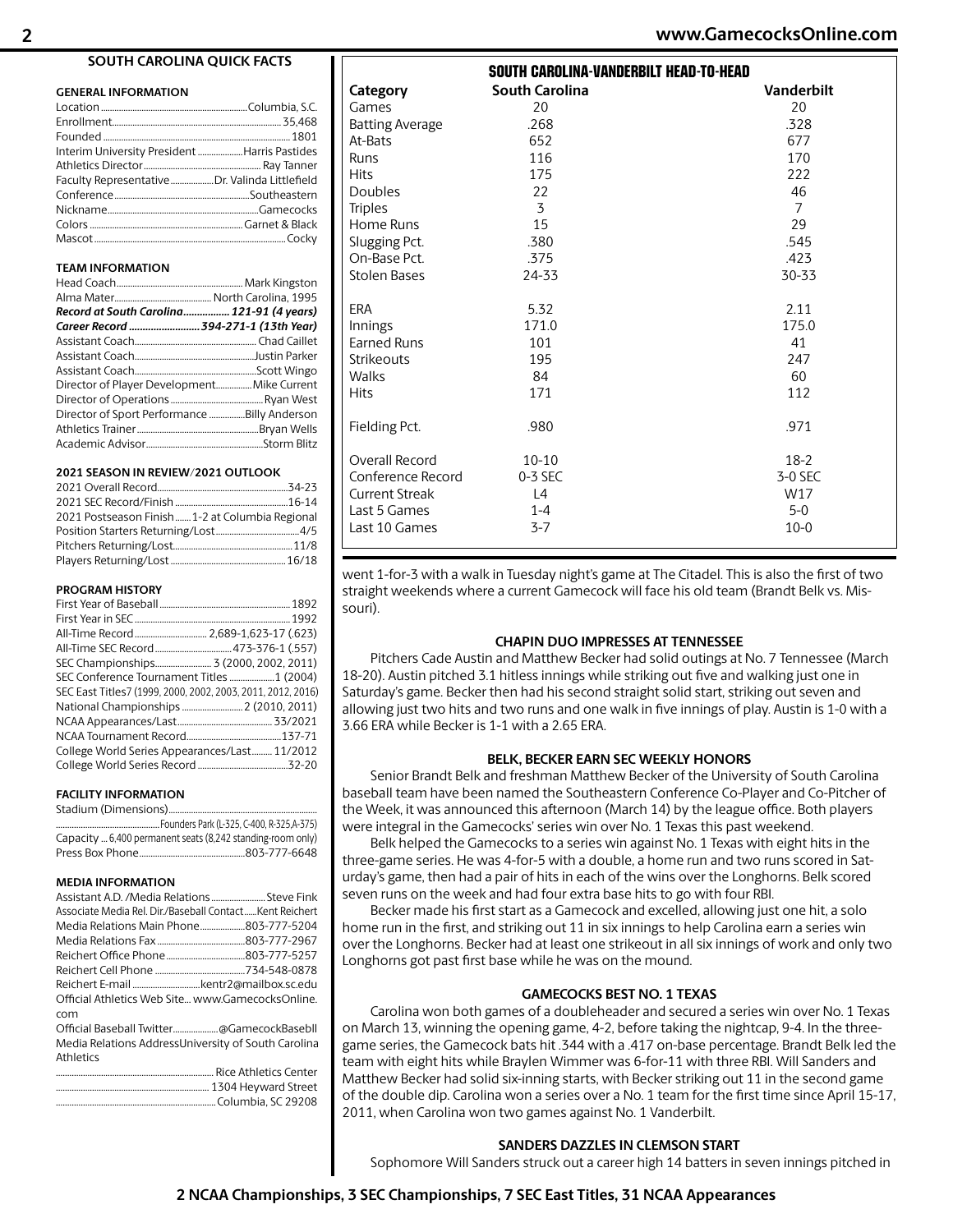## **@GamecockBasebll - #Gamecocks 3**

Friday night's game against Clemson. Sanders had at least one strikeout in all seven innings he pitched, allowing six hits and a run. The 14 strikeouts were the most by a Gamecock pitcher since Adam Hill had 14 punchouts vs. Clemson in 2018. Sanders is 3-1 on the season with a 3.64 ERA and 32 strikeouts in 29.2 innings pitched.

## **BRASWELL IGNITES CAROLINA OFFENSE**

Michael Braswell went 8-for-13 with a pair of doubles in the three-game Clemson series March 4-6. He currently is second on the team with a .346 batting average. Braswell also has nine strikeouts in 4.1 innings pitched on the mound this season.

#### **EYSTER STARTING OFF HOT**

Andrew Eyster continued his hot start to 2022 as he went 2-for-3 with two doubles and four RBI in a 9-6 win over App State on March 1. Eyster leads the Gamecocks in RBI (23) while carrying a .366 batting average. He currently has 109 career RBI, recording his 100th RBI in the App State win.

#### **SEC LEADERS**

Braylen Wimmer is tied for fourth in the SEC with six stolen bases. Will Sanders is sixth in the league with 29.2 innings pitched, while Michael Braswell is tied for third with three saves.

#### **BRASWELL NAMED SEC FRESHMAN OF THE WEEK**

University of South Carolina shortstop/pitcher Michael Braswell has been named the Southeastern Conference's (SEC) Freshman of the Week, the conference office announced this afternoon (Feb. 21). Braswell helped the Gamecocks to a series win over UNC Greensboro this past weekend.

Braswell did it at the plate, in the field and on the mound this week as the Gamecocks defeated the Spartans on Friday night and Sunday afternoon. Playing in his first game as a collegian, Braswell was 2-for-4 with three runs scored and his first home run in a Carolina uniform. Braswell added a pair of RBI in Saturday's game. Then on Sunday, he earned the win on the mound, striking out the side in the top of the 10th inning. Then in the bottom of the 10th, his RBI fielder's choice scored Colin Burgess for the walk-off win, which also gave him the win on the mound. Braswell has a .527 on-base percentage and a .550 slugging percentage after 12 games this season.

## **EYSTER THE HERO IN SUNDAY WIN OVER UNCG**

Andrew Eyster stepped to the plate with the bases loaded and two out in the bottom of the ninth of a 7-3 deficit and came through with a grand slam to left to tie the game at 7-all. It was Eyster's first grand slam since he had one at Kentucky last season. Eyster also had a home run on Opening Day for the second straight year. He had seven hits, three for extra bases, in the UNC Greensboro series.

## **NO BREAKS IN THE GAMECOCKS' SLATE**

South Carolina will have 22 games against teams currently in the D1Baseball.com Top-25 poll during the 2022 season. Carolina has three-game series against No. 1 Ole Miss, No. 2 Texas, No. 4 Vanderbilt, No. 5 Tennessee, No. 8 Florida, No. 13 North Carolina, No. 17 Georgia and No. 24 Clemson this spring.

## **SANDERS NAMED TO THE PRESEASON ALL-SEC TEAM**

**S**ophomore Will Sanders was named to the Preseason All-Southeastern Conference (SEC) second team, it was announced today by the conference office.

Sanders, who was a Freshman All-SEC honoree last season for the Gamecocks, made 22 appearances with 10 starts for Carolina last season, going 6-3 with a 3.54 ERA, a save and 54 strikeouts in 53.1 innings pitched. Sanders was named a Freshman All-American by Perfect Game and Collegiate Baseball and was ranked the seventh-best college prospect in the 2023 MLB Draft by both D1Baseball.com and Baseball America. He pitched a season-high eight innings, allowing just one run in a win over Georgia (April 4, 2021) and struck out four in six scoreless innings in a win at LSU (April 17, 2021). Sanders earned wins in back-to-back games against Clemson (Feb. 27-28) and had a season-best 10 strikeouts in a win over The Citadel (March 23, 2021). Sanders also played for the USA Baseball Collegiate National Team this past summer.

## **GAMECOCKS WELCOME A TRIO OF NEW COACHES FOR 2022**

Head Coach Mark Kingston brought in three new coaches for the 2022 season. Assistant coach/recruiting coordinator Chad Caillet comes to Carolina after a two-year stint at Texas A&M. He helped Southern Miss to eight NCAA regionals and a 2009 College World Series appearance. Pitching coach Justin Parker comes to Columbia from Indiana, where the pitching staff had a 3.17 ERA and struck out 462 batters in 383.1 innings pitched. Parker also was the pitching coach at UCF for two seasons, when the Knights had a 3.32 ERA in his second season. Gamecock fans will welcome back Scott Wingo, the 2011 College World Series Most Outstanding Player. Wingo returns to his alma mater after spending two seasons at Notre Dame, helping the Fighting Irish to the NCAA Starkville Super Regional this past year.

## **Vs. Vanderbilt (58-36-0) H: 25-17; A: 29-13; N: 4-6 LAST 10 MEETINGS VS. VANDERBILT**

| Year | Date | Result | Score      | <b>Site</b> |
|------|------|--------|------------|-------------|
| 2017 | 5/23 | W      | $7-4(11)*$ | Hoover      |
| 2018 | 4/27 | W      | 8-7        | Nashville   |
| 2018 | 4/28 | L      | $1 - 8$    | Nashville   |
| 2018 | 4/29 | W      | $10-9$     | Nashville   |
| 2019 | 5/3  | L      | 11-22      | Columbia    |
| 2019 | 5/5  | L      | $3-9(7)$   | Columbia    |
| 2019 | 5/5  | L      | $2-6(7)$   | Columbia    |
| 2021 | 3/19 | L      | $2 - 3$    | Nashville   |
| 2021 | 3/20 | L      | $0 - 5$    | Nashville   |
| 2021 | 3/21 | W      | $6 - 5$    | Nashville   |
|      |      |        |            |             |

#### **Career vs. Vanderbilt**

| <b>Player</b>   | Avg.  | R              | н             | HR       | <b>RBI</b>     | ВB             | <b>SO</b> |
|-----------------|-------|----------------|---------------|----------|----------------|----------------|-----------|
| <b>Burgess</b>  | .000  | 1              | $\Omega$      | 0        | $\Omega$       | 1              | 4         |
| Eyster          | .294  | $\mathfrak{p}$ | 5             | 1        | $\overline{4}$ | 1              | 8         |
| Sightler        | .059  | $\Omega$       | 1             | $\Omega$ | 1              | $\Omega$       | 9         |
| Wimmer          | .333  | $\overline{2}$ | 4             | 1        | $\overline{2}$ | 1              | 4         |
| Player          | ERA   | ΙP             | н             | R        | ER             | BB             | <b>SO</b> |
| Coyne           | 9.00  | 4.0            | 5             | 4        | $\overline{4}$ | 1              | 5         |
| Gilreath        | 0.00  | 0.0            | $\Omega$      | $\Omega$ | $\Omega$       | $\Omega$       | $\Omega$  |
| Sanders         | 0.00  | 0.2            | $\mathcal{P}$ | $\Omega$ | $\Omega$       | 1              | $\Omega$  |
| <b>Tringali</b> | 21.60 | 12             | 4             | 4        | 4              | $\mathfrak{p}$ | $\Omega$  |

## PROBABLE GAMECOCK STARTERS

| Pos.                   | No., Player                    |
|------------------------|--------------------------------|
|                        | #10 Colin Burgess (R/R, Jr.)   |
| 1B                     | #12 Josiah Sightler (L/L, Sr.) |
| 2B                     | #3 Braylen Wimmer (R/R, Jr.)   |
| $\overline{\text{SS}}$ | #7 Michael Braswell (R/R, Fr.) |
| $\overline{3B}$        | #50 Kevin Madden (R/R, Sr.)    |
| LF                     | #13 Brandt Belk (L/R, Sr.)     |
| CF                     | #20 Matt Hogan (L/R, Sr.)      |
| or                     | #22 Elijah Lambros (R/R, Fr.)  |
| or                     | #9 Evan Stone (R/R, Fr.)       |
| <b>RF</b>              | #11 Andrew Eyster (R/R, 5th)   |
| DН                     | TBA                            |
|                        |                                |

| Date  | <b>Probable Pitchers</b>           |
|-------|------------------------------------|
|       | Thurs. #33 Noah Hall (R/R, Jr.)    |
| Fui i | $\text{H721M}$ ll Canders (D/D Ce) |

| Fri. | #32 Will Sanders (R/R, So.)   |  |
|------|-------------------------------|--|
| Sat. | #29 Matthew Becker (L/L, Fr.) |  |
|      |                               |  |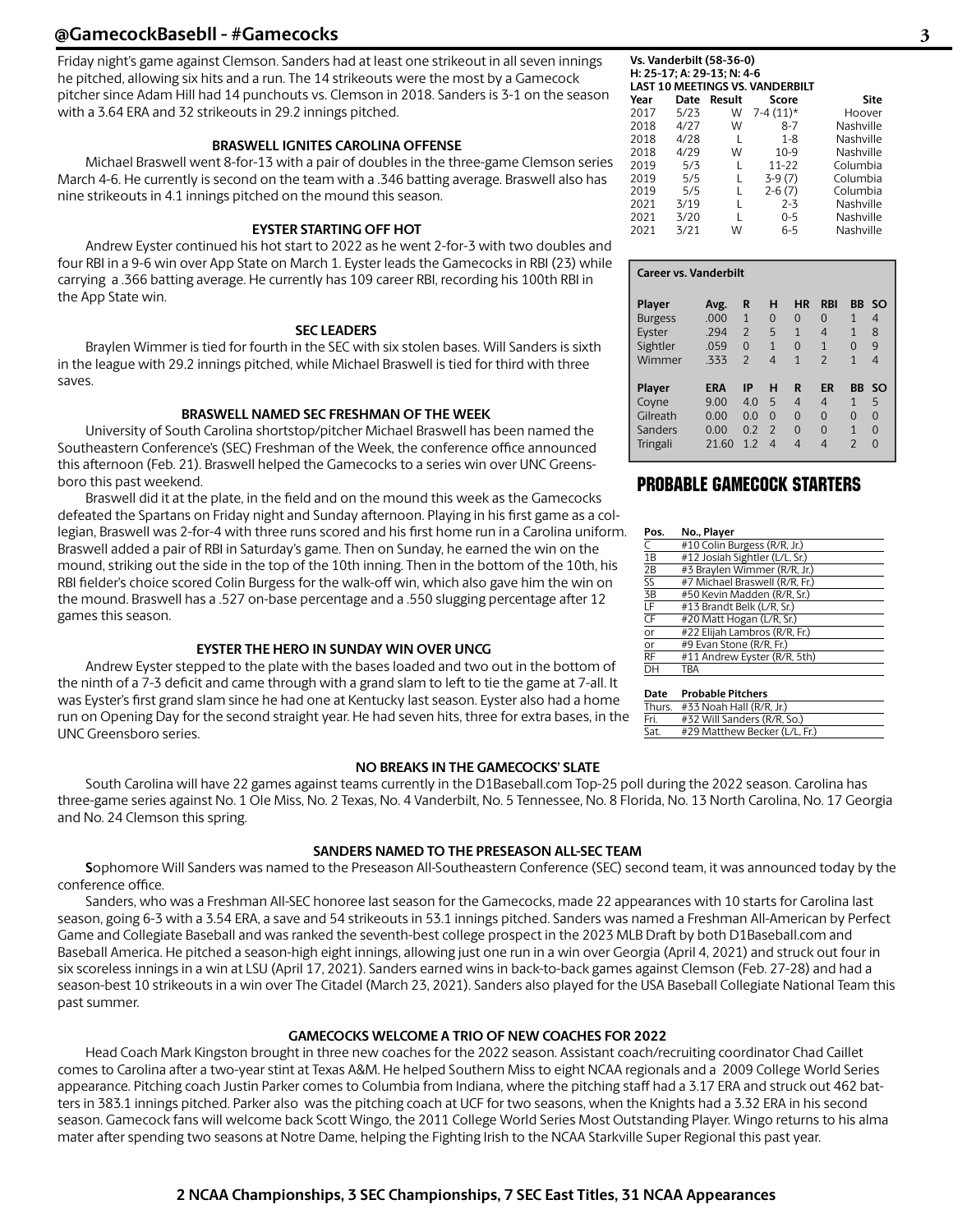## **4 www.GamecocksOnline.com**

#### **FRESH FACES**

| HOME RUN TRACKER |          |                     |                 |                |                |                |
|------------------|----------|---------------------|-----------------|----------------|----------------|----------------|
| Player           | Date     | Opponent            | Pitcher         | <b>On Base</b> | Inn            | Outs           |
| 1. Hogan         | Feb. 18  | UNCG                | Koehn           | 0              | $\mathcal{P}$  | $\overline{2}$ |
| 2. Eyster        | Feb. 18  | <b>UNCG</b>         | Koehn           | 1              | 3              | $\overline{1}$ |
| 3. Braswell      | Feb. 18  | <b>UNCG</b>         | Wolf            | $\Omega$       | 8              | $\overline{1}$ |
| 4. Cino          | Feb. 20  | <b>UNCG</b>         | Wolf            | 1              | 9              | $\overline{1}$ |
| 5. Eyster        | Feb. 20  | <b>UNCG</b>         | Wolf            | 3              | 9              | $\overline{2}$ |
| 6. Madden        | Feb. 22  | Winthrop            | Lumpkin         | 0              | 8              | 0              |
| 7. Eyster        | Feb. 26  | George Wash. Harris |                 | $\Omega$       | $\mathbf{1}$   | $\mathfrak{D}$ |
| 8. Sightler      | March 4  | Clemson             | Anglin          | 0              | 6              | $\overline{1}$ |
| 9. Madden        | March 8  | Xavier              | Halligan        | 0              | $\overline{2}$ | 0              |
| 10. Belk         | March 12 | Texas               | Hansen          | 0              | 5              | 0              |
| 11. Belk         | March 15 | GWU                 | <b>L'Etoile</b> | 0              | $\mathbf{1}$   | 0              |
| 12. Madden       | March 15 | GWU                 | <b>L'Etoile</b> | 0              | $\mathcal{P}$  | 0              |
| 13. Madden       | March 18 | Tennessee           | Dollander       | $\mathbf{0}$   | $\overline{4}$ | 1              |
| 14. Belk         | March 18 | Tennessee           | Mabrey          | $\mathbf{0}$   | 8              | 1              |
| 15. Burgess      | March 22 | The Citadel         | Beatson         | $\Omega$       | $\mathcal{P}$  | $\Omega$       |
| *Walkoff         |          |                     |                 |                |                |                |

Carolina welcomes in 18 newcomers to the 2022 team, 12 high schoolers, two junior college transfers and four grad transfers. This recruiting class was ranked as high as No. 9 in the country by Perfect Game. Baseball America ranked the Gamecocks' class No. 16 in the country while Collegiate Baseball had the class at No. 17. Michael Braswell was ranked the No. 90 overall prospect by Baseball America and is a D1Baseball.com Top Freshman in the SEC. Virginia Tech transfer Kevin Madden hit .313 for the Hokies last year with four home runs and 29 RBI while Missouri transfer Brandt Belk hit .314 with 18 doubles in his two-year career with the Tigers.

#### **EYSTER, BOSNIC RETURN FOR 2022 SEASON**

Fifth-year outfielder Andrew Eyster and redshirt junior Julian Bosnic both returned for the 2022 season. Eyster comes back to Columbia after belting 11 home runs and driving in 42 during the 2021 season. Eyster has 25 career home runs and 86 career RBI in his Gamecock career. Bosnic was drafted in the 16th round of the 2021 MLB First-Year Player Draft by the San Francisco Giants but is back with the Gamecocks this season. He was 4-2 with a 2.84 ERA and four saves in 50.2 innings pitched this past season. He set a program record with eight consecutive strikeouts in a win over Dayton Feb. 21, 2021 and struck out nine in 5.2 innings in a win over Mercer last March 7.

#### **2021 IN REVIEW**

The Gamecocks are coming off a 2021 season that saw Carolina host a regional, win 16 games in the Southeastern Conference, win the in-state series against Clemson and saw eight players selected in the 2021 MLB Draft. Wes Clarke tied for the national lead in home runs with 23 as he was named an All-American by five different organizations. Carolina's pitching staff struck out 624 batters in 507 innings pitched, led by Brannon Jordan's 98 punchouts. Brett Kerry was named a First Team All-American by D1Baseball.com after going 5-1 with a 2.15 ERA, four saves and 84 strikeouts in 54.1 innings pitched. Carolina swept No. 5 Florida in March and had wins against Vanderbilt, Arkansas, Mississippi State and Tennessee in the regular season. The Gamecocks hosted the NCAA Columbia Regional in June, win the regional opener against Virginia before falling in the next two contests, ending the season with a 34-23 mark.

#### **SANDERS HEADLINES PUBLICATIONS' PRESEASON PROJECTIONS**

• The Gamecocks were one of nine teams in the Southeastern Conference picked to advance to an NCAA Regional by D1Basebal.com in its 2022 SEC preview. The website also ranked seven Gamecocks in its Top 100 SEC prospects for the 2022 MLB Draft, headlined by Julian Bosnic (No. 35) and Braylen Wimmer (No. 38). Will Sanders was the No. 5 SEC top prospect for the 2023 Draft and Michael Braswell was the No. 18 Top Freshman in the league.

• Sophomore Will Sanders was named to Perfect Game's Preseason All-SEC team as a starting pitcher, the website announced in its SEC preview. Sanders also was the No. 8 SEC prospect for the 2023 Draft, while Braswell was the No. 16 prospect for that draft. Bosnic and Wimmer were the No. 40 and 44 prospect for the 2023 draft, respectively.

• Will Sanders and Michael Braswell were each on Baseball America's Top Prospects list. Sanders was the No. 9 SEC Top Prospect in the 2023 Draft while Braswell ranked the No. 8 Top Freshman in the league.

• Braylen Wimmer and Kevin Madden both were on the list of Top 50 College Players in their position. Wimmer was picked as the 16th-best second baseman while Madden was the 49th-best third baseman in the country according to the website. D1Baseball.com will continue its rankings with the outfielders and pitchers to come.

#### **UP NEXT**

The Gamecocks host Presbyterian on Tuesday night (March 29) at 7 p.m. at Founders Park. The game will be on SEC Network Plus.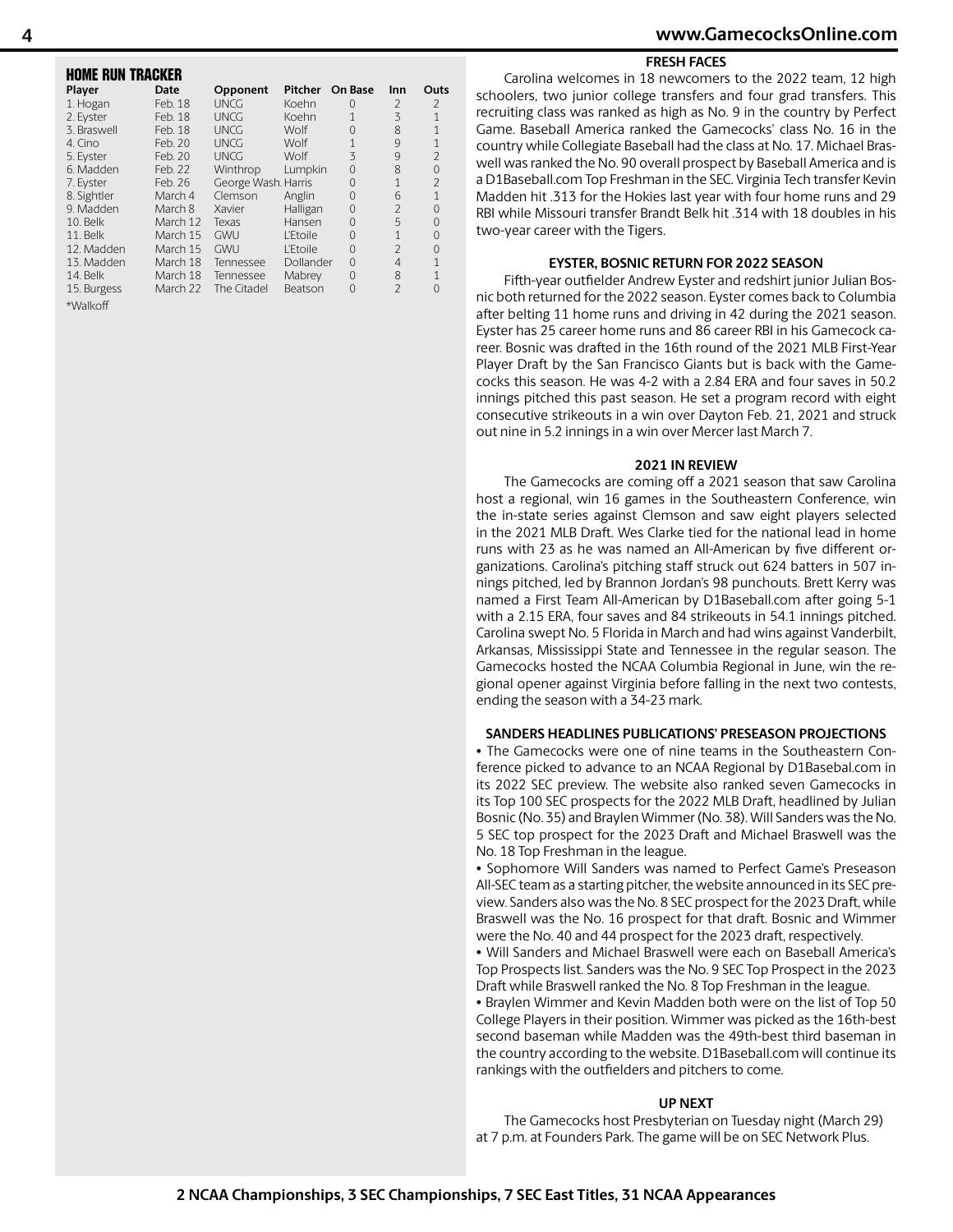## **SOUTH CAROLINA TEAM SUPERLATIVES 2022 SEASON**

#### **BATTING**

At bats: Runs scored:<br>Hits:

#### Doubles:

Sac flies:

## **FIELDING**

**PITCHING**<br>Innings pitched:

Triples allowed:<br>Homers allowed:

| At bats:         | 40, vs UNC Greensboro (Feb 20, 2022)           |
|------------------|------------------------------------------------|
| Runs scored:     | 13, vs George Washington (Feb 25, 2022)        |
| Hits:            | 14, vs Texas (Mar 13, 2022)                    |
| RBIs:            | 12, vs George Washington (Feb 25, 2022)        |
|                  | 12, vs Gardner-Webb (Mar 15, 2022)             |
| Doubles:         | 3, vs George Washington (Feb 26, 2022)         |
|                  | 3, vs Xavier (Mar 08, 2022)                    |
| Triples:         | 2, vs George Washington (Feb 25, 2022)         |
| Home runs:       | 3, vs UNC Greensboro (Feb 18, 2022)            |
| Total bases:     | 26, vs UNC Greensboro (Feb 18, 2022)           |
| Walks:           | 9, vs George Washington (Feb 25, 2022)         |
|                  | 9, vs Texas (Mar 13, 2022)                     |
| Strikeouts:      | 14, at Tennessee (Mar 18, 2022)                |
| Sac hits:        | 2, vs George Washington (Feb 26, 2022)         |
|                  | 2, vs Xavier (Mar 08, 2022)                    |
|                  | 2, vs Gardner-Webb (Mar 15, 2022)              |
| Sac flies:       | 2, vs George Washington (Feb 26, 2022)         |
|                  | 2, vs Texas (Mar 13, 2022)                     |
| Stolen bases:    | 6, at The Citadel (Mar 22, 2022)               |
| Hit by pitch:    | 4. vs Gardner-Webb (Mar 15, 2022)              |
| Caught stealing: | 2, vs Texas (Mar 12, 2022)                     |
|                  | 2, vs Texas (Mar 13, 2022)                     |
| Runners LOB:     | 14, vs Winthrop (Feb 22, 2022)                 |
| Hit into DP:     | 2, vs UNC Greensboro (Feb 19, 2022)            |
|                  | 2, vs Clemson (Mar 05, 2022 at Columbia, S.C.) |
|                  | 2, vs Texas (Mar 12, 2022)                     |
|                  |                                                |
|                  |                                                |

Putouts: 30, vs UNC Greensboro (Feb 20, 2022) Assists: 12, vs Texas (Mar 12, 2022)<br>Errors: 3, vs Clemson (Mar 05, 202 3, vs Clemson (Mar 05, 2022 at Columbia, S.C.) 3, at Clemson (Mar 06, 2022) Passed balls: 1, vs Xavier (Mar 08, 2022) 1, vs Texas (Mar 13, 2022) DPs turned: 2, at Clemson (Mar 06, 2022)

Innings pitched: 10.0, vs UNC Greensboro (Feb 20, 2022)<br>
Runs allowed: 15, vs Xavier (Mar 08, 2022) Runs allowed: 15, vs Xavier (Mar 08, 2022)<br>Earned runs: 13, vs Xavier (Mar 08, 2022) Earned runs: 13, vs Xavier (Mar 08, 2022)<br>Walks allowed: 9, vs Clemson (Mar 05, 2022 Walks allowed: 9, vs Clemson (Mar 05, 2022 at Columbia, S.C.)<br>Strikeouts: 16, vs Appalachian State (Mar 01, 2022 at Charlotte, N 16, vs Appalachian State (Mar 01, 2022 at Charlotte, N.C.) 16, vs Clemson (Mar 04, 2022) Hits allowed: 15, vs Xavier (Mar 08, 2022)<br>Doubles allowed: 4. at Tennessee (Mar 20, 207 4, at Tennessee (Mar 20, 2022)<br>1, (4 games) 4, at Tennessee (Mar 18, 2022) 4, at Tennessee (Mar 20, 2022) Wild pitches: 6, vs Clemson (Mar 05, 2022 at Columbia, S.C.) Hit batters: 4, vs Xavier (Mar 08, 2022)

## **SOUTH CAROLINA INDIVIDUAL SUPERLATIVES 2022 SEASON**

## **BATTING**<br>At bats:

| At bats:           | 6, Cole Messina vs George Washington (Feb 25, 2022)                                                                                                              |
|--------------------|------------------------------------------------------------------------------------------------------------------------------------------------------------------|
| Runs scored:       | 3, (5 games)                                                                                                                                                     |
| Hits:              | 4, Andrew Eyster vs George Washington (Feb 25, 2022)<br>4, Michael Braswell at Clemson (Mar 06, 2022)<br>4, Brandt Belk vs Texas (Mar 12, 2022)                  |
| RBI <sub>S</sub> : | 4, Andrew Eyster vs UNC Greensboro (Feb 20, 2022)<br>4, Andrew Eyster vs Appalachian State (Mar 01, 2022 at Charlotte, N.C.)                                     |
| Doubles:           | 2, Braylen Wimmer vs George Washington (Feb 26, 2022)<br>2, Andrew Eyster vs Appalachian State (Mar 01, 2022 at Charlotte, N.C.)                                 |
| Triples:           | 1, Matt Hogan vs UNC Greensboro (Feb 18, 2022)<br>1, Kevin Madden vs George Washington (Feb 25, 2022)<br>1, Michael Braswell vs George Washington (Feb 25, 2022) |
| Home runs:         | $1, (15$ games)                                                                                                                                                  |
| Total bases:       | 8. Brandt Belk vs Texas (Mar 12, 2022)                                                                                                                           |
| Walks:             | 3, Talmadge LeCroy vs Texas (Mar 13, 2022)                                                                                                                       |
| Strikeouts:        | 3, (4 games)                                                                                                                                                     |
| Sac hits:          | $1$ , (9 games)                                                                                                                                                  |
| Sac flies:         | $1, (10$ games)                                                                                                                                                  |
| Stolen bases:      | 3, Brandt Belk at The Citadel (Mar 22, 2022)                                                                                                                     |
| Hit by pitch:      | $1,(20)$ games)                                                                                                                                                  |
| Caught stealing:   | $1, (9$ games)                                                                                                                                                   |
| Runners LOB:       | 6, Josiah Sightler vs UNC Greensboro (Feb 19, 2022)                                                                                                              |
|                    |                                                                                                                                                                  |

## **FIELDING (TEAM GAME HIGHS)**<br>Putouts: 16. Colin Bur

| Putouts:      | 16, Colin Burgess vs Clemson (Mar 04, 2022)                   |
|---------------|---------------------------------------------------------------|
| Assists:      | 7. Michael Braswell vs Texas (Mar 12, 2022)                   |
| Errors:       | 2, Braylen Wimmer vs Clemson (Mar 05, 2022 at Columbia, S.C.) |
| Passed balls: | 1, Talmadge LeCroy vs Xavier (Mar 08, 2022)                   |
|               | 1, Colin Burgess vs Texas (Mar 13, 2022)                      |

#### **PITCHING (TEAM GAME HIGHS)**

| Innings pitched:                                                                                                                                            | 7.0, Will Sanders vs George Washington (Feb 25, 2022)<br>7.0, Will Sanders vs Clemson (Mar 04, 2022)                                                                                                                                                                                                                                  |
|-------------------------------------------------------------------------------------------------------------------------------------------------------------|---------------------------------------------------------------------------------------------------------------------------------------------------------------------------------------------------------------------------------------------------------------------------------------------------------------------------------------|
| Runs allowed:<br>Earned runs:<br>Walks allowed:<br>Strikeouts:<br>Hits allowed:<br>Doubles allowed:<br>Triples allowed:<br>Homers allowed:<br>Wild pitches: | 7, Noah Hall vs Texas (Mar 12, 2022)<br>7, Noah Hall vs Texas (Mar 12, 2022)<br>5, Will Sanders vs Clemson (Mar 04, 2022)<br>14, Will Sanders vs Clemson (Mar 04, 2022)<br>10, Noah Hall vs Texas (Mar 12, 2022)<br>2. (4 games)<br>$1, (4$ games)<br>2. (5 games)<br>2, Michael Esposito vs Clemson (Mar 05, 2022 at Columbia, S.C.) |
| Hit batters:                                                                                                                                                | 2, Cam Tringali vs Xavier (Mar 08, 2022)                                                                                                                                                                                                                                                                                              |

#### *Bold italic denotes school record*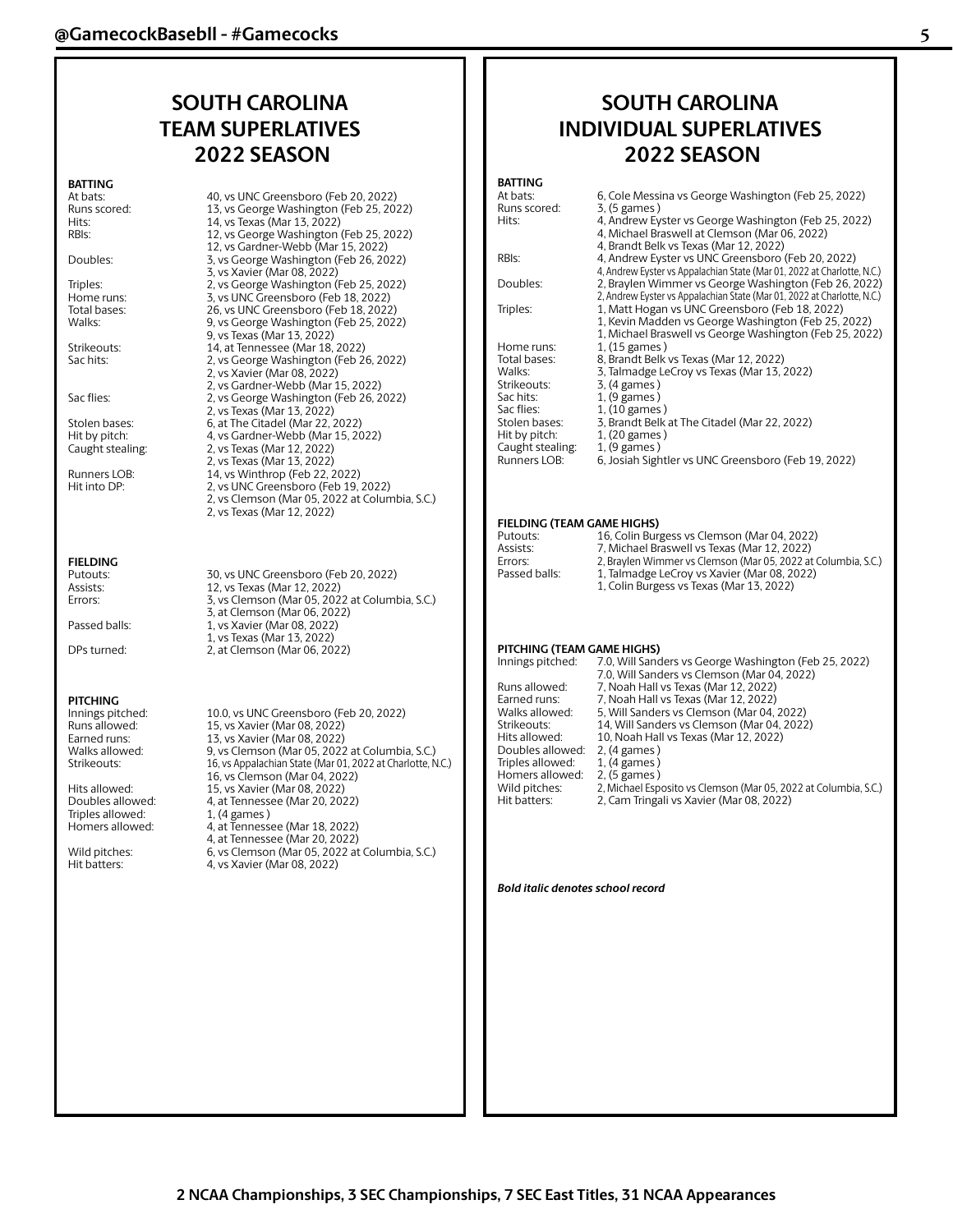## GAMECOCK HITTER NOTES (PROBABLE STARTERS)

|    |              |                     |                |                   |                                                           | BRAYLEN WIMMER - Jr. - INF - 6-4 - 200 - Yukon, Okla.                     |                     | - Slugged .512 with 15 multi-hit games in 2021                                                                                                              |
|----|--------------|---------------------|----------------|-------------------|-----------------------------------------------------------|---------------------------------------------------------------------------|---------------------|-------------------------------------------------------------------------------------------------------------------------------------------------------------|
|    | AVG.         | R                   | 2Β             | 3В                | ΗR                                                        | <b>RBI</b>                                                                | SB                  | - Led the team and tied for 10th in the SEC with 15 doubles last season<br>- Had eight hits in the opening weekend series vs. UNCG (2/18-20)                |
|    | 325          | 16                  | 3              | $\mathbf{0}$      | $\mathbf 0$                                               | 13                                                                        | 6                   | - Dad, Chris, was a 2-time All-American at Wichita State, played in 1992 Olympics<br>- LAST SERIES: 1-5, 1 R at The Citadel (March 22)                      |
|    |              |                     |                |                   |                                                           |                                                                           |                     | - SCBCA AAA All-State (2019, '21)                                                                                                                           |
|    | AVG.         | R                   | 2Β             | 3В                | ΗR                                                        | TALMADGE LECROY - Fr. - UTL - 6-2 - 190 - Belton, S.C.<br>RBI             | SB                  | - Was on the 2021 SCBCA All-Star North Upstate team                                                                                                         |
|    | .217         | 3                   | $\overline{2}$ | $\mathbf{0}$      | $\mathbf 0$                                               | 3                                                                         | $\overline{0}$      | - Two hits in the series finale vs. Clemson (March 6)<br>- Uncle, Matthew, played for the Twins and Nationals (2000-07)                                     |
|    |              |                     |                |                   |                                                           |                                                                           |                     | - LAST SERIES: 1-3, 1 R at Tennessee (March 18-20)                                                                                                          |
|    |              |                     |                |                   |                                                           | MICHAEL BRASWELL - Fr. - INF - 6-2 - 195 - Mabelton, Ga.                  |                     | - Hit .447 with 16 RBI and had a 1.00 ERA with 41 strikeouts his senior season<br>- SEC Freshman of the Week (Feb. 21, 2022)                                |
|    | AVG.         | R                   | 2В             | 3B                | HR                                                        | RBI                                                                       | <u>SB</u>           | - Was ranked No. 90 by Baseball America in the 2021 draft class                                                                                             |
|    | .346         | 17                  | 3              | $\mathbf{1}$      | $\mathbf{1}$                                              | 12                                                                        | 2                   | - Game-winning RBI in the 8-7 win over UNCG (Feb. 20)<br>- LAST SERIES: 0-5 at The Citadel (March 22)                                                       |
|    |              |                     |                |                   | <b>EVAN STONE</b> - Fr. - OF - 6-0 - 180 - Irmo, S.C.     |                                                                           |                     | - Hit .356 with five home runs and 13 stolen bases his senior season                                                                                        |
|    | AVG.         | R                   | 2Β             | 3В                | ΗR                                                        | <b>RBI</b>                                                                | S <sub>B</sub>      | - Did not play high school baseball as a sophomore or a junior due to injuries<br>- All-Region (2021)                                                       |
|    | .333         | $\overline{2}$      | $\mathbf 0$    | $\mathbf{0}$      | $\mathbf 0$                                               | $\boldsymbol{0}$                                                          | $\mathbf{0}$        | - Was part of a pair of 5A state championship football teams at Dutch Fork<br>- LAST SERIES: Pinch runner at The Citadel (March 22)                         |
|    |              |                     |                |                   |                                                           |                                                                           |                     | - SEC Newcomer of the Week (March 29, 2021)                                                                                                                 |
|    | AVG.         | R                   | 2Β             | 3Β                | ΗR                                                        | <b>COLIN BURGESS</b> - Jr. - C - 5-8 - 195 - Lexington, Ky.<br><b>RBI</b> | SE                  | - Named to the Johnny Bench Award Watch List in 2021                                                                                                        |
|    | .196         | 10                  | $\overline{2}$ | $\mathbf{0}$      | $\mathbf{1}$                                              | 6                                                                         | $\mathbf{0}$        | - Threw out 16 runners trying to steal in 2021<br>- Drove in the GW RBI with a double in a 14-inning win over Florida last year                             |
|    |              |                     |                |                   |                                                           |                                                                           |                     | - LAST SERIES: 1-3, HR, 1 BB at The Citadel (March 22)                                                                                                      |
|    |              |                     |                |                   |                                                           | ANDREW EYSTER - 5th. - OF - 6-3 - 220 - Ocala, Fla.                       |                     | - Game-tying grand slam in Carolina's 8-7 10-inning win over UNCG (Feb. 20)<br>- Recorded his 100th career RBI in the App State win (March 1)               |
|    | AVG.         | R                   | 2В             | 3В                | <b>HR</b>                                                 | <b>RBI</b>                                                                | SE                  | - Had walk-off hits in back-to-back wins over Clemson (Feb. 27-28, 2021)                                                                                    |
|    | .366         | 15                  | 4              | 0                 | 3                                                         | 23                                                                        | $\mathbf{0}$        | - Belted a home run in the 14th inning against Florida (March 26), tying the game<br>- LAST SERIES: 0-7 at Tennessee (March 18-20)                          |
|    |              |                     |                |                   |                                                           | JOSIAH SIGHTLER - Sr. - UTL - 6-5 - 234 - Gaston, S.C.                    |                     | - Hit .268 with 29 runs scored, 11 doubles, seven home runs and 31 RBI in 2021                                                                              |
| 12 | AVG.         | R                   | 2Β             | 3В                | ΗR                                                        | <b>RBI</b>                                                                | SB                  | - Had 14 multi-hit games with seven multi-RBI performances last season<br>- Grand slam in a win over Charleston Southern (April 13, 2021)                   |
|    | .167         | $\overline{4}$      | $\overline{2}$ | 0                 | $\mathbf{1}$                                              | 4                                                                         | $\mathbf{1}$        | - Drove in a pair of runs in an NCAA Regional win over Virginia (June 4, 2021)                                                                              |
|    |              |                     |                |                   |                                                           |                                                                           |                     | - LAST SERIES: 0-4 at The Citadel (March 22)<br>- Collegiate Baseball All-America second team (2020)                                                        |
|    | AVG.         | R                   | 2Β             | 3Β                |                                                           | BRANDT BELK - Sr. - OF/1B - 6-5-180 - Houston, Texas.                     |                     | - Played two seasons for Missouri, hitting .273 last year with 15 doubles                                                                                   |
|    | .319         | 17                  | 5              | $\mathbf{0}$      | ΗR<br>3                                                   | <b>RBI</b><br>13                                                          | S <sub>B</sub><br>5 | - Went 8-12 with six runs scored in the Texas series (March 12-13)<br>- Played three seasons at Pepperdine University in Malibu, Calif. (2017-19)           |
|    |              |                     |                |                   |                                                           |                                                                           |                     | - LAST SERIES: 1-3, BB at The Citadel (March 22)                                                                                                            |
|    |              |                     |                |                   |                                                           | CARSON HORNUNG - Fr. - INF - 6-3 - 210 - Overland Park, Kan.              |                     | - Kansas Association of Baseball Coaches All-Class 5A first team (2021)<br>- All-Eastern Kansas League first team (2021)                                    |
|    | AVG.         | R                   | 2В             | 3В                | <b>HR</b>                                                 | <b>RBI</b>                                                                | SE                  | - Hit .435 with a pair of home runs and 15 RBI and 24 runs scored his senior season                                                                         |
|    | .316         | $\overline{7}$      | $\mathbf{1}$   | $\mathbf 0$       | $\boldsymbol{0}$                                          | $\overline{7}$                                                            | $\mathbf{0}$        | - Perfect Game All-Central Region first team (2021)<br>- LAST SERIES: 2-3, 1 RBI, 1 BB at The Citadel (March 22)                                            |
|    |              |                     |                |                   | <b>MATT HOGAN</b> - Sr. - OF - 6-0 - 195 - Melville, N.Y. |                                                                           |                     | - Played three seasons at Vanderbilt University (2019-21)                                                                                                   |
|    | AVG.         | R                   | 2В             | 3В                | ΗR                                                        | <b>RBI</b>                                                                | SB                  | - Homered in first at-bat as a Gamecock in the Feb. 18 win over UNCG<br>- Was a three-year captain at Half Hallow Hills East High School in Plainview, N.Y. |
|    | .167         | $\overline{4}$      | $\overline{0}$ | 1                 | $\mathbf{1}$                                              | $\overline{z}$                                                            | 4                   | - Holds his high school record for home runs, RBI's and hits<br>- LAST SERIES: 1-3, 1 R, 1 BB at The Citadel (March 22)                                     |
|    |              |                     |                |                   |                                                           |                                                                           |                     | - Played in 10 games for the Gamecocks in 2021, hitting .286 with an RBI and a walk                                                                         |
|    |              |                     |                |                   |                                                           | <b>CONNOR CINO</b> - So. - OF - 6-1 - 206 - Mt. Pleasant, S.C.            |                     | - Homered in the bottom of the ninth in an extra-inning win over UNCG (Feb. 20)                                                                             |
| 21 | AVG.<br>.238 | R<br>$\overline{2}$ | 2Β<br>0        | 3В<br>$\mathbf 0$ | ΗR<br>$\mathbf{1}$                                        | RBI<br>$\overline{4}$                                                     | SB<br>$\mathbf 0$   | - Hit .350 with eight doubles, five triples and 28 RBI in 2019 at Wando High School<br>- Moved to South Carolina from Toms River, N.J. in 2017              |
|    |              |                     |                |                   |                                                           |                                                                           |                     | - LAST SERIES: 0-1 at Tennessee (March 18-20)                                                                                                               |
|    |              |                     |                |                   |                                                           | <b>ELIJAH LAMBROS</b> - Fr. - OF - 6-2 - 195 - Fredericksburg, Va.        |                     | - Hit .410 with five triples, 14 RBI and 30 runs scored as a senior in high school<br>- All-State (2021)                                                    |
| 22 | AVG.         | R                   | 2Β             | 3Β                | ΗR                                                        | <b>RBI</b>                                                                | <u>SB</u>           | - Ranked the No. 1 outfielder in the state of Virginia by Perfect Game (2021 class)                                                                         |
|    | .125         | $\overline{2}$      | 0              | $\mathbf 0$       | $\mathbf 0$                                               | 3                                                                         | $\mathbf{1}$        | - Perfect Game National Showcase (2020)<br>- LAST SERIES: Def. replacement at The Citadel (March 22)                                                        |
|    |              |                     |                |                   | <b>THAD ECTOR</b> - Fr. - OF - 6-2 - 195 - Tyrone, Ga.    |                                                                           |                     | - Helped Starr's Mill win a state championship his senior season (2021)                                                                                     |
| 26 | AVG.         | R                   | 2В             | 3В                | ΗR                                                        | RBI                                                                       | S <sub>B</sub>      | - Played in the 2020 Perfect Game All-American Classic<br>- Went to high school with current Gamecock Eli Jones                                             |
|    | .100         | $\mathbf{1}$        | 0              | $\mathbf 0$       | $\mathbf 0$                                               | $\mathbf{1}$                                                              | 2                   | - Ranked the No. 1 outfielder in the state of Georgia by Perfect Game (2021 class)                                                                          |
|    |              |                     |                |                   |                                                           |                                                                           |                     | - LAST SERIES:0-3, 1 BB at The Citadel (March 22)                                                                                                           |
|    |              |                     |                |                   |                                                           | KEVIN MADDEN - Sr. - INF .- 6-1 - 215 - Glenwood, Md.                     |                     | - Played three seasons at Virginia Tech in Blacksburg, Va. (2019-21)<br>- Hit .313 with 29 runs scored, nine doubles, four home runs and 37 RBI in 2021     |
| 50 | AVG.         | R                   | 2Β             | 3B                | <b>HR</b>                                                 | <b>RBI</b>                                                                | S <sub>B</sub>      | - First home run as a Gamecock on Feb. 22 vs. Winthrop<br>- Is first cousins with NFL quarterback Joe Flacco                                                |
|    | .294         | 13                  | $\mathbf 0$    | $\mathbf{1}$      | 4                                                         | 13                                                                        | 3                   | - LAST SERIES: 1-4, 1 BB at The Citadel (March 22)                                                                                                          |
|    |              |                     |                |                   |                                                           |                                                                           |                     |                                                                                                                                                             |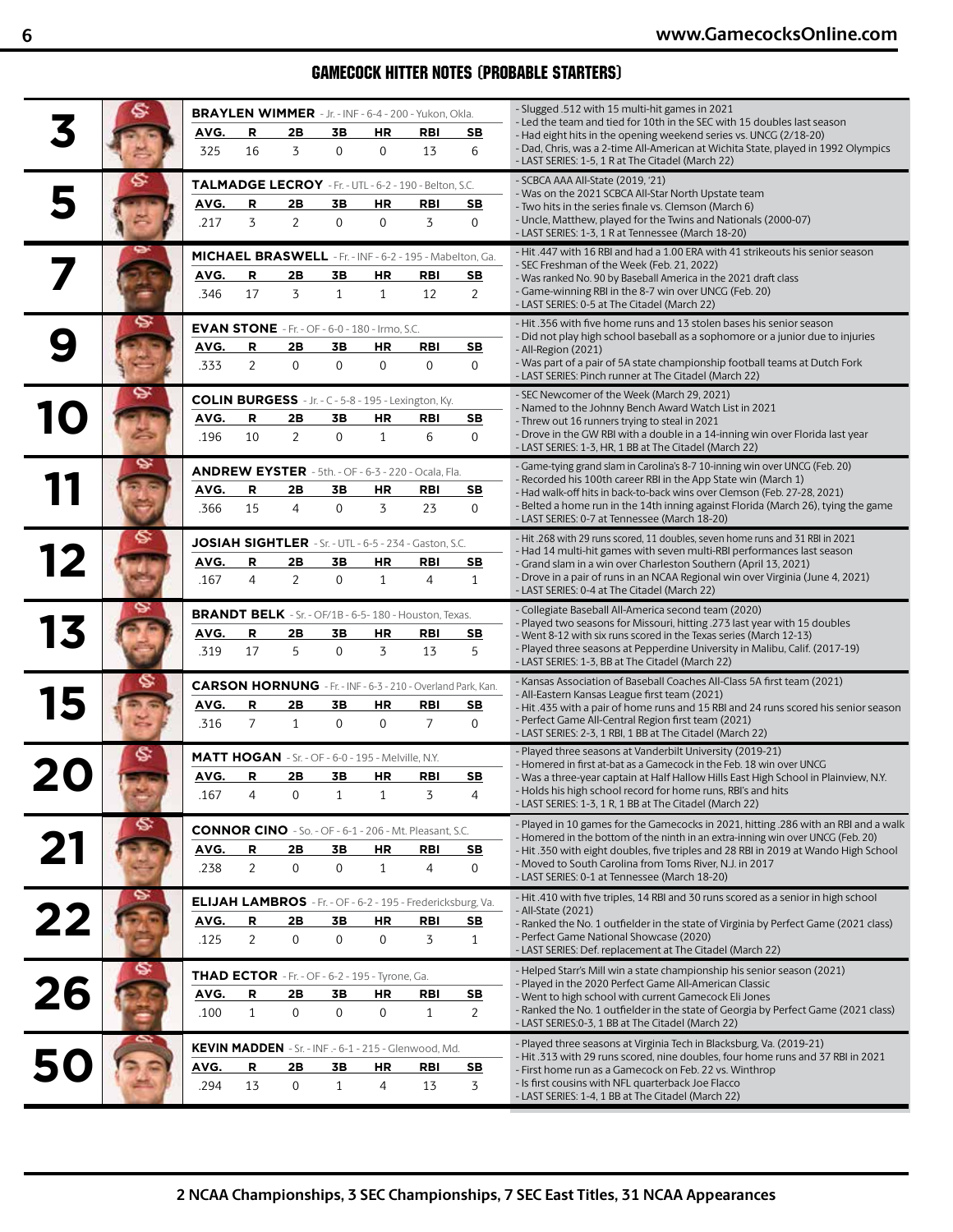## GAMECOCK BULLPEN NOTES

|           |            |      |                                                                    |                |                |                                                                   | MICHAEL BRASWELL - Fr. - RHP - 6-2 - 195 - Mabelton, Ga. | - First career save in a win over George Washington (Feb. 26)                                                                                                 |
|-----------|------------|------|--------------------------------------------------------------------|----------------|----------------|-------------------------------------------------------------------|----------------------------------------------------------|---------------------------------------------------------------------------------------------------------------------------------------------------------------|
|           | <b>ERA</b> | IP   | н                                                                  | R              | ER             | ВB                                                                | SO                                                       | - Played in the 2020 Perfect Game All-American Classic<br>- Was ranked No. 90 by Baseball America in the 2021 draft class                                     |
|           | 4.15       | 4.1  | 6                                                                  | $\overline{2}$ | $\overline{2}$ | 3                                                                 | 9                                                        | - Struck out the side and earned the win vs. UNCG on Feb. 20<br>- LAST SERIES: 0.0 IP, 2 H, 2 R, 3 BB, 0 K at The Citadel (March 22)(LOSS)                    |
|           |            |      |                                                                    |                |                | JOHN GILREATH - 5th - LHP - 6-0- 179 - Rock Hill, S.C.            |                                                          | - Made 15 appearances for the Gamecocks out of the bullpen in 2021<br>- Struck out 20 batters in 23.1 innings pitched, allowing 20 hits and 13 earned runs    |
| 16        | <b>ERA</b> | IP   | н                                                                  | R              | ER             | ВB                                                                | <u>so</u>                                                | - Is playing his fifth season with the Gamecocks                                                                                                              |
|           | 3.86       | 11.2 | 10                                                                 | 6              | 5              | 6                                                                 | 12                                                       | - Struck out a pair in two-thirds of an inning at Clemson (May 11, 2021)<br>- LAST OUTING: 1.0 IP, 3 H, 4 R, 1 BB, 2 K at Tennessee (March 20)                |
|           |            |      | JULIAN BOSNIC - R-Jr. - LHP - 6-3 - 218 - Lutz, Fla.               |                |                |                                                                   |                                                          | - Drafted in the 16th round of the 2021 MLB Draft by the Giants                                                                                               |
| <b>18</b> | <b>ERA</b> | IP   | н                                                                  | R              | ER             | BВ                                                                | <u>so</u>                                                | - Held opponents to a .133 batting average in 2021<br>- Set the Carolina school record with eight consecutive strikeouts last Feb. 21                         |
|           |            |      |                                                                    |                |                |                                                                   |                                                          | - Picked up the victory in the NCAA Regional game against Virginia (June 4)<br>- LAST OUTING:                                                                 |
|           |            |      |                                                                    |                |                | MICHAEL ESPOSITO - Jr. - LHP - 5-10 - 190 - Port Washington, N.Y. |                                                          | - Played two seasons at Chipola Junior College in Marianna, Fla.<br>- Helped Chipola to a 34-17 record his sophomore season                                   |
| 24        | <b>ERA</b> | IP   | н                                                                  | R              | ER             | BВ                                                                | <u>so</u>                                                | - Went 1-0 with two saves and a 1.26 ERA in 2021                                                                                                              |
|           | 8.31       | 4.1  | 6                                                                  | $\overline{4}$ | 4              | $\overline{7}$                                                    | 6                                                        | - Struck out 30 batters in 14.1 innings pitched for Chipola in 2021<br>- LAST OUTING: 1.0 IP, 2 H, 2 R, 2 BB, 1 K at Tennessee (March 20)                     |
|           |            |      |                                                                    |                |                | <b>MATTHEW BECKER</b> - Fr - LHP - 6-3 - 200 - Chapin, S.C.       |                                                          | - 5A All-State (2021)<br>- Helped Chapin win the 4A state baseball championship in 2018                                                                       |
|           | <b>ERA</b> | IP   | н                                                                  | R              | ER             | BВ                                                                | <u>so</u>                                                | - Holds the Chapin record for regular-season strikeouts with 94                                                                                               |
|           | 2.65       | 17.0 | 9                                                                  | 6              | 5              | 8                                                                 | 30                                                       | - Allowed just one hit with 11 strikeouts in a win over Texas (March 13)<br>- LAST OUTING: 5.0 IP, 2 H, 2 R, 1 BB, 7 K at Tennessee (March 20)(LOSS)          |
|           |            |      |                                                                    |                |                | BRETT THOMAS - Jr - RHP - 6-5 - 245 - Atlanta, Ga.                |                                                          | - Made eight appearances in the last two seasons for the Gamecocks                                                                                            |
|           | <b>ERA</b> | IP   | н                                                                  | R              | ER             | ВB                                                                | <u>so</u>                                                | - Pitched a perfect ninth inning in a win over Missouri (April 11, 2021)<br>- Made his season debut at The Citadel (March 22), striking out one in an inning  |
|           | 9.00       | 1.0  | $\mathbf{1}$                                                       | $\mathbf{1}$   | $\mathbf{1}$   | $\mathbf 0$                                                       | $\mathbf{1}$                                             | - Struck out the side at Winthrop (March 2. 2021)<br>- LAST OUTING: 1.0 IP, 1 H, 1 R, 0 BB, 1 K at The Citadel (March 22)                                     |
|           |            |      | NOAH HALL - Jr. - RHP - 6-0 - 190 - Charlotte, N.C.                |                |                |                                                                   |                                                          | - Played two seasons at Appalachian State University in Boone, N.C. (2020-21)<br>- Went 5-1 with three saves and a 3.99 ERA in 18 appearances in 2021         |
| <b>33</b> | <b>ERA</b> | IP   | н                                                                  | R              | ER             | BВ                                                                | <u>so</u>                                                | - Collegiate Baseball Freshman All-America (2020)                                                                                                             |
|           | 8.55       | 20.0 | 31                                                                 | 19             | 19             | 11                                                                | 23                                                       | - Had a 1.80 ERA and 21 strikeouts in 20 innings pitched in 2020<br>- LAST OUTING: 5.2 IP, 8 H, 4 R, 2 BB, 5 K at Tennessee (March 18)                        |
|           |            |      |                                                                    |                |                | CADE AUSTIN - R-Fr. - RHP - 6-3 - 230 - Chapin, S.C.              |                                                          | - Two-time all-state selection at Chapin High School in Chapin, S.C.<br>- Helped Chapin win a state championship in Class 4A as a sophomore (2018)            |
| 36        | <b>ERA</b> | IP   | н                                                                  | R              | ER             | BВ                                                                | <u>so</u>                                                | - Was 6-1 with a 1.61 ERA as a junior                                                                                                                         |
|           | 3.66       | 19.2 | 18                                                                 | 11             | 8              | 9                                                                 | 19                                                       | - Ranked the No. 7 player in the state by Perfect Game in the class of 2020<br>- LAST OUTING: 2.0 IP, 0 H, 0 R, 0 BB, 1 K at The Citadel (March 22)           |
|           |            |      |                                                                    |                |                | CAM TRINGALI - Gr. - RHP - 6-4 - 230 - Columbia, S.C.             |                                                          | - Was 1-0 with a 3.38 ERA and 13 strikeouts in 10.2 innings in 2020<br>- Struck out seven in five innings of relief to earn the win at Furman (March 3, 2020) |
|           | <b>ERA</b> | IP   | н                                                                  | R              | ER             | ВB                                                                | <u>so</u>                                                | - SEC Community Service team (2020)                                                                                                                           |
|           | 18.00      | 3.0  | $\overline{4}$                                                     | $\overline{7}$ | 6              | 5                                                                 | 3                                                        | - Held opponents to a .205 batting average in 2020<br>- LAST OUTING: 1.0 IP, 1 H, 2 R, 2 BB, 2 K at Tennessee (March 20)                                      |
|           |            |      |                                                                    |                |                | AIDAN HUNTER - Fr. - RHP - 6-4 - 205 - Summerville, S.C.          |                                                          | - 5A Pitcher of the Year (2021)<br>- Charleston Post and Courier All-Low Country Team (2021)                                                                  |
| 8         | <b>ERA</b> | IP   | н                                                                  | R              | ER             | BB                                                                | SO                                                       | - Played his senior year at Summerville after three seasons at Hanahan High School                                                                            |
|           | 3.86       | 23.1 | 24                                                                 | 12             | 10             | 3                                                                 | 14                                                       | - Picked up his first career win, pitching 3 scoreless innings vs. GW (Feb. 26)<br>- LAST OUTING: 5.0 IP, 3 H, 1 R, 1 BB, 1 K at The Citadel (March 22)       |
|           |            |      |                                                                    |                |                | WESLEY SWEATT - Sr. - RHP - 6-3 - 225 - Rock HIII, S.C.           |                                                          | - Struck out six and did not walk a batter in 8.1 innings of relief in 2021<br>- Pitched a scoreless inning of relief at Texas (March 14, 2021)               |
|           | <b>ERA</b> | IP   | н                                                                  | R              | ER             | BВ                                                                | <u>so</u>                                                | - Struck out a pair in an inning of relief against Davidson (March 17, 2021)                                                                                  |
|           | 6.57       | 12.1 | 12                                                                 | 10             | 9              | $\overline{4}$                                                    | 10                                                       | - Pitched 3.1 innings of scoreless relief in a win over UNCG (Feb. 20)<br>- LAST OUTING: 2.0 IP, 2 H, 3 R, 2 BB, 2 K vs. Texas (March 13)                     |
|           |            |      |                                                                    |                |                | PARKER COYNE - 5th - RHP - 6-2 - 210 - Suwanee, Ga.               |                                                          | - Struck out five in 1.2 innings of hitless baseball against Davidson (March 17, 2021)                                                                        |
|           | <b>ERA</b> | IP   | н,                                                                 | R              | ER             | ВB                                                                | <u>so</u>                                                | - Is playing his fifth season at Carolina<br>- Had two strikeouts in an inning of work at Vanderbilt (March 20, 2021)                                         |
|           | 5.14       | 7.0  | 3                                                                  | 4              | $\overline{4}$ | 7                                                                 | 15                                                       | - Made his season debut at Winthrop (March 2, 2021), pitching a scoreless inning<br>- LAST OUTING: 1.1 IP, 1 H, 1 R, 0 BB, 3 K at Tennessee (March 18)        |
|           |            |      | <b>CJ WEINS</b> $-$ Sr. $-$ RHP $-$ 6-3 $-$ 223 $-$ Lockport, III. |                |                |                                                                   |                                                          | - Made six appearances for the Gamecocks with three starts in 2021<br>- Picked up the win against Appalachian State on May 18,2021                            |
|           | <b>ERA</b> | IP   | н                                                                  | R              | ER             | BB                                                                | <b>SO</b>                                                | - Made his first career start at Clemson last May 11, striking out a pair in 2.2 innings                                                                      |
|           | 11.37      | 6.1  | 3                                                                  | 8              | 8              | 8                                                                 | 10                                                       | - Was a NJCAA All-American pitcher at Wabash Valley in 2019<br>- LAST OUTING: 0.1 IP, 1 H, 3 R, 2 BB, 1 K at Tennessee (March 18)                             |
|           |            |      |                                                                    |                |                |                                                                   |                                                          |                                                                                                                                                               |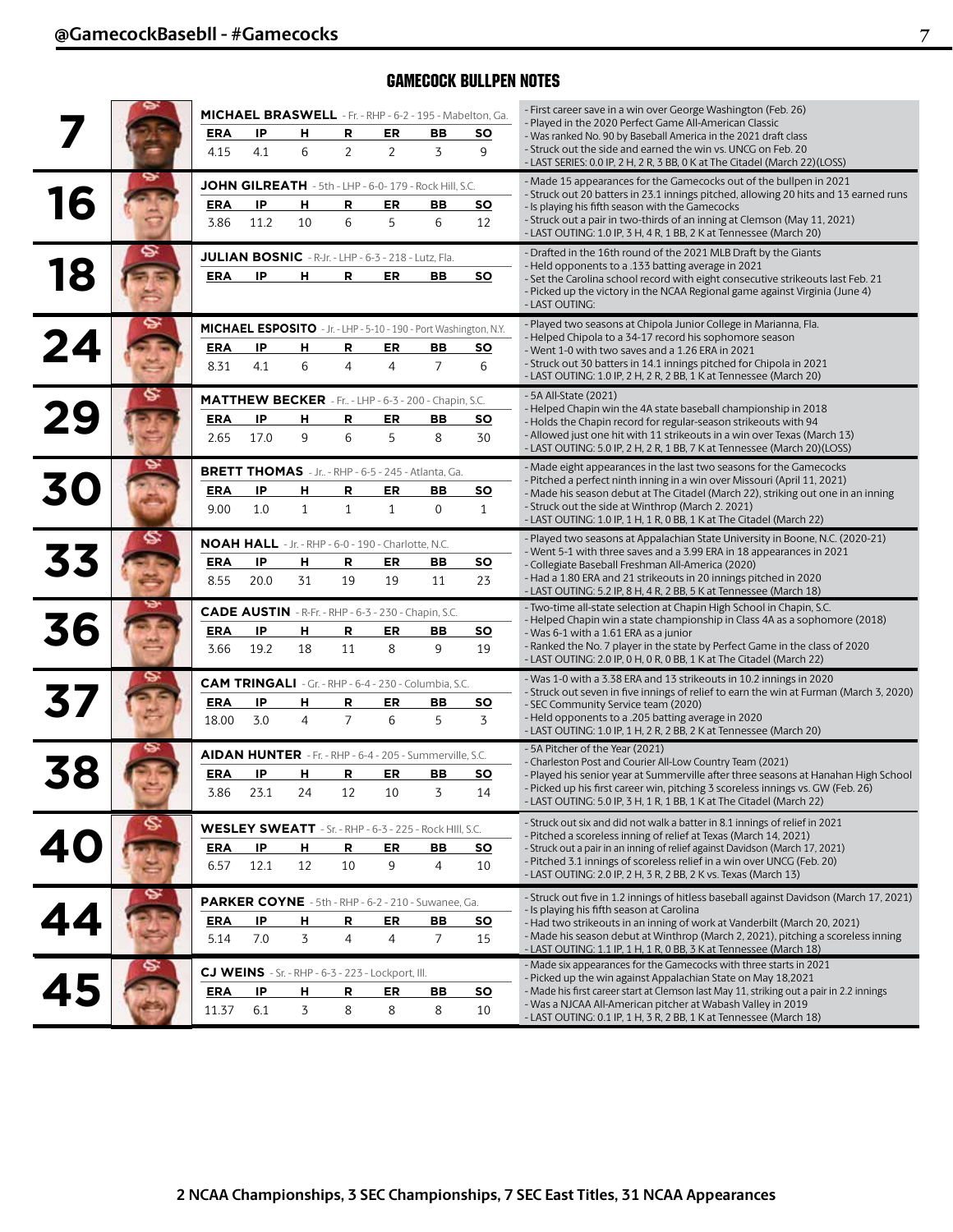## **8 www.GamecocksOnline.com**

## THURSDAY'S STARTING PITCHER



# 33 NOAH HALL JR. - 6-0 - 190 - CHARLOTTE, N.C.

#### **2022 (JUNIOR)**

Made his first appearance on Opening Day vs. UNCG (Feb. 18), striking out three in two innings pitched ... Made his first start of the season vs. Clemson on March 5, allowing three runs while striking out three in 3.1 innings ... Struck out six in a start vs. Texas on March 12

#### **PRIOR TO CAROLINA**

Played two seasons at Appalachian State University in Boone, N.C. (2020-21) ... Went 5-1 with three saves and a 3.99 ERA in 18 appearances in 49.2 innings pitched in 2021. ... Earned wins in his first two appearances on the year, at Winthrop (Feb. 20, 2021) and at East Tennessee State (Feb. 23, 2021) ... Pitched a season-high six innings at Georgia Southern (March 28, 2021), striking out four in earning the win ... Struck out a season high eight batters in five innings pitched against Arkansas State (March 21, 2021) ... Had seven punchouts against Georgia State (April 11, 2021) ... Collegiate Baseball Freshman All-America (2020) ... Had a 1.80 ERA and 21 strikeouts in 20 innings pitched in the Covid-shortened 2020 season ... Struck out five batters in 2.1 innings pitched at Gardner-Webb (Feb. 14, 2020)

Was a perfect 2-0 with a save in 2020 ... Had four strikeouts in a 2.1 inning save against Siena on March 10, 2020 ... Played high school baseball at Providence High School in Charlotte, N.C. ... SoMeck7 Player of the Year (2019) ... Was 9-1 with 103 strikeouts and a 1.66 ERA as a senior ... Collegiate Baseball High School All-America second team (2019) ... Rawlings-Perfect Game Preseason All-Atlantic Region (2019) ... Hit .350 with 22 stolen bases as a junior at Providence ... Played summer baseball for CBC Baseball Club

#### **PERSONAL**

Born on March 30, 2001 ... Son of Brett and Amy Hall ... Major is public health

|               | 2022 SEASON   |          |     |    |   |    |    |     |         |          |  |  |  |  |  |
|---------------|---------------|----------|-----|----|---|----|----|-----|---------|----------|--|--|--|--|--|
| Date          | Opponent      | GS       | IP  | н  | R | ER | ВB | SO. | W-L SV  |          |  |  |  |  |  |
| $2 - 18 - 22$ | UNCG          |          | 20  |    |   | 0  |    | 3   | 0-0     |          |  |  |  |  |  |
| $2 - 20 - 22$ | LINCG         |          | 20  |    |   |    |    |     | $0-0$   | $\Omega$ |  |  |  |  |  |
| $2 - 26 - 22$ | G. Washington |          | 21  |    | 4 | 4  |    |     | $0 - 0$ | $\Omega$ |  |  |  |  |  |
| $3 - 5 - 22$  | Clemson       | $^\star$ | 3 1 | 3  | 3 | 3  |    | 3   | $0 - 1$ | $\Omega$ |  |  |  |  |  |
| $3 - 12 - 22$ | Texas         | *        | 42  | 10 |   |    | 4  | 6   | $0 - 2$ | ∩        |  |  |  |  |  |
| $3 - 18 - 22$ | Tennessee     | *        | 52  | 8  | Δ | 4  |    | г,  | $0 - 3$ |          |  |  |  |  |  |

#### **#33 Noah Hall**

#### **HALL'S CAREER STATISTICS**

|  | Year ERA W-L G GS CG-SHO SV IP H R ER BB SO 2B 3B HR  BF-AVG-WP HBP BK SFA  SHA |  |  |  |  |  |  |  |  |  |  |
|--|---------------------------------------------------------------------------------|--|--|--|--|--|--|--|--|--|--|
|  | 2022 8.55 0-3 6 3 0 0/0 0 20.0 31 19 19 11 23 1 1 5 102 348 4 1 0 1 0           |  |  |  |  |  |  |  |  |  |  |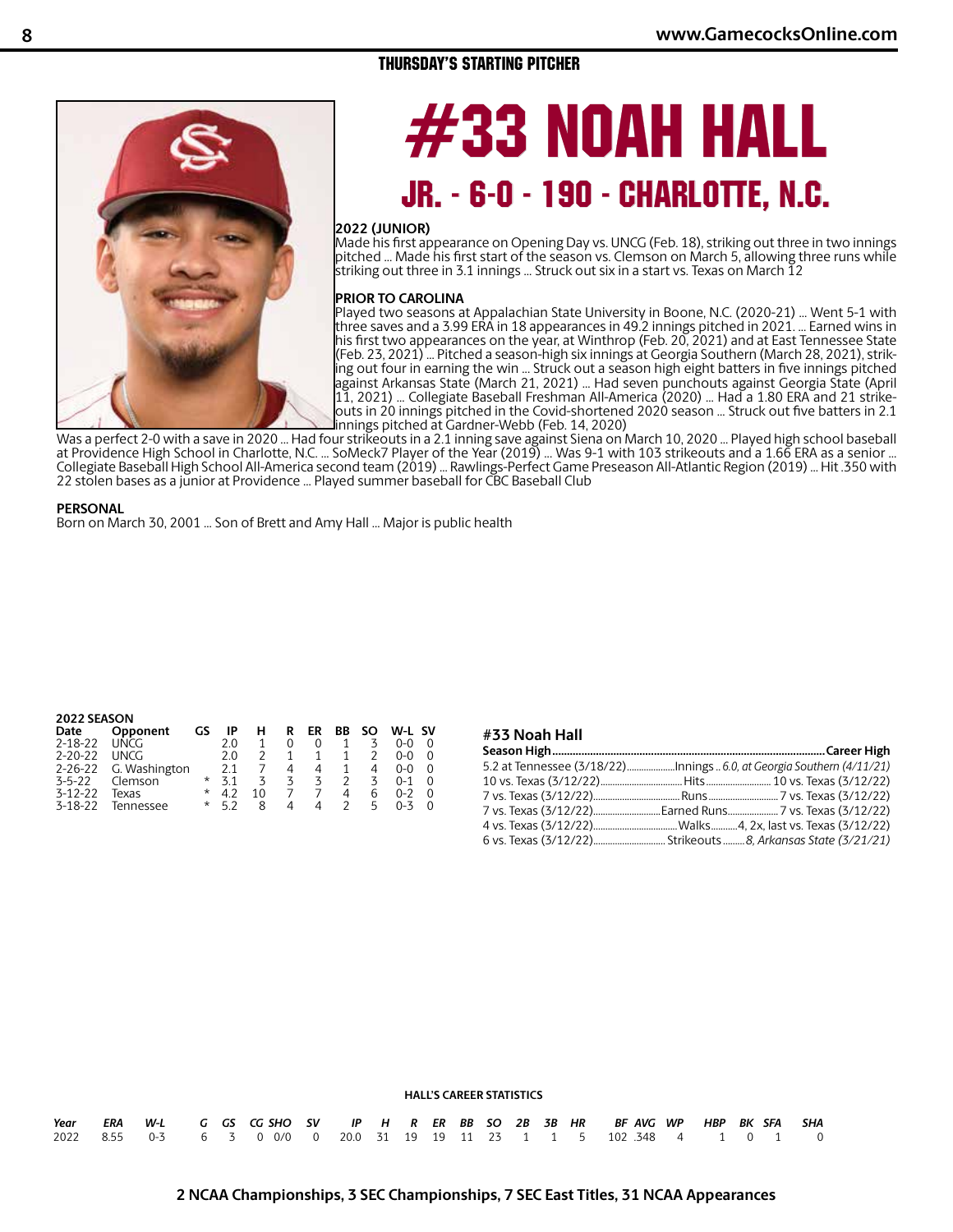## FRIDAY'S STARTING PITCHER



# #32 WILL SANDERS SO. - 6-6 - 215 - ATLANTA, GA.

#### **AWARDS**

Preseason All-SEC second team (2022) ... SEC All-Freshman team (2021) ... Perfect Game Freshman All-America first team (2021) ... Collegiate Baseball Freshman All-American (2021) ... No. 7 Top College Prospect for the 2023 Draft by D1Baseball.com (Dec. 3, 2021) ... No. 7 Top College Prospect for the 2023 Draft by Baseball America ... SEC Freshman of the Week (March 1, 2021) ... SEC Co-Freshman of the Week (April 5, 2021) ... SEC First Year Academic Honor Roll (2021)

#### **2022 (SOPHOMORE)**

Earned the win vs. Texas (March 12), striking out six and allowing just four hits in six innings ... Struck out a career high 14 batters in seven innings in a no-decision vs. Clemson (March 4) ... The 14 strikeouts were the most by a Gamecock since Adam Hill in 2018 ... Pitched seven innings, allowing three runs while striking out five in a win over George Washington (Feb. 25) ... Opened the season with a five-inning, three-hit performance in a win over UNC Greensboro (Feb. 18).

#### **2021 (FRESHMAN)**

Made 22 appearances with 10 starts for the Gamecocks his freshman season ... Went 6-3 with a 3.54 ERA, a save and 54 strikeouts in 53.1 innings pitched ... Was part of a combined three shutouts on the season ... Went eight innings, allowing just one run with four strikeouts and no walks in a win over Georgia (April 4) ... Earned wins in back-to-back games against Clemson (Feb. 27-28), combining to pitch 1.2 innings of hitless relief ... Earned the win at LSU (April 17), striking out four in six scoreless innings ... Had a season high 10 strikeouts, allowing just one hit in five innings in a win over The Citadel (March 23) .... Struck out six in four innings in a win against Florida (March 28) ... Had three strikeouts in 1.1 innings of relief in the NCAA Regional game against Old Dominion (June 5) ... Had six punchouts in four innings against Missouri (April 11) ... Was selected to play for the USA Baseball Collegiate National Team in the summer

#### **HIGH SCHOOL**

Attended Woodward Academy in Atlanta, Ga., where he helped the War Eagles to a quarterfinal berth in the 4A state playoffs in 2019 ... Under Armour All-American (2019) ... Georgia Dugout Preview Magazine 4A All-State first team (2019) ... Perfect Game Preseason All-Southeast Region first team (2020) ... Perfect Game Preseason Underclass All-America first team (2019) ... Perfect Game Preseason Underclass All-America honorable mention (2018) ... Played in the Perfect Game All-American Classic and the Under Armour All-American Game in 2019 ... Was the No. 2 ranked right-handed pitcher and No. 3 overall player in the state of Georgia in the class of 2020 by Perfect Game ... Also ranked No. 58 player in the country and the No. 18 RHP in the 2020 class by Perfect Game ... No. 200 on Baseball America's Top 500 Players for the 2020 MLB Draft ... Played summer baseball for the East Cobb Astros

#### **PERSONAL**

Born on March 30, 2002 ... Son of Rich and Rebekah Sanders ... Major is retailing

| 2021 SEASON                                                                                                                                                                                                                                                                                                                                                                     |                                                                                                                                                                                                                                                                       |                                      |                                                                                                                      |                                                                                                                                                               |                                                                                                                  |                                                                                                                                                                                                                                                           |                                                                                         |                                                                                                                                                                                                                          |                                                                                                                                                                                                                      |                                                                                                                                                                                                                                                    |                                                                                                                                                                                                                                                                     |                      |                      |                                 |                   |                    |                                             |             |                                                                                                                                                                                                                       |                                             |                              |                                              |
|---------------------------------------------------------------------------------------------------------------------------------------------------------------------------------------------------------------------------------------------------------------------------------------------------------------------------------------------------------------------------------|-----------------------------------------------------------------------------------------------------------------------------------------------------------------------------------------------------------------------------------------------------------------------|--------------------------------------|----------------------------------------------------------------------------------------------------------------------|---------------------------------------------------------------------------------------------------------------------------------------------------------------|------------------------------------------------------------------------------------------------------------------|-----------------------------------------------------------------------------------------------------------------------------------------------------------------------------------------------------------------------------------------------------------|-----------------------------------------------------------------------------------------|--------------------------------------------------------------------------------------------------------------------------------------------------------------------------------------------------------------------------|----------------------------------------------------------------------------------------------------------------------------------------------------------------------------------------------------------------------|----------------------------------------------------------------------------------------------------------------------------------------------------------------------------------------------------------------------------------------------------|---------------------------------------------------------------------------------------------------------------------------------------------------------------------------------------------------------------------------------------------------------------------|----------------------|----------------------|---------------------------------|-------------------|--------------------|---------------------------------------------|-------------|-----------------------------------------------------------------------------------------------------------------------------------------------------------------------------------------------------------------------|---------------------------------------------|------------------------------|----------------------------------------------|
| Date<br>$2 - 20 - 21$<br>$2 - 23 - 21$<br>$2 - 27 - 21$<br>$2 - 28 - 21$<br>$3 - 6 - 21$<br>$3 - 10 - 21$<br>$3 - 12 - 21$<br>$3 - 14 - 21$<br>$3 - 17 - 21$<br>$3 - 20 - 21$<br>$3 - 23 - 21$<br>$3 - 28 - 21$<br>$4 - 4 - 21$<br>$4 - 11 - 21$<br>4-17-21<br>$4 - 23 - 21$<br>$5 - 1 - 21$<br>$5 - 8 - 21$<br>$5 - 16 - 21$<br>$5 - 18 - 21$<br>$5 - 22 - 21$<br>$6 - 5 - 21$ | Opponent<br>Dayton<br>Winthrop<br>Clemson<br>Clemson<br>Mercer<br>The Citadel<br>Texas<br>Texas<br>Davidson<br>Vanderbilt<br>The Citadel<br>Florida<br>Georgia<br>Missouri<br>LSU<br>Arkansas<br>Ole Miss<br>Miss. State<br>Kentucky<br>App State<br>Tennessee<br>ODU |                                      | GS<br>$\star$<br>$\star$<br>$\star$<br>$^\star$<br>$^\star$<br>$^\star$<br>$\star$<br>$^\star$<br>$\star$<br>$\star$ | -IP<br>1.0<br>2.2<br>1.0<br>0.2<br>2.0<br>1.1<br>0.0<br>1.0<br>1.0<br>0.2<br>5.0<br>4.0<br>8.0<br>4.0<br>6.0<br>5.0<br>2.0<br>2.1<br>1.0<br>1.0<br>2.1<br>1.1 | н<br>0<br>$\frac{2}{0}$<br>0<br>12220212845656<br>$\overline{0}$<br>$\boldsymbol{0}$<br>$\mathbf{1}$<br>$\Omega$ | R<br>$\overline{0}$<br>$\overline{0}$<br>$\overline{0}$<br>$\overline{0}$<br>$\overline{0}$<br>$\frac{0}{3}$<br>$\mathbf 0$<br>$\overline{0}$<br>0<br>$\frac{1}{3}$<br>$\frac{2}{4}$<br>$\frac{4}{5}$<br>$\frac{4}{5}$<br>$\overline{0}$<br>0<br>$\Omega$ | ER<br>$\overline{0}$<br>$\begin{matrix} 0 \\ 0 \\ 0 \end{matrix}$<br>003000121204440000 | BB<br>$\overline{0}$<br>$\overline{0}$<br>0<br>$\overline{0}$<br>0<br>0<br>$\mathbf{1}$<br>$\begin{smallmatrix} 0\\ 1 \end{smallmatrix}$<br>$\begin{array}{c} 1 \\ 1 \\ 1 \end{array}$<br>$\boldsymbol{0}$<br>0111100020 | <b>SO</b><br>$\overline{0}$<br>6<br>0<br>$\overline{0}$<br>3<br>$\mathbf 0$<br>$\overline{0}$<br>$\begin{smallmatrix} 0\\ 1 \end{smallmatrix}$<br>0<br>10<br>$\begin{bmatrix} 6 \\ 4 \end{bmatrix}$<br>6<br>43230123 | W-L<br>$0 - 0$<br>$0-0$<br>$1 - 0$<br>$2 - 0$<br>$2 - 0$<br>$2 - 0$<br>$2 - 1$<br>$\frac{2-1}{2-1}$<br>$2 - 1$<br>$3 - 1$<br>$4 - 1$<br>$5 - 1$<br>$5 - 1$<br>$6 - 1$<br>$6 - 2$<br>$6 - 2$<br>$6 - 3$<br>$6 - 3$<br>$6 - 3$<br>$6 - 3$<br>$6 - 3$ | S<br>$\Omega$<br>$\overline{0}$<br>$\Omega$<br>$\Omega$<br>$\overline{0}$<br>$\Omega$<br>$\Omega$<br>$\Omega$<br>$\Omega$<br>$\mathbf 0$<br>$\Omega$<br>$\Omega$<br>$\Omega$<br>$\Omega$<br>$\mathbf 0$<br>$\mathbf 0$<br>0<br>$\Omega$<br>$\overline{0}$<br>1<br>1 |                      |                      |                                 |                   | #32 Will Sanders   |                                             |             | 7.0, 2x, last vs. Clemson (3/4/22) Innings  8.0, at Geo<br>5 at Tennessee (3/19/22) Runs5, 2x, last at Tenness<br>5 at Tennessee (3/19/22)Earned Runs 5 at Tenness<br>14 vs. Clemson (3/4/22)  Strikeouts 14 vs. Clem |                                             |                              |                                              |
| 2022 SEASON<br>Date<br>$2 - 18 - 22$<br>$2 - 25 - 22$<br>$3 - 4 - 22$<br>$3 - 12 - 22$<br>$3-19-22$                                                                                                                                                                                                                                                                             | Opponent<br><b>UNCG</b><br>George Wash.<br>Clemson<br>Texas<br>Tennessee                                                                                                                                                                                              |                                      | GS<br>$\star$<br>$\star$<br>$\star$<br>$\ast$<br>$\star$                                                             | -IP<br>5.0<br>7.0<br>7.0<br>6.0<br>4.2                                                                                                                        | н<br>$\overline{3}$<br>$\overline{6}$<br>6<br>$\overline{4}$<br>9                                                | R<br>$\frac{1}{3}$<br>$\frac{1}{2}$<br>5                                                                                                                                                                                                                  | ER<br>$\frac{1}{3}$<br>$\frac{1}{2}$<br>5                                               | BB<br>$\overline{0}$<br>3                                                                                                                                                                                                | <b>SO</b><br>$\overline{\mathbf{3}}$<br>$\begin{matrix}0&5\\5&14\\5&6\end{matrix}$<br>4                                                                                                                              | W-L<br>$1 - 0$<br>$2 - 0$<br>$2 - 0$<br>$3 - 0$<br>$3 - 1$                                                                                                                                                                                         | -S<br>$\overline{0}$<br>$\Omega$<br>$\Omega$<br>$\mathbf 0$<br>$\Omega$<br><b>SANDERS' CAREER STATISTICS</b>                                                                                                                                                        |                      |                      |                                 |                   |                    |                                             |             |                                                                                                                                                                                                                       |                                             |                              |                                              |
| Year<br>2021<br>2022<br><b>Totals</b>                                                                                                                                                                                                                                                                                                                                           | ERA<br>3.54<br>3.64<br>3.58                                                                                                                                                                                                                                           | W-L<br>$6 - 3$<br>$3 - 1$<br>$9 - 4$ | G<br>22<br>5<br>27                                                                                                   | GS<br>10<br>5<br>15                                                                                                                                           | CG SHO<br>0                                                                                                      | $0 \t 0/3$<br>$0\quad 0/0$<br>0/3                                                                                                                                                                                                                         | sv<br>1<br>0<br>1                                                                       | ΙP<br>53.1<br>29.2<br>83.0                                                                                                                                                                                               | н<br>49<br>28<br>77                                                                                                                                                                                                  | R<br>23<br>12<br>35                                                                                                                                                                                                                                | ER<br>21<br>12<br>33                                                                                                                                                                                                                                                | ΒB<br>11<br>11<br>22 | SO<br>54<br>32<br>86 | 2B<br>$\overline{7}$<br>5<br>12 | 3B<br>3<br>2<br>5 | HR<br>9<br>6<br>15 | BF AVG WP<br>217 .243<br>129.246<br>346.244 | 5<br>0<br>5 | <b>HBP</b><br>4<br>2<br>6                                                                                                                                                                                             | $\mathbf 0$<br>$\mathbf{1}$<br>$\mathbf{1}$ | BK SFA<br>0<br>0<br>$\bf{0}$ | SHA<br>0<br>$\overline{c}$<br>$\overline{2}$ |

| " JE VVIII JUIIUCIJ                                          |  |
|--------------------------------------------------------------|--|
|                                                              |  |
|                                                              |  |
|                                                              |  |
|                                                              |  |
| 5 at Tennessee (3/19/22)Earned Runs 5 at Tennessee (3/19/22) |  |
|                                                              |  |
|                                                              |  |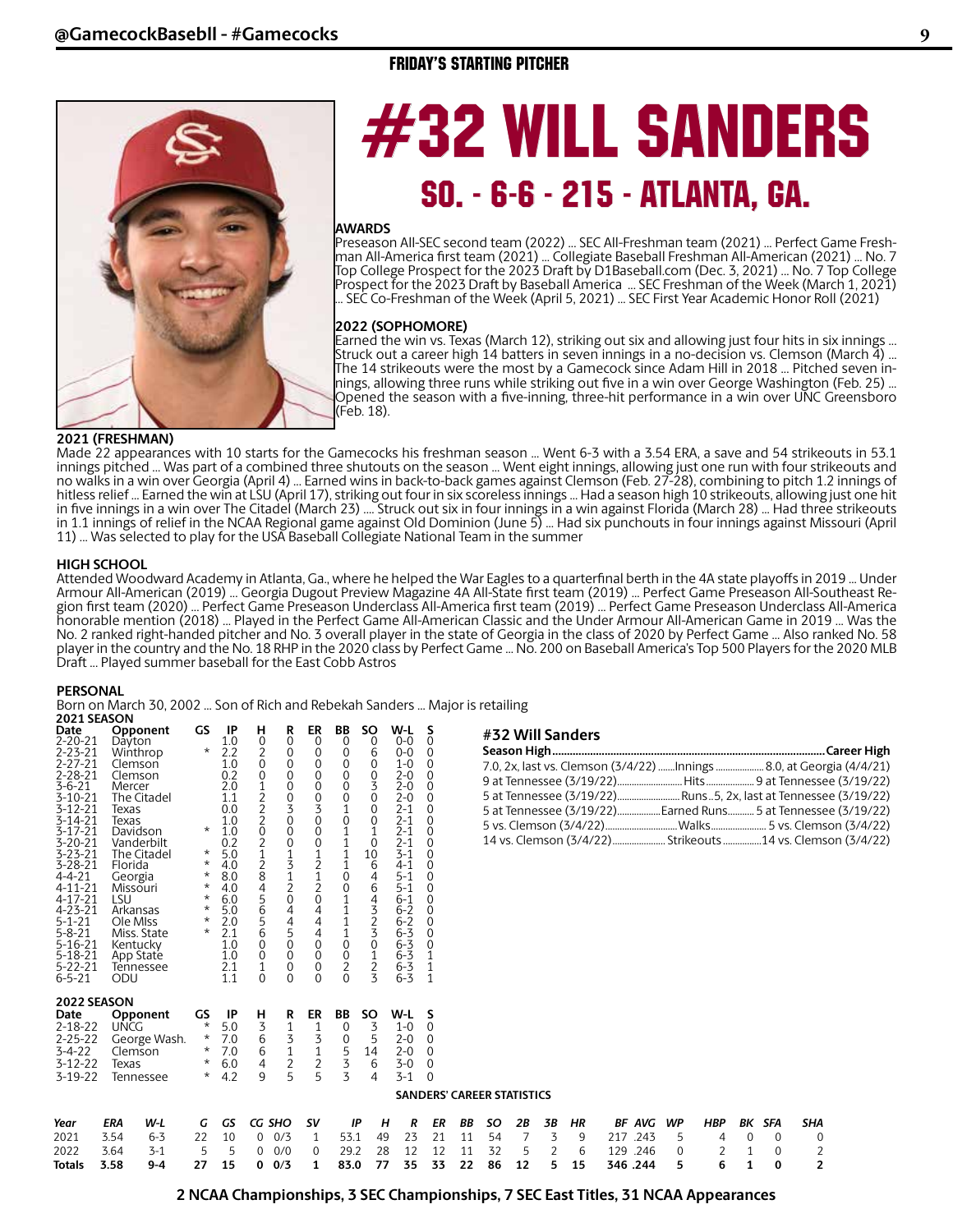## SATURDAY'S STARTING PITCHER



# #29 MATTHEW BECKER FR. - 6-3 - 200 - CHAPIN, S.C.

## **AWARDS**

SEC Co-Pitcher of the Week (March 14, 2022)

#### **2022 (FRESHMAN)**

Struck out seven in five innings of work at No. 7 Tennessee (March 20) ... Allowed just one hit in six innings while striking out 11 in the 9-4 win over Texas on March 13 ... Had five strikeouts in two innings in a win over George Washington (Feb. 26) ... Made his Gamecock debut on Feb. 19 against UNC Greensboro ... Had three strikeouts in two innings pitched vs. Clemson (March 5)

#### **HIGH SCHOOL**

Attended Chapin High School in Chapin, S.C. ... 5A All-State (2021) ... 5A All-Region (2019, '21) ... Helped Chapin win the 4A state baseball championship in 2018 ... Holds the Chapin High School record for regular-season strikeouts with 94 in 44.2 innings pitched in 2021 ... Captain's Award (2021) ... Ranked the No. 2 left-handed pitcher and No. 15 player in the State of South Carolina by Perfect Game ... Perfect Game Preseason All-Atlantic Region second team (2021) ... Perfect Game Preseason Underclass All-Atlantic Region honorable mention (2020) ... Also played football at Chapin and was a team captain in 2020 ... All-Region in Football (2019, '20) ... Perfect Game All-Tournament Team and Elite Team Pitcher in the 17U World Series (2020) ... CABA 17U World Series champion and Best Hitter Award/All-Tournament Team

#### **PERSONAL**

Born on Jan. 14, 2003 ... Son of Mark and Laurie Becker ... Major is exercise science

#### **2022 SEASON**

| Date          | Opponent      | GS       | ΙP  | н | R | ER            | ВB | SO. | W-L SV |  |
|---------------|---------------|----------|-----|---|---|---------------|----|-----|--------|--|
| $2 - 19 - 22$ | UNCG          |          | 1 በ |   | 1 |               |    |     | 0-0    |  |
| $2 - 26 - 22$ | G. Washington |          | 2.0 | 2 | 0 | 0             | 1  | 5   | 0-0    |  |
| $3 - 5 - 22$  | Clemson       |          | 20  |   | 0 | 0             |    | 3   | 0-0    |  |
| $3 - 8 - 22$  | Xavier        |          | 1 O |   |   |               |    |     | 0-0    |  |
| $3 - 13 - 22$ | Texas         | *        | 60  |   | 1 | 1             | 3  | 11  | 1-0    |  |
| $3 - 20 - 22$ | Tennessee     | $^\star$ | 50  |   | 2 | $\mathcal{P}$ | 1  |     | 1-1    |  |

#### **#29 Matthew Becker**

| 2, 4x, last at Tennessee (3/20/22) Hits  |  |
|------------------------------------------|--|
| 2, 2x, last at Tennessee (3/20/22)  Runs |  |
| 2 at Tennessee (3/20/22) Earned Runs     |  |
|                                          |  |
|                                          |  |

#### **BECKER'S CAREER STATISTICS**

|  |  |  |  |  |  |  |  | Year ERA W-L G GS CG-SHO SV IP H R ER BB SO 2B 3B HR  BF-AVG-WP HBP BK SFA  SHA |  |  |  |
|--|--|--|--|--|--|--|--|---------------------------------------------------------------------------------|--|--|--|
|  |  |  |  |  |  |  |  | 2022 2.65 1-1 6 2 0 0/1 0 17.0 9 6 5 8 30 1 0 3 69 155 2 0 0 0 3                |  |  |  |

## **2 NCAA Championships, 3 SEC Championships, 7 SEC East Titles, 31 NCAA Appearances**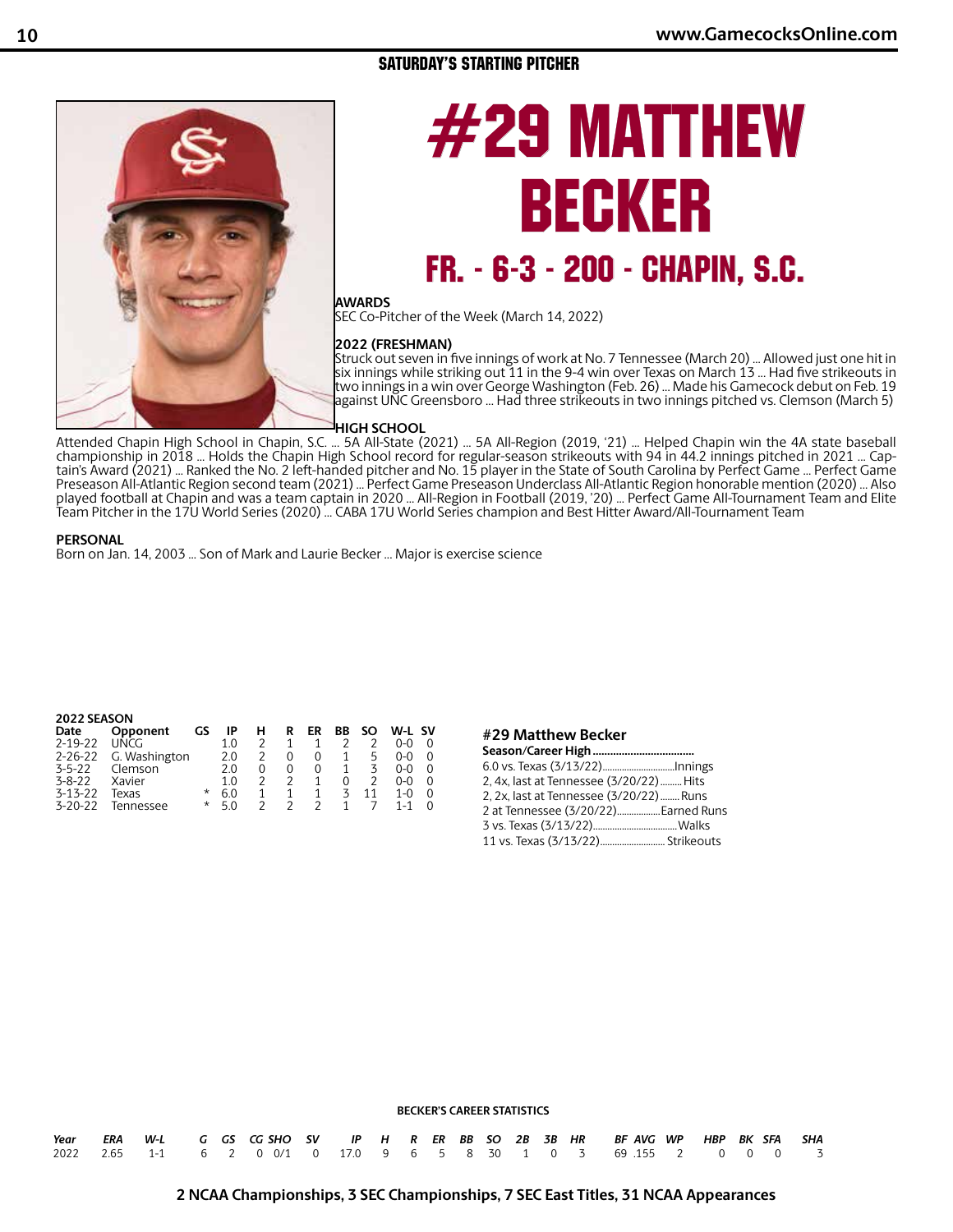## South Carolina 2022 Honor Roll

#### **Cade Austin**

Ranked No. 49 Top SEC Prospect for the 2023 MLB Draft by D1Baseball

#### **Matthew Becker**

SEC Co-Pitcher of the Week (March 14)

**Brandt Belk** SEC Co-Player of the Week (March 14)

#### **Julian Bosnic**

Ranked No. 35 Top SEC Prospect for the 2022 MLB Draft by D1Baseball Ranked No. 40 Top SEC Prospect for the 2022 MLB Draft by Perfect Game

#### **Michael Braswell**

SEC Freshman of the Week (Feb. 21) John Olerud Two-Way Player of the Week (March 15) No. 8 Top Freshman in the SEC by Baseball America No. 18 Top Impact Freshman in the SEC by D1Baseball Ranked No. 16 Top SEC Prospect for the 2023 MLB Draft by Perfect Game

#### **Thad Ector**

No. 47 Top Impact Freshman in the SEC by D1Baseball

#### **Michael Esposito**

Ranked No. 95 Top SEC Prosect for the 2022 MLB Draft by D1Baseball

#### **Andrew Eyster**

Bobby Bragan Award Watch List

#### **James Hicks**

Ranked No. 52 Top SEC Prospect for the 2022 MLB Draft by D1Baseball

#### **Matt Hogan**

Ranked No. 94 Top SEC Prospect for the 2022 MLB Draft by D1Baseball

#### **Will Sanders**

Preseason All-SEC Second Team Preseason All-SEC team by Perfect Game Ranked No. 5 Top SEC Prospect for the 2023 MLB Draft by D1Baseball Ranked No. 8 Top SEC Prospect for the 2022 MLB Draft by Perfect Game Ranked No. 9 Top SEC Prospect for the 2023 MLB Draft by Baseball America

#### **Josiah Sightler**

Ranked No. 81 Top SEC Prospect for the 2022 MLB Draft by D1Baseball

#### **Brett Thomas**

Ranked No. 80 Top SEC Prospect for the 2022 MLB Draft by D1Baseball

#### **Braylen Wimmer**

Ranked No. 38 Top SEC Prospect for the 2022 MLB Draft by D1Baseball Ranked No. 44 Top SEC Prospect for the 2022 MLB Draft by Perfect Game

| <b>2022 BATTING BY SERIES</b>                                                                                                                                                                                                                                                                                                                             |                                                                                      |                                                                               |                                                            |                                                                                                                        |                                                                                    |                                                          |                                                             |
|-----------------------------------------------------------------------------------------------------------------------------------------------------------------------------------------------------------------------------------------------------------------------------------------------------------------------------------------------------------|--------------------------------------------------------------------------------------|-------------------------------------------------------------------------------|------------------------------------------------------------|------------------------------------------------------------------------------------------------------------------------|------------------------------------------------------------------------------------|----------------------------------------------------------|-------------------------------------------------------------|
| Team<br><b>UNC Greensboro</b><br>Winthrop<br>George Wash.<br>App State<br>Clemson<br>Xavier<br>Texas<br>Gardner-Webb<br>Tennessee<br>The Citadel<br>Vanderbilt<br>Presbyterian<br>Missouri<br>North Carolina<br>Georgia<br><b>UNF</b><br>Ole Miss<br>Auburn<br>Alabama<br>N.C. A&T<br>Texas A&M<br><b>USC Upstate</b><br>Kentucky                         | Avg.<br>.318<br>.297<br>.327<br>.250<br>.210<br>.258<br>.344<br>.400<br>.118<br>.212 | R<br>21<br>7<br>28<br>9<br>6<br>7<br>18<br>12<br>5<br>3                       | Η<br>35<br>11<br>33<br>8<br>21<br>8<br>31<br>10<br>11<br>7 | <b>HR</b><br>5<br>$\mathbf{1}$<br>$\mathbf{1}$<br>0<br>1<br>1<br>1<br>$\overline{2}$<br>$\overline{2}$<br>$\mathbf{1}$ | <b>RBI</b><br>20<br>7<br>25<br>7<br>5<br>7<br>17<br>12<br>5<br>$\overline{c}$      | BΒ<br>15<br>6<br>24<br>8<br>8<br>8<br>13<br>6<br>3<br>6  | SO<br>21<br>8<br>13<br>10<br>24<br>8<br>23<br>3<br>30<br>7  |
| Charlotte                                                                                                                                                                                                                                                                                                                                                 |                                                                                      |                                                                               |                                                            |                                                                                                                        |                                                                                    |                                                          |                                                             |
| Florida                                                                                                                                                                                                                                                                                                                                                   |                                                                                      |                                                                               |                                                            |                                                                                                                        |                                                                                    |                                                          |                                                             |
| <b>2022 PITCHING BY SERIES</b>                                                                                                                                                                                                                                                                                                                            |                                                                                      |                                                                               |                                                            |                                                                                                                        |                                                                                    |                                                          |                                                             |
| Team<br><b>UNC Greensboro</b><br>Winthrop<br>George Wash.<br>App State<br>Clemson<br>Xavier<br>Texas<br>Gardner-Webb<br>Tennessee<br>The Citadel<br>Vanderbilt<br>Presbyterian<br>Missouri<br>North Carolina<br>Georgia<br><b>UNF</b><br>Ole Miss<br>Auburn<br>Alabama<br>N.C. A&T<br>Texas A&M<br><b>USC Upstate</b><br>Kentucky<br>Charlotte<br>Florida | ERA<br>5.79<br>1.00<br>3.33<br>6.00<br>4.32<br>13.00<br>5.04<br>0.00<br>8.62<br>4.50 | IP<br>28.0<br>9.0<br>27.0<br>9.0<br>25.0<br>9.0<br>25.0<br>7.0<br>24.0<br>8.0 | Η<br>32<br>7<br>23<br>9<br>24<br>15<br>23<br>5<br>27<br>6  | R<br>19<br>$\mathbf{1}$<br>10<br>6<br>18<br>15<br>15<br>0<br>23<br>$\overline{4}$                                      | ER<br>18<br>$\mathbf{1}$<br>10<br>6<br>12<br>13<br>14<br>0<br>23<br>$\overline{4}$ | BB<br>11<br>2<br>7<br>4<br>19<br>8<br>13<br>1<br>15<br>4 | SO<br>29<br>7<br>28<br>16<br>33<br>11<br>30<br>8<br>30<br>3 |
|                                                                                                                                                                                                                                                                                                                                                           |                                                                                      |                                                                               |                                                            |                                                                                                                        |                                                                                    |                                                          |                                                             |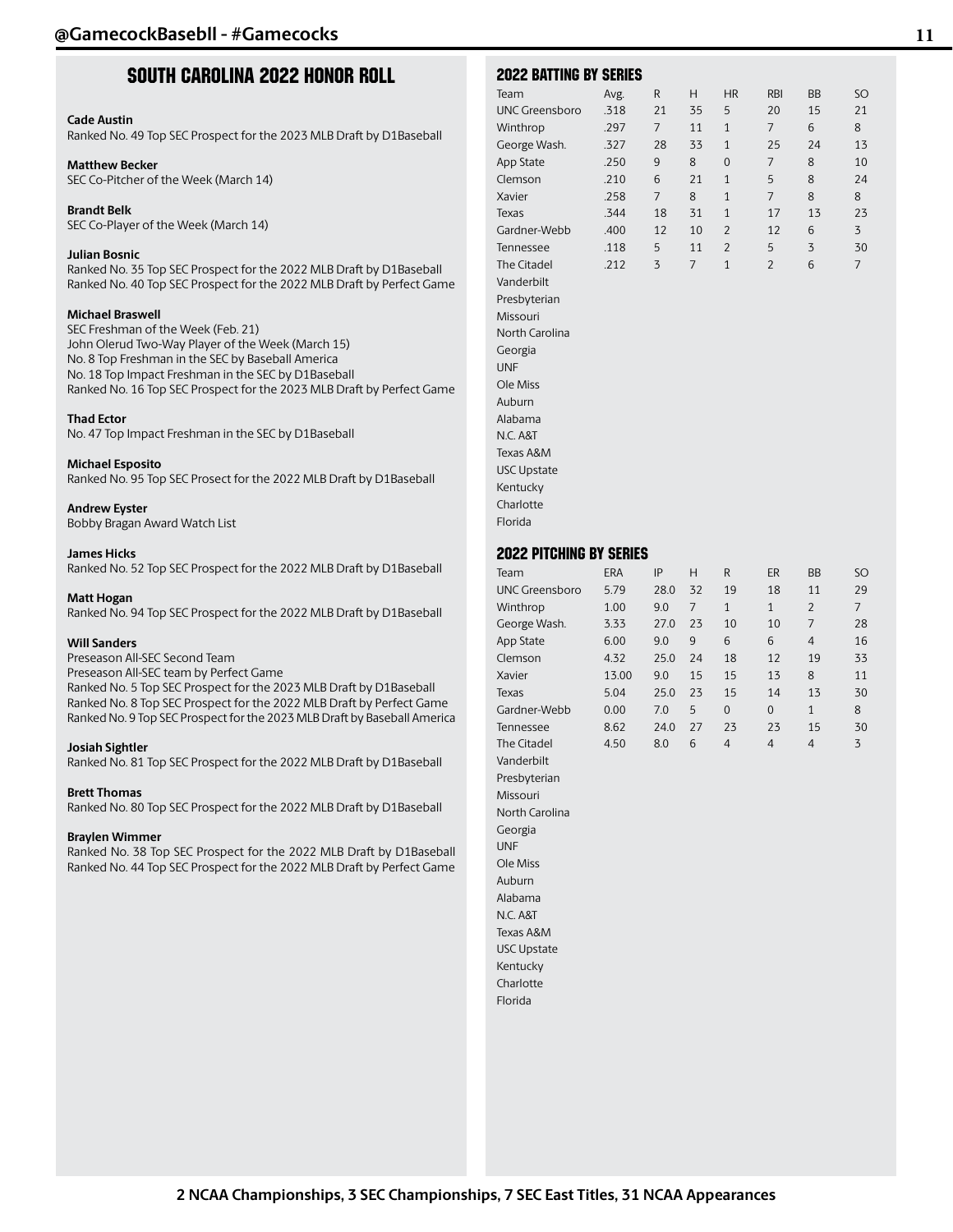## **A LOOK AT THE 2022 SEASON**

| Date     | Opponent              | Result      | Pitcher of Record (W/L) | <b>Notable Game Note</b>                                                         |
|----------|-----------------------|-------------|-------------------------|----------------------------------------------------------------------------------|
| $2 - 18$ | <b>UNC Greensboro</b> | W. 9-7      | Sanders (W, 1-0)        | Sanders allows just one run in five innings, Hogan, Eyster and Braswell homer    |
| $2 - 19$ | <b>UNC Greensboro</b> | $L, 4-5$    | Hicks (L, 0-1)          | Gamecocks score three in the ninth but fall one run short                        |
| $2 - 20$ | <b>UNC Greensboro</b> | W, 8-7 (10) | Braswell (W, 1-0)       | Eyster ninth-inning grand slam, Braswell GW RBI cap come-from-behind win         |
| $2 - 22$ | Winthrop              | W. 7-1      | Austin (W, 1-0)         | Gamecocks get 11 hits, including a homer from Madden, in first midweek win       |
| $2 - 25$ | George Washington     | W, 13-4     | Sanders (W, 2-0)        | Sanders 7 IP with 5 K's, Eyster goes 4-for-5 and Belk drives in three in win     |
| $2 - 26$ | George Washington     | W, 10-6     | Sweatt (W, 1-0)         | Sweatt pitches 3.1 innings of relief to get win, Braswell has 3 H and earns save |
| $2 - 27$ | George Washington     | W, 5-0      | Hunter (W, 1-0)         | Gamecocks pick up first shutout of 2022, Hunter collects first career win        |
| $3-1$    | vs. App State         | W, 9-6      | Hunter (W, 2-0)         | Gamecocks claw back from a 6-1 deficit, Eyster drives in four in win             |
| $3 - 4$  | Clemson               | $L, 2-3$    | Gilreath (L, 0-1)       | Sanders K's 14, Sightler homers but two late runs give Clemson the win           |
| $3 - 5$  | vs. Clemson           | $L, 2-10$   | Hall $(L, 0-1)$         | Gamecocks commit three errors, allow four runs in the fourth to lose series      |
| $3 - 6$  | at Clemson            | $L, 2-5$    | Hunter (L, 2-1)         | Braswell goes 4-5, Clemson scores three in the fourth and two in the 8th         |
| $3 - 8$  | Xavier                | $L, 7-15$   | Hunter (L, 2-2)         | Xavier scores seven runs in the fourth, Madden homers and drives in a pair       |
| $3 - 11$ | Texas                 | $L, 5-9$    | Hall (L, 0-2)           | Gamecocks get five runs off Texas ace Pete Hansen, 3-run fifth give UT the lead  |
| $3 - 12$ | Texas                 | $W, 4-2(7)$ | Sanders (W, 3-0)        | Wimmer with three hits, Sanders pitches 6 innings to earn 3rd win of the year    |
| $3 - 13$ | Texas                 | W, 9-4      | Becker (W, 1-0)         | Becker strikes out 11 in 6 innings, Gamecocks get a team high 14 hits in win     |
| $3 - 15$ | Gardner-Webb          | W, 12-0 (7) | Hunter (W, 3-2)         | Gamecocks score at least one run in all six innings, second shutout of year      |
| $3 - 18$ | at Tennessee*         | $L, 3-8$    | Hall (L, 0-3)           | Hall strikes out five in 5.2 innings, Tennessee hits four home runs in opener    |
| $3 - 19$ | at Tennessee*         | $L, 2-5$    | Sanders (L, 3-1)        | Belk and Madden homer, Austin strikes out five in 3.1 innings of relief          |
| $3 - 20$ | at Tennessee*         | $L, 0-10$   | Becker (L, 1-1)         | Becker strikes out seven in 5 IP, but Tennessee hits four homers in sweep        |
| $3 - 22$ | at The Citadel        | $L, 3-4$    | Braswell (L, 1-1)       | Burgess homers, Gamecocks walked off after giving up two runs in ninth           |
| $3 - 24$ | Vanderbilt*           |             |                         |                                                                                  |
| $3 - 25$ | Vanderbilt*           |             |                         |                                                                                  |
| $3 - 26$ | Vanderbil*            |             |                         |                                                                                  |
| $3 - 29$ | Presbyterian          |             |                         |                                                                                  |
| $4 - 1$  | at Missouri*          |             |                         |                                                                                  |

4-2 at Missouri\*

- 4-8 Georgia\* 4-9 Georgia\*
- 4-10 Georgia\*
- 4-12 North Florida
- 4-14 Ole Miss\*
- 4-15 Ole Miss\*
- 4-16 Ole Miss\*
- 4-20 at Winthrop
- 4-22 at Auburn\*
- 4-23 at Auburn\*
- 4-24 at Auburn\*
- 4-28 Alabama\*
- 4-29 Alabama\*
- 4-30 Alabama\*
- 5-4 N.C. A&T
- 5-6 at Texas A&M\*
- 5-7 at Texas A&M\* 5-8 at Texas A&M\*
- 5-10 USC Upstate
- 5-13 Kentucky\*
- 5-14 Kentucky\*
- 5-15 Kentucky\*
- 5-17 Charlotte
- 5-19 at Florida\*
- 5-20 at Florida\*
- 5-21 at Florida\*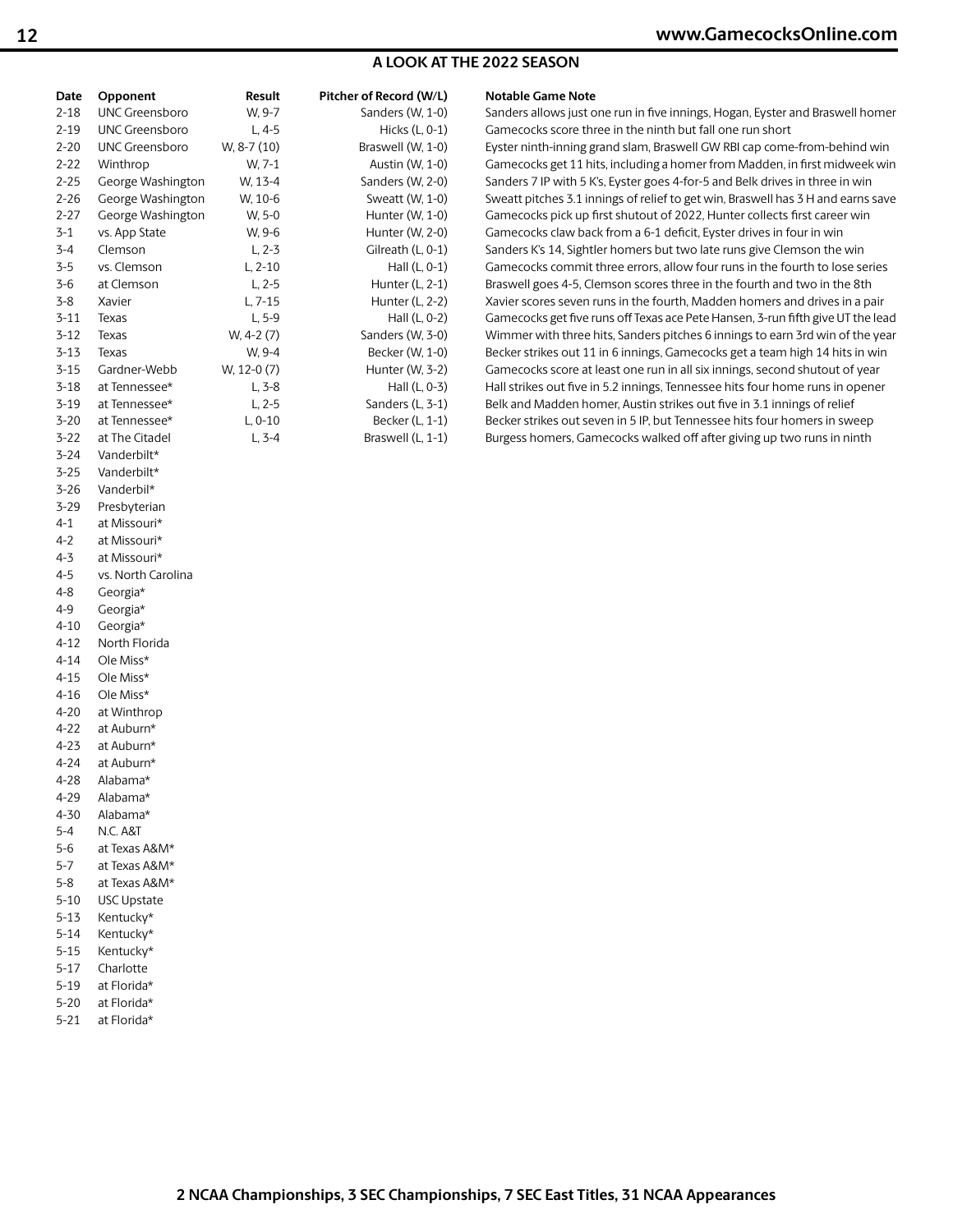#### **GAMECOCKS IN THE RANKINGS**

| <b>Dates</b> | BA | CB | D <sub>1</sub> | <b>NCBWA</b> | PG | <b>UST</b> |
|--------------|----|----|----------------|--------------|----|------------|
| Preseason    | -- | 44 | --             | --           | -- |            |
| February 21  |    |    |                |              |    |            |
| February 28  |    |    |                |              |    |            |
| March 7      |    |    |                |              |    |            |
| March 14     |    |    |                |              |    |            |
| March 21     |    |    |                |              |    |            |
| March 28     |    |    |                |              |    |            |
| April 4      |    |    |                |              |    |            |
| April 11     |    |    |                |              |    |            |
| April 18     |    |    |                |              |    |            |
| April 25     |    |    |                |              |    |            |
| May 2        |    |    |                |              |    |            |
| May 9        |    |    |                |              |    |            |
| May 16       |    |    |                |              |    |            |
| May 23       |    |    |                |              |    |            |

BA - Baseball America; CB - Collegiate Baseball; D1 - D1Baseball; NCBWA - National Collegiate Baseball Writers Association; PG - Perfect Game USA; UST - USA TODAY Coaches Poll;

#### **THE GAMECOCK RADIO NETWORK**

All 54 regular season games will be available on the Gamecock Radio Network. Flagship station, 107.5 FM, "The Game," is the home of the Gamecocks and will broadcast all games. In the event of a conflict with basketball in Columbia, the baseball games can be heard on sister station WISW, 1320 AM. All games can also be heard on the All Access channel on GamecocksOnline.

For local affiliates, please check your local listings for the latest schedule. Additional affiliates include:

| <b>2022 Network Affiliates</b> |             |          |
|--------------------------------|-------------|----------|
| Aiken/Edgefield                | <b>WKSX</b> | 92.7 FM  |
| Allendale                      | <b>WDOG</b> | 93.5 FM  |
| Camden                         | <b>WCAM</b> | 1590 AM  |
| Charleston                     | <b>WWIK</b> | 98.9 FM  |
| Chesterfield                   | <b>WVSZ</b> | 107.3 FM |
| Columbia                       | <b>WNKT</b> | 107.5 FM |
| Florence                       | <b>WOLH</b> | 1230 AM  |
| Georgetown                     | <b>WJXY</b> | 93.7 FM  |
| Greenville                     | <b>WGVL</b> | 1440 AM  |
| Kingstree                      | <b>WDKD</b> | 1310 AM  |
| Myrtle Beach                   | <b>WMIR</b> | 93.9 FM  |
| Rock Hill/Lancaster            | <b>WRHM</b> | 107.1 FM |
| Spartanburg                    | <b>WSPG</b> | 1400 AM  |

Live Gamecock Baseball broadcasts are also available for free this season on the TuneIn App (Android/iOS). Live Gamecock Baseball will also be available for free on the South Carolina Gameday App (Android/iOS) via a link out to TuneIn. Users who do not already have the TuneIn app downloaded will be prompted to download the app. Upon successful completion of the download, users will be easily redirected from the Gameday App to TuneIn anytime they select the Live Audio option in the Gameday App.

During the overlap of basketball and baseball seasons, a basketball broadcast (men's or women's) will take priority over baseball. For example if a basketball game is scheduled at the same time as a baseball game, the basketball game broadcast would be on TuneIn, while the baseball game would not.

#### **LARGEST SINGLE GAME CROWDS AT FOUNDERS PARK**

#### **Single-Game Sellouts at Founders Park (56 all-time)**

|                | Single-Game Sellouts at Founders Park (56 all-time) |                                                                    |
|----------------|-----------------------------------------------------|--------------------------------------------------------------------|
| 8,242          |                                                     |                                                                    |
| 8,242          |                                                     |                                                                    |
| 8,242          |                                                     |                                                                    |
| 8,242          |                                                     |                                                                    |
| 8,242          |                                                     |                                                                    |
| 8,242          |                                                     |                                                                    |
| 8,242          |                                                     |                                                                    |
| 8,242          |                                                     |                                                                    |
| 8,242          |                                                     |                                                                    |
| 8,242          |                                                     |                                                                    |
| 8,242          |                                                     |                                                                    |
| 8,242          |                                                     | vs. College of CharlestonMarch 29, 2016 (L, 6-5, 13 inn.)          |
| 8,242          |                                                     |                                                                    |
| 8,242          |                                                     |                                                                    |
| 8,242          |                                                     |                                                                    |
| 8,242          |                                                     |                                                                    |
| 8,242          |                                                     |                                                                    |
| 8,242          |                                                     |                                                                    |
| 8,242          |                                                     |                                                                    |
| 8,242          |                                                     |                                                                    |
|                |                                                     |                                                                    |
| 8,242          |                                                     |                                                                    |
| 8,242          |                                                     |                                                                    |
| 8,242          |                                                     |                                                                    |
| 8,242          |                                                     |                                                                    |
| 8,242          |                                                     |                                                                    |
| 8,242          |                                                     |                                                                    |
| 8,242          |                                                     |                                                                    |
| 8,242<br>8,242 |                                                     |                                                                    |
| 8,242          |                                                     |                                                                    |
| 8,242          |                                                     | vs. Oklahoma (NCAA Super Regional)  June 10-11, 2012 (W, 5-1)      |
| 8,242          |                                                     | vs. Oklahoma (NCAA Super Regional)  June 9, 2012 (W, 5-0)          |
| 8,242          |                                                     | vs. Clemson (NCAA Regional) June 3, 2012 (W, 4-3)                  |
| 8,242          |                                                     | vs. Clemson (NCAA Regional)  June 2, 2012 (W, 5-4, 12 inn.)        |
| 8,242          |                                                     |                                                                    |
| 8,242          |                                                     |                                                                    |
| 8,242          |                                                     |                                                                    |
| 8,242          |                                                     |                                                                    |
| 8,242          |                                                     |                                                                    |
| 8,242          |                                                     |                                                                    |
| 8,242          |                                                     |                                                                    |
| 8,242          |                                                     |                                                                    |
| 8,242          |                                                     |                                                                    |
| 8,242          |                                                     |                                                                    |
| 8,242          |                                                     |                                                                    |
| 8.242          |                                                     | vs. Connecticut (NCAA Super Regional)  June 12, 2011 (W, 8-2)      |
| 8,242          |                                                     | vs. Connecticut (NCAA Super Regional) June 11, 2011 (W, 5-1)       |
| 8,242          |                                                     |                                                                    |
| 8,242          |                                                     |                                                                    |
| 8.242          |                                                     |                                                                    |
| 8,242          |                                                     |                                                                    |
| 8,242          |                                                     |                                                                    |
| 8,242          |                                                     |                                                                    |
| 8,242          |                                                     |                                                                    |
| 8,242          |                                                     |                                                                    |
| 8,242          |                                                     |                                                                    |
|                |                                                     | South Carolina All-Time record in sellouts at Founders Park (38-18 |
| (.679))        |                                                     |                                                                    |
|                |                                                     |                                                                    |

#### **TOP 10 THREE-GAME SERIES ATTENDANCE MARKS AT FOUNDERS**

| 24.726 |  |
|--------|--|
| 24,726 |  |
| 24.726 |  |
| 24,558 |  |
| 24.501 |  |
| 24.398 |  |
| 24.278 |  |
| 24.204 |  |
| 24.186 |  |
| 23,991 |  |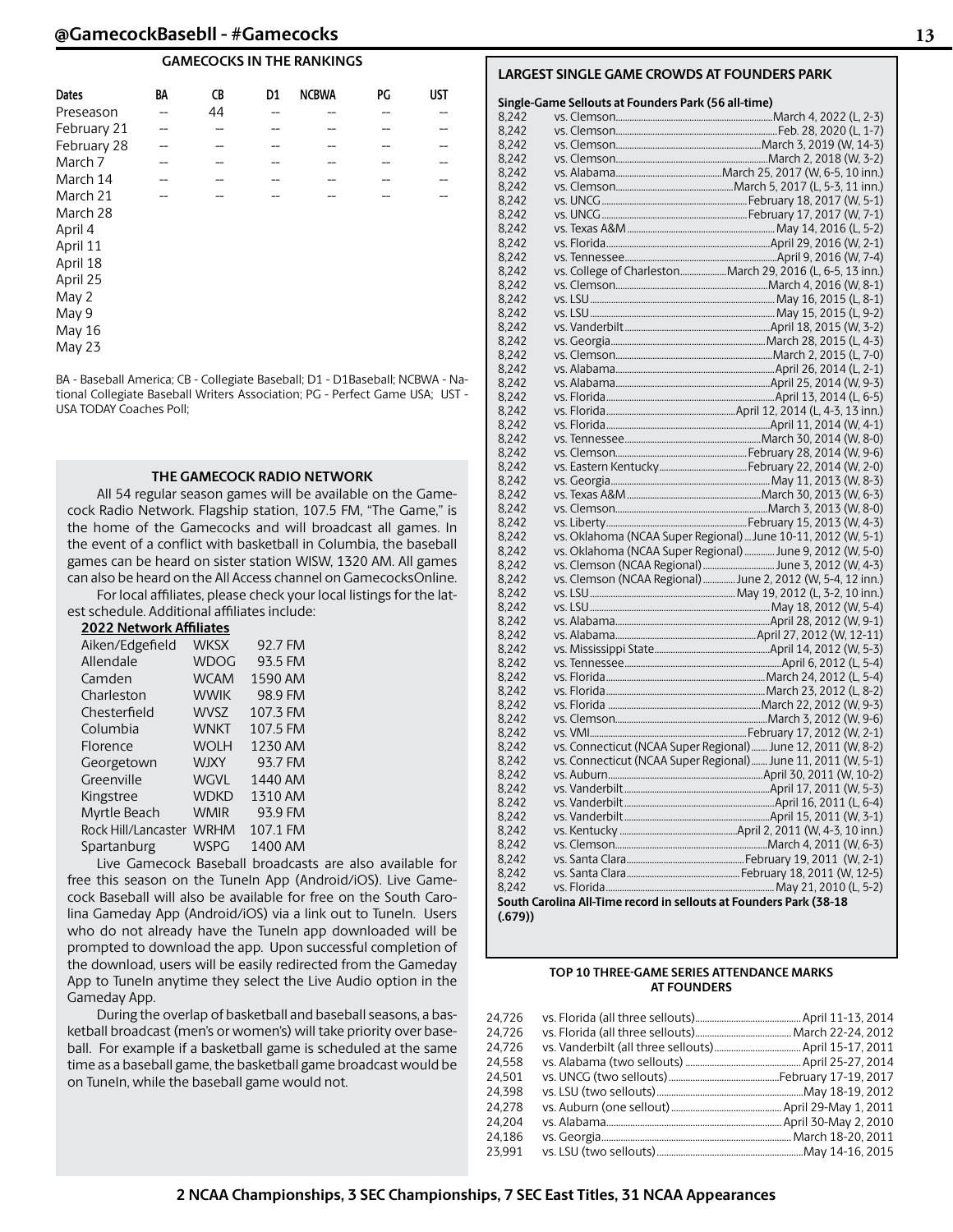## A South Carolina Team

## A South Carolina Player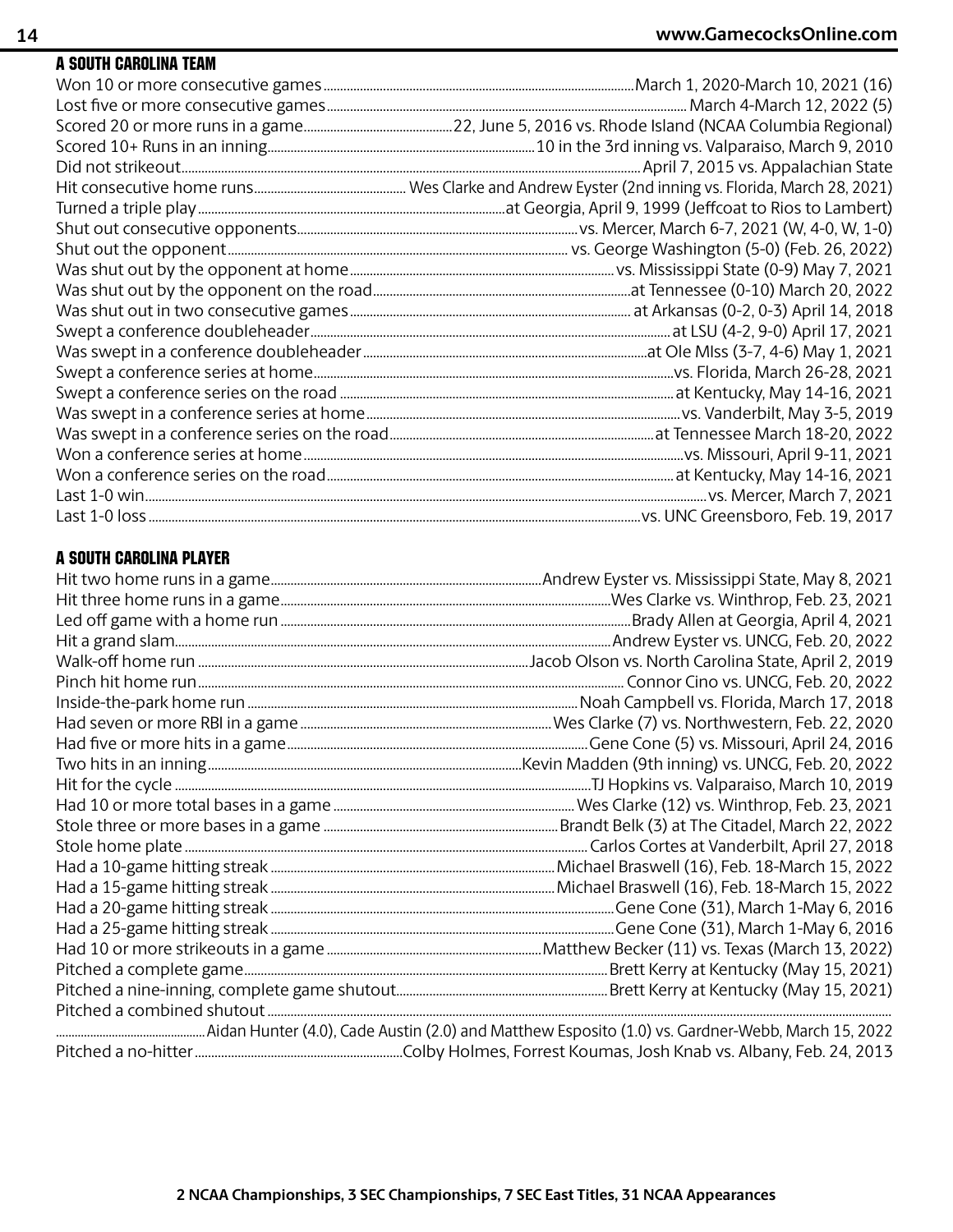## SEASON/CAREER HIGHS

#### **#2 Jalen Vasquez Season/Career High...................................**

## **#3 Braylen Wimmer**

| 3, 4x, last vs. Texas (3/13/22)  Hits  4, 2x, last vs. Florida (3/26/21) |  |
|--------------------------------------------------------------------------|--|
|                                                                          |  |
|                                                                          |  |

#### **#5 Talmadge LeCroy**

| 1. 3x. last at Tennessee (3/18/22)  Runs |  |
|------------------------------------------|--|
|                                          |  |
|                                          |  |
|                                          |  |

#### **#7 Michael Braswell**

| Season/Career High                           |  |
|----------------------------------------------|--|
| 5, 4x, last at The Citadel (3/22/22) At Bats |  |
| 3, 2x, last vs. G. Wash. (2/25/22)Runs       |  |
| 4 vs. Clemson (3/6/22) Hits                  |  |
| 2, 4x, last vs. Gardner-Webb (3/15/22)RBI    |  |
| 2, 3x, last vs. App State (3/1/22) Walks     |  |
|                                              |  |

## **#9 Evan Stone**

| 1, 2x, last vs. Winthrop (2/22/22) Runs  |  |
|------------------------------------------|--|
| 1. 2x. last at Tennessee (3/18/22)  Hits |  |
|                                          |  |
|                                          |  |

## **#10 Colin Burgess**

| 1, 10x, last at The Citadel (3/22/22) Runs  2, 5x, last at Kentucky (5/15/21)         |  |
|---------------------------------------------------------------------------------------|--|
|                                                                                       |  |
|                                                                                       |  |
| 2, 3x, last vs. Gardner-Webb (3/15/22)  Walks. 2, 3x, last vs. Gardner-Webb (3/15/22) |  |

#### **#11 Andrew Eyster**

| 5, 6x, last vs. G. Wash (2/26/22) At Bats 7, vs. Florida (3/26/21)          |  |
|-----------------------------------------------------------------------------|--|
| 3, 2x, last vs. G. Wash (2/26/22)  Runs  3, 7x, last vs. G. Wash. (2/26/22) |  |
|                                                                             |  |
|                                                                             |  |
|                                                                             |  |

#### **#12 Josiah Sightler**

| 1, 4x, last vs. GWU (3/15/22) Runs3, 2x, last vs. Missouri (4/11/21) |  |
|----------------------------------------------------------------------|--|
|                                                                      |  |
|                                                                      |  |
|                                                                      |  |

## **#13 Brandt Belk**

| 5, 4x, last vs. Texas (3/12/22) At Bats, 6, at San Francisco (5/5/19)            |  |
|----------------------------------------------------------------------------------|--|
| 2, 4x, last vs. Gardner-Webb (3/15/22). Runs 3, 2x, last at Santa Clara (4/5/18) |  |
|                                                                                  |  |
|                                                                                  |  |
| 2, 2x, last vs. UNCG (2/19/22) Walks  2, 6x, last vs. UNCG (2/19/22)             |  |

#### **#15 Carson Hornung Season High.................................................**

| эсаэон н <b>ідн…………………………………</b> ……            |  |
|------------------------------------------------|--|
| 4. 3x. last vs. Gardner-Webb (3/15/22) At Bats |  |
| 2, 2x, last vs. Xavier (3/8/22)Runs            |  |
| 2. 2x. last at The Citadel (3/22/22) Hits      |  |
|                                                |  |
| 2, 3x, last vs Xavier (3/8/22)  Walks          |  |

## **#19 Cole Messina**

| 2 vs. App State (3/1/22)  Walks |
|---------------------------------|
|                                 |

## **#20 Matt Hogan**

| 2 vs. G. Wash. (2/26/22) Walks |  |
|--------------------------------|--|

## **#21 Connor Cino**

#### Season/Career High...

| 1, 2x, last vs. Winthrop (2/22/22)Runs 1, 2x, last vs. Winthrop (2/22/22) |  |  |
|---------------------------------------------------------------------------|--|--|
| 1, 5x, last vs. Clemson (3/6/22)  Hits  1, 6x, last vs. Clemson (3/6/22)  |  |  |
| 2. 2x. last vs. G. Wash. (2/26/22) RBI 2. 2x. last vs. G. Wash. (2/26/22) |  |  |
| 1, 3x, last vs. Clemson (3/6/22) Walks1, 3x, last vs. Clemson (3/6/22)    |  |  |

## **#22 Elijah Lambros**

| 1. 2x. last vs. GWU (3/15/22) Runs        |  |
|-------------------------------------------|--|
|                                           |  |
| 3 vs. Gardner-Webb (3/15/22) RBI          |  |
| 1, 3x, last at Tennessee (3/19/22)  Walks |  |

## **#23 Jack Mahoney**

| 1. 5x. last at Tennessee (3/19/22) At Bats 3. vs. Missouri (4/9/21)     |  |
|-------------------------------------------------------------------------|--|
| 1, 2x, last at Tennessee (3/18/22)  Runs  1, 3x, last vs. GWU (3/15/22) |  |
|                                                                         |  |
|                                                                         |  |
| 1 vs. GWU (3/15/22) Walks 1, 2x, last vs. GWU (3/15/22)                 |  |

#### **#26 Thad Ector Season/Career High...................................**

| 3, 2x, last at The Citadel (3/22/22)At Bats |  |
|---------------------------------------------|--|
| 1 vs. Gardner-Webb (3/15/22)Runs            |  |
| 1 at Tennessee (3/18/22) Hits               |  |
| 1 at Tennessee (3/18/22) RBI                |  |
| 1 at The Citadel (3/22/22)  Walks           |  |

#### **#28 Vytas Valincius**

| 1 vs. App State (3/1/22)  Hits |  |
|--------------------------------|--|
| 1 vs. App State (3/1/22)  RBI  |  |
|                                |  |

## **#50 Kevin Madden**

#### Season/Career High...

| 2, 2x, last vs. GWU (3/15/22)Runs.3, vs. William and Mary (3/10/20)   |
|-----------------------------------------------------------------------|
| 2, 7x, last at Tennessee (3/19/220 Hits5, vs. Virginia (5/16/19)      |
| 2, 4x, last vs. GWU (3/15/22)RBI 5, 2x, last at Wake Forest (4/10/21) |
| 1, 7x, last at The Citadel (3/22/22) Walks 3, at Wake Forest (4/7/19) |

**2 NCAA Championships, 3 SEC Championships, 7 SEC East Titles, 31 NCAA Appearances**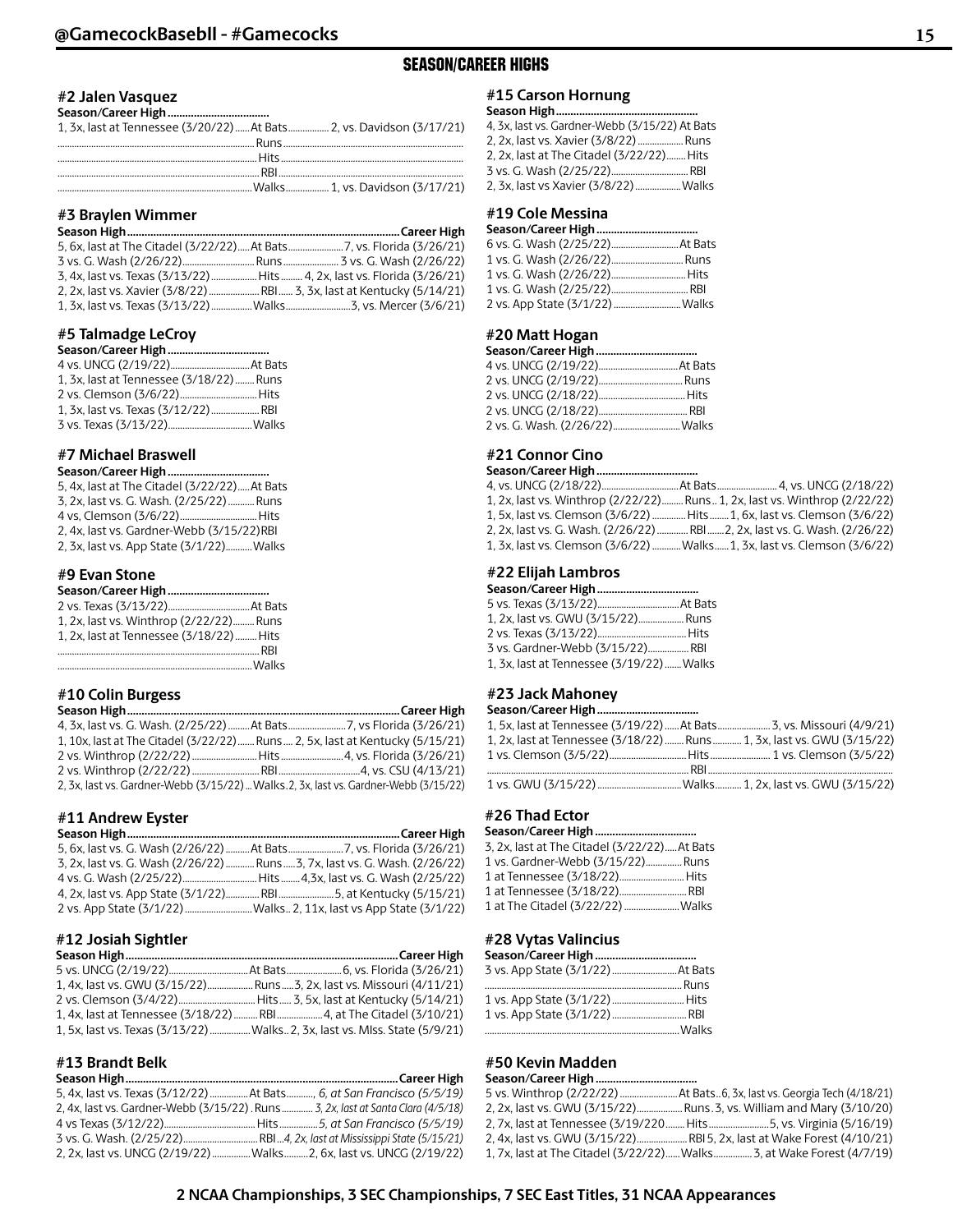## **#7 Michael Braswell**

|--|--|--|--|--|

#### **#12 Josiah Sightler**

#### **#16 John Gilreath**

|  | 4 at Tennessee (3/20/22)Earned Runs6, 2x, last at Tennessee (3/22/19)<br>1, 6x, last at Tennessee (3/20/22)  Walks  3, 5x, last vs. Arkansas (4/22/21) |
|--|--------------------------------------------------------------------------------------------------------------------------------------------------------|

## **#18 Julian Bosnic**

#### **#24 Michael Esposito**

| 1.0, 3x, last at Tennessee (3/20/22)Innings |  |
|---------------------------------------------|--|
| 2, 3x, last at Tennessee (3/20/22) Hits     |  |
| 2 at Tennessee (3/20/22) Runs               |  |
| 2 at Tennessee (3/20/22) Earned Runs        |  |
| 3 vs. Clemson (3/5/22) Walks                |  |
| 2 vs. UNCG (2/19/22) Strikeouts             |  |
|                                             |  |

## **#29 Matthew Becker**

| Season/Career High                      |  |
|-----------------------------------------|--|
| 6.0 vs. Texas (3/13/22)Innings          |  |
| 2, 4x, last at Tennessee (3/20/22) Hits |  |
| 2. 2x. last at Tennessee (3/20/22) Runs |  |
| 2 at Tennessee (3/20/22)Earned Runs     |  |
|                                         |  |
| 11 vs. Texas (3/13/22) Strikeouts       |  |

## **#30 Brett Thomas**

| 1 at The Citadel (3/22/22) Earned Runs. 1, 2x, last at The Citadel (3/22/22) |
|------------------------------------------------------------------------------|
|                                                                              |
|                                                                              |

## **#32 Will Sanders**

| 7.0, 2x, last vs. Clemson (3/4/22) Innings  8.0, at Georgia (4/4/21) |  |
|----------------------------------------------------------------------|--|
|                                                                      |  |
|                                                                      |  |
| 5 at Tennessee (3/19/22)Earned Runs 5 at Tennessee (3/19/22)         |  |
|                                                                      |  |
|                                                                      |  |

## **#33 Noah Hall**

| 5.2 at Tennessee (3/18/22)Innings 6.0, at Georgia Southern (4/11/21) |  |
|----------------------------------------------------------------------|--|
|                                                                      |  |
|                                                                      |  |
|                                                                      |  |
|                                                                      |  |
|                                                                      |  |

## **#34 James Hicks**

| 4.1 vs. UNCG (2/19/22)Innings   |
|---------------------------------|
|                                 |
|                                 |
|                                 |
|                                 |
| 5 vs. UNCG (2/19/22) Strikeouts |
|                                 |

#### **#36 Cade Austin Season/Career High...................................**

| 4.0 vs. Winthrop (2/22/22) Innings     |  |
|----------------------------------------|--|
| 5. 2x. last vs. Clemson (3/5/22)  Hits |  |
|                                        |  |
|                                        |  |

| 6 vs. UNCG (2/18/22)Earned Runs     |  |
|-------------------------------------|--|
|                                     |  |
| 5 at Tennessee (3/19/22) Strikeouts |  |

## **#37 Cam Tringali**

| 1.0, 3x, last at Tennessee (3/20/22) Innings  6.1, at Missouri (4/27/19)       |  |
|--------------------------------------------------------------------------------|--|
|                                                                                |  |
|                                                                                |  |
|                                                                                |  |
| 2, 2x, last at Tennessee (3/20/22)  Walks.3, 3x, last at Miss. State (5/16/19) |  |
| 2 at Tennessee (3/20/22) Strikeouts  7, at Furman (3/3/20)                     |  |
|                                                                                |  |

## **#38 Aidan Hunter**

| 5.0 at The Citadel (3/22/22) Innings       |  |
|--------------------------------------------|--|
|                                            |  |
|                                            |  |
|                                            |  |
| 1, 3x, last at The Citadel (3/22/22) Walks |  |
| 3, 3x, last vs. GWU (3/15/22) Strikeouts   |  |

#### **#40 Wesley Sweatt**

| 3.1, 2x, last vs. G. Wash (2/26/22) Innings  5.0, vs. Georgia (3/15/19) |  |
|-------------------------------------------------------------------------|--|
| 3, 2x, last vs. Xavier (3/8/22)  Hits  10, at Tennessee (3/22/19)       |  |
|                                                                         |  |
|                                                                         |  |
|                                                                         |  |
|                                                                         |  |

## **#44 Parker Coyne**

| 4 vs. App State (3/1/22)  Strikeouts 6, 2x, last vs. USC Upstate (5/14/19) |  |
|----------------------------------------------------------------------------|--|

## **#45 CJ Weins**

| 3.0 vs. App State (3/1/22) Innings 4.0, vs. App State (5/18/21)   |  |
|-------------------------------------------------------------------|--|
|                                                                   |  |
|                                                                   |  |
| 5 vs App State (3/1/22) Earned Runs5 vs App State (3/1/22)        |  |
| 3 vs. App State (3/1/22) Walks 3, 4x, last vs. App State (3/1/22) |  |
| 5 vs. App State (3/1/22)  Strikeouts  6, vs. App State (5/18/21)  |  |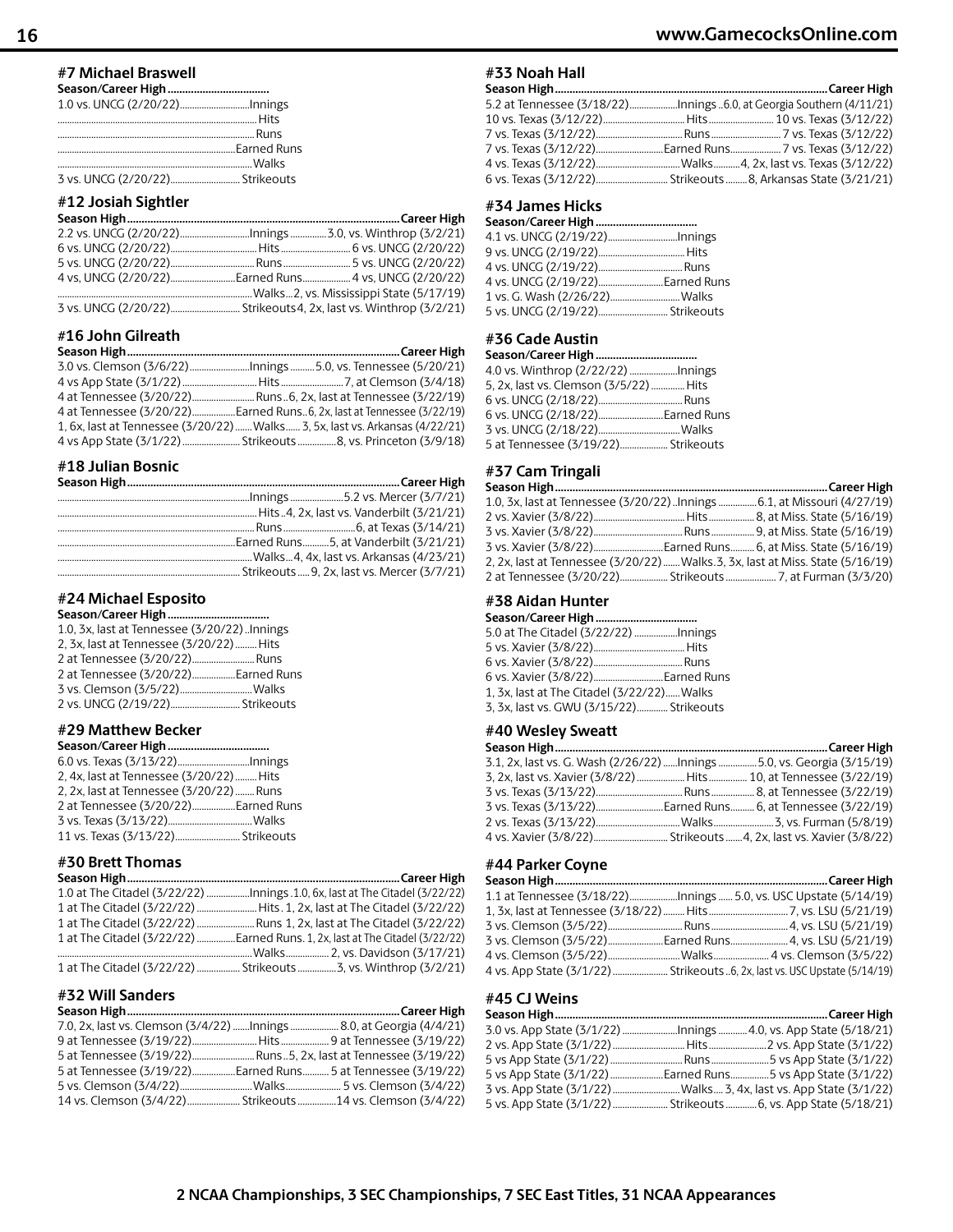## **SOUTH CAROLINA LINEUPS BY POSITION**

| GAME (No./time) C        |                | 1B       | 2B     | SS       | 3B     | LF      | <b>CF</b> | <b>RF</b> | DH           |
|--------------------------|----------------|----------|--------|----------|--------|---------|-----------|-----------|--------------|
| 2-18 UNCG (1/1) Burgess  |                | Sightler | Wimmer | Braswell | Madden | Belk    | Hogan     | Eyster    | Cino         |
| 2-19 UNCG (2/1) Burgess  |                | Sightler | Wimmer | Braswell | Madden | Belk    | Hogan     | Eyster    | LeCroy       |
| 2-20 UNCG (3/1) LeCrov   |                | Belk     | Wimmer | Braswell | Madden | Ector   | Hogan     | Eyster    | Sightler (P) |
| 2-22 WINT (1/2)          | <b>Burgess</b> | Sightler | Wimmer | Braswell | Madden | Belk    | Hogan     | Eyster    | Cino         |
| 2-25 GW (4/1)            | <b>Burgess</b> | Belk     | Wimmer | Braswell | Madden | Hornung | Hogan     | Eyster    | Messina      |
| 2-26 GW (4/2)            | <b>Burgess</b> | Belk     | Wimmer | Braswell | Madden | Hornung | Hogan     | Eyster    | Messina      |
| 2-27 GW (5/1)            | LeCroy         | Belk     | Wimmer | Braswell | Madden | Hornung | Hogan     | Eyster    | Messina      |
| $3-1$ APP $(6/1)$        | <b>Burgess</b> | Sightler | Wimmer | Braswell | Madden | Hornung | Hogan     | Eyster    | Messina      |
| 3-4 CLEM (7/1)           | <b>Burgess</b> | Sightler | Wimmer | Braswell | Madden | Belk    | Hogan     | Eyster    | Hornung      |
| 3-5 CLEM (8/1)           | <b>Burgess</b> | Sightler | Wimmer | Braswell | Madden | Belk    | Lambros   | Eyster    | Cino         |
| 3-6 CLEM (9/1)           | LeCroy         | Sightler | Wimmer | Braswell | Madden | Hornung | Belk      | Eyster    | Cino         |
| 3-8 XU (9/2)             | LeCroy         | Sightler | Wimmer | Braswell | Madden | Hornung | Belk      | Eyster    | Cino         |
| 3-11 TEX (7/2)           | <b>Burgess</b> | Sightler | Wimmer | Braswell | Madden | Belk    | Hogan     | Eyster    | Hornung      |
| 3-12 TEX (10/1)          | <b>Burgess</b> | Sightler | Wimmer | Braswell | Madden | Belk    | Lambros   | Eyster    | Hornung      |
| 3-13 TEX (11/1)          | <b>Burgess</b> | Sightler | Wimmer | Braswell | Madden | Belk    | Lambros   | Eyster    | LeCroy       |
| 3-15 WEBB (10/2) Burgess |                | Sightler | Wimmer | Braswell | Madden | Belk    | Lambros   | Eyster    | Hornung      |
| 3-18 TENN (10/3) Burgess |                | Sightler | Wimmer | Braswell | Madden | Belk    | Lambros   | Eyster    | Hornung      |
| 3-19 TENN (10/4) Burgess |                | Sightler | Wimmer | Braswell | Madden | Belk    | Lambros   | Eyster    | Hornung      |
| 3-20 TENN (11/1) Burgess |                | Belk     | Wimmer | Braswell | Madden | Hornung | Lambros   | Hogan     | Sightler     |
| 3-22 CIT (12/1)          | <b>Burgess</b> | Sightler | Wimmer | Braswell | Madden | Hornung | Belk      | Hogan     | Ector        |

3-24 VU 3-25 VU 3-26 VU 3-29 PC 4-1 MIZZ 4-2 MIZZ 4-3 MIZZ 4-5 UNC 4-8 GA 4-9 GA 4-10 GA 4-12 UNF 4-14 OM 4-15 OM 4-16 OM 4-20 WINT 4-22 AUB 4-23 AUB 4-24 AUB 4-28 ALA 4-29 ALA 4-30 ALA 5-4 NCAT 5-6 A&M 5-7 A&M 5-8 A&M 5-10 UPST 5-13 UK 5-14 UK 5-15 UK 5-17 CHAR 5-19 FLA 5-20 FLA 5-21 FLA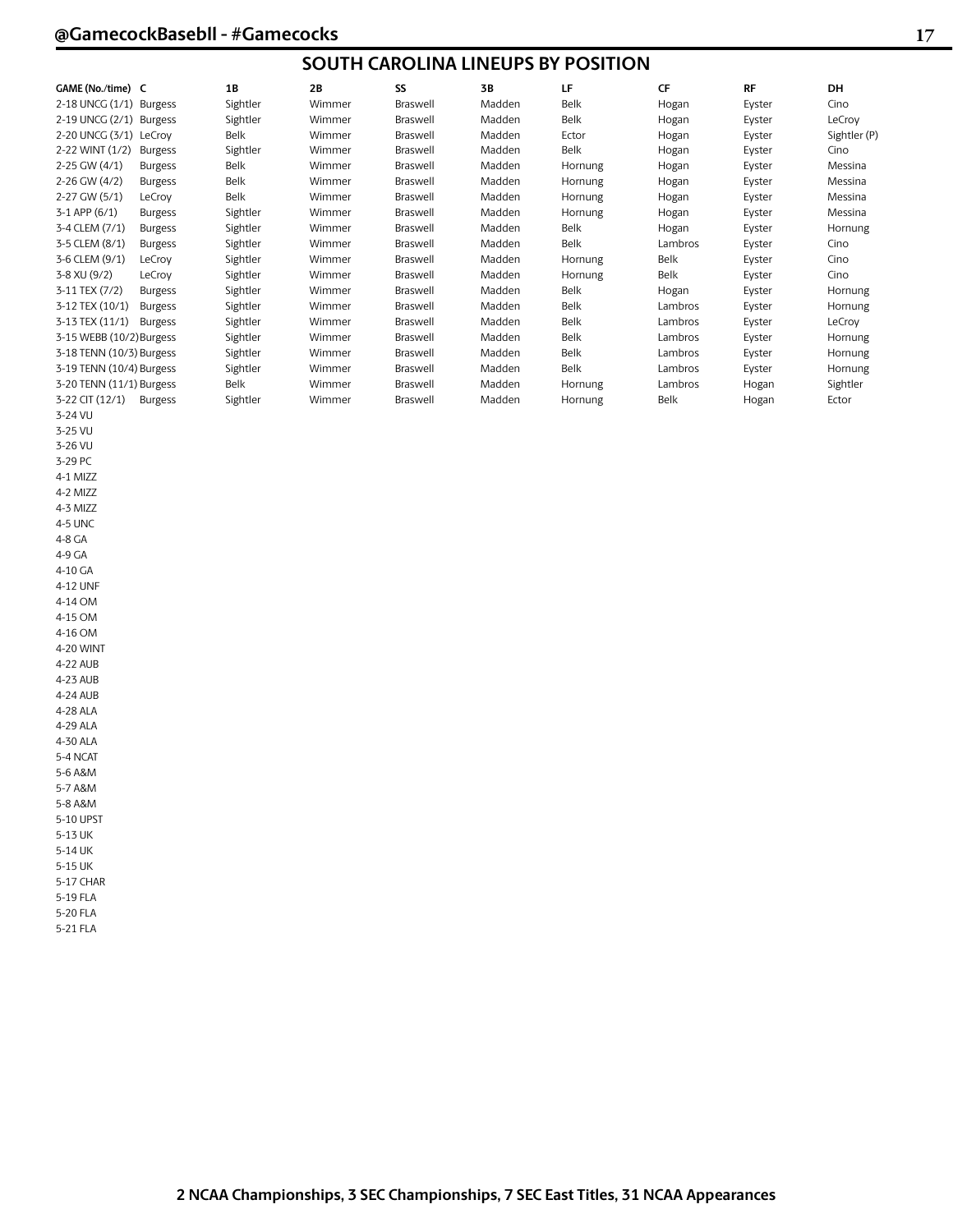## **SOUTH CAROLINA LINEUPS BY BATTING ORDER**

| GAME (No./time)       | 1        | $\overline{2}$ | 3        | 4      | 5        | 6              | 7              | 8              | 9              |
|-----------------------|----------|----------------|----------|--------|----------|----------------|----------------|----------------|----------------|
| 2-18 UNCG (1/1) Belk  |          | Braswell       | Wimmer   | Eyster | Sightler | Madden         | Cino           | <b>Burgess</b> | Hogan          |
| 2-19 UNCG (2/1)       | Belk     | Braswell       | Wimmer   | Eyster | Sightler | LeCrov         | Madden         | <b>Burgess</b> | Hogan          |
| 2-20 UNCG (3/1)       | Belk     | Braswell       | Wimmer   | Eyster | Sightler | Madden         | Ector          | LeCroy         | Hogan          |
| 2-22 WINT (4/1)       | Belk     | Braswell       | Wimmer   | Eyster | Cino     | Madden         | Sightler       | <b>Burgess</b> | Hogan          |
| 2-25 GW (5/1)         | Messina  | Braswell       | Wimmer   | Eyster | Belk     | Madden         | Hornung        | <b>Burgess</b> | Hogan          |
| 2-26 GW (5/2)         | Messina  | Braswell       | Wimmer   | Eyster | Belk     | Madden         | Hornung        | <b>Burgess</b> | Hogan          |
| 2-27 GW (6/1)         | Messina  | Braswell       | Wimmer   | Eyster | Belk     | Madden         | Hornung        | LeCroy         | Hogan          |
| $3-1$ APP $(7/1)$     | Hornung  | Braswell       | Wimmer   | Eyster | Madden   | Messina        | Sightler       | Hogan          | <b>Burgess</b> |
| 3-4 CLEM (8/1)        | Braswell | Hornung        | Wimmer   | Eyster | Belk     | Madden         | Sightler       | <b>Burgess</b> | Hogan          |
| 3-5 CLEM (9/1)        | Braswell | Belk           | Wimmer   | Eyster | Sightler | Madden         | Cino           | <b>Burgess</b> | Lambros        |
| 3-6 CLEM (10/1)       | Belk     | Braswell       | Wimmer   | Eyster | Sightler | Cino           | Madden         | Hornung        | LeCroy         |
| 3-8 XU (11/1)         | Belk     | Wlmmer         | Braswell | Eyster | Sightler | Cino           | Madden         | Hornung        | LeCroy         |
| 3-11 TEX (12/1)       | Belk     | Braswell       | Wimmer   | Eyster | Madden   | Sightler       | <b>Burgess</b> | Hornung        | Hogan          |
| 3-12 TEX (13/1)       | Belk     | Braswell       | Wimmer   | Eyster | Sightler | Madden         | Hornung        | <b>Burgess</b> | Lambros        |
| 3-13 TEX (14/1)       | Belk     | Braswell       | Wimmer   | Eyster | Madden   | LeCroy         | <b>Burgess</b> | Sightler       | Lambros        |
| 3-15 WEBB (15/1) Belk |          | Braswell       | Wimmer   | Eyster | Madden   | Sightler       | Hornung        | <b>Burgess</b> | Lambros        |
| 3-18 TENN (16/1) Belk |          | Braswell       | Wimmer   | Eyster | Madden   | Hornung        | <b>Burgess</b> | Sightler       | Lambros        |
| 3-19 TENN (16/2) Belk |          | Braswell       | Wimmer   | Eyster | Madden   | Hornung        | <b>Burgess</b> | Sightler       | Lambros        |
| 3-20 TENN (17/1) Belk |          | Braswell       | Wimmer   | Madden | Hornung  | <b>Burgess</b> | Sightler       | Hogan          | Lambros        |
| 3-22 CIT (18/1)       | Belk     | Braswell       | Wimmer   | Madden | Hornung  | Sightler       | <b>Burgess</b> | Ector          | Hogan          |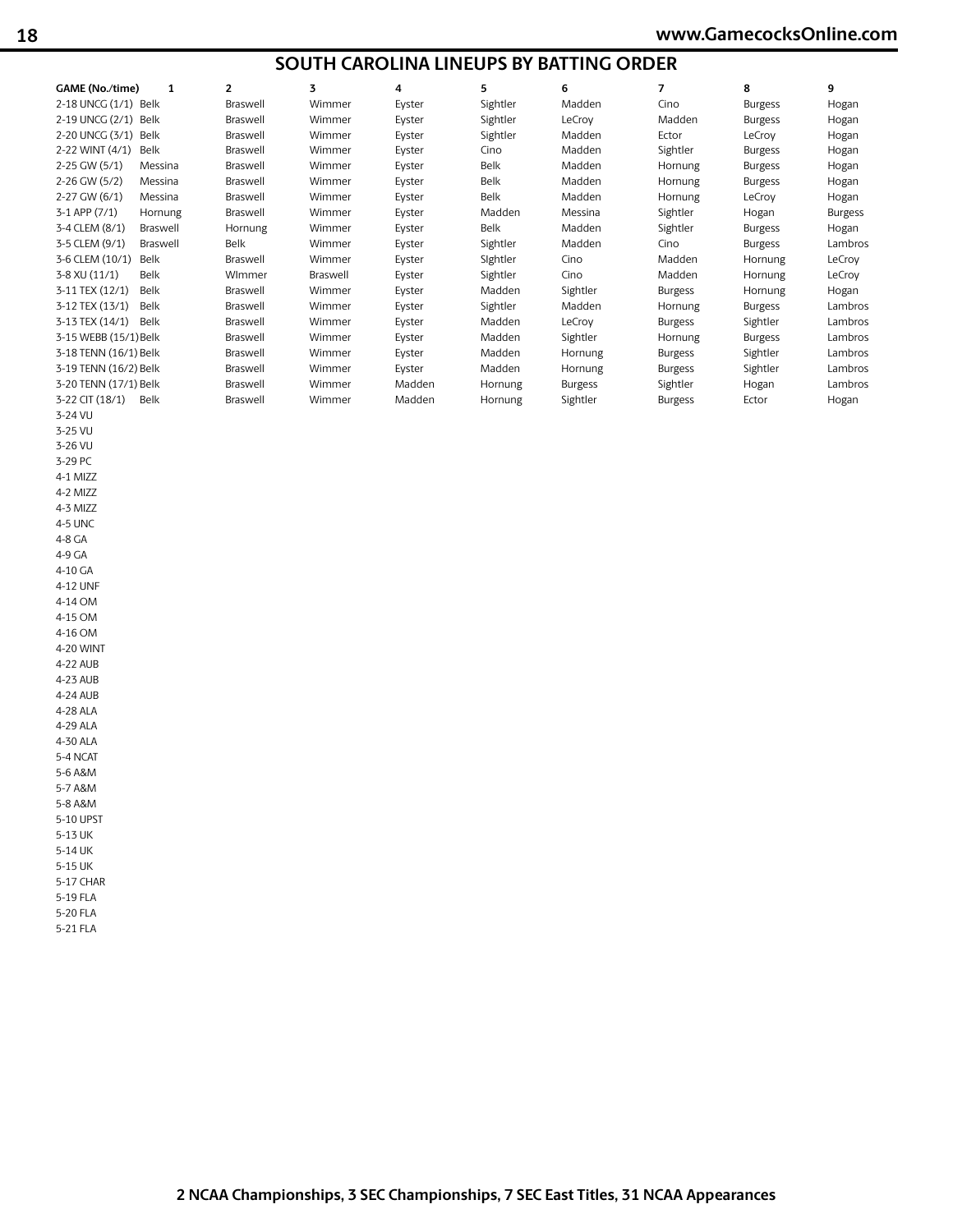## **SOUTH CAROLINA PITCHERS BY THE NUMBERS**

|                                                                                                                                                                                                                                                                                                                       | #36 Cade Austin - R-Fr. RHP                                                                                                                                                                                                                                                        |                                           |                                                                                                                                                              |                                                                                                                 |                                                                                                                 |                                                                                                                         |                                                                                                                               |                                                                                                                  |                                                                                                                                                                                                                                 |                                                                                                                                                            |  |  |
|-----------------------------------------------------------------------------------------------------------------------------------------------------------------------------------------------------------------------------------------------------------------------------------------------------------------------|------------------------------------------------------------------------------------------------------------------------------------------------------------------------------------------------------------------------------------------------------------------------------------|-------------------------------------------|--------------------------------------------------------------------------------------------------------------------------------------------------------------|-----------------------------------------------------------------------------------------------------------------|-----------------------------------------------------------------------------------------------------------------|-------------------------------------------------------------------------------------------------------------------------|-------------------------------------------------------------------------------------------------------------------------------|------------------------------------------------------------------------------------------------------------------|---------------------------------------------------------------------------------------------------------------------------------------------------------------------------------------------------------------------------------|------------------------------------------------------------------------------------------------------------------------------------------------------------|--|--|
| <b>2022 SEASON</b><br>Date<br>2-18-22<br>2-22-22<br>$2 - 26 - 22$<br>$3 - 5 - 22$<br>3-8-22<br>3-12-22<br>$3 - 15 - 22$<br>3-19-22<br>3-22-22                                                                                                                                                                         | Opponent<br><b>UNCG</b><br>Winthrop<br>G. Washington<br>Clemson<br>Xavier<br>Texas<br>Gardner-Webb<br>Tennessee<br>The Citadel                                                                                                                                                     | GS<br>$^\star$<br>*                       | ΙP<br>1.2<br>4.0<br>2.0<br>2.0<br>1.0<br>1.2<br>2.0<br>3.1<br>2.0<br>#29 Matthew Becker - Fr. LHP                                                            | н<br>5<br>4<br>2<br>5<br>1<br>0<br>1<br>0<br>$\Omega$                                                           | R<br>6<br>1<br>0<br>3<br>1<br>0<br>0<br>0<br>0                                                                  | ER<br>6<br>1<br>0<br>1<br>0<br>0<br>0<br>$\Omega$<br>0                                                                  | BB<br>3<br>1<br>1<br>0<br>2<br>1<br>0<br>1<br>0                                                                               | SO<br>1<br>3<br>2<br>2<br>0<br>1<br>4<br>5<br>1                                                                  | W-L<br>0-0<br>$1 - 0$<br>1-0<br>1-0<br>$1 - 0$<br>$1 - 0$<br>1-0<br>1-0<br>1-0                                                                                                                                                  | <b>SV</b><br>0<br>0<br>0<br>0<br>0<br>0<br>0<br>0<br>0                                                                                                     |  |  |
|                                                                                                                                                                                                                                                                                                                       |                                                                                                                                                                                                                                                                                    |                                           |                                                                                                                                                              |                                                                                                                 |                                                                                                                 |                                                                                                                         |                                                                                                                               |                                                                                                                  |                                                                                                                                                                                                                                 |                                                                                                                                                            |  |  |
| 2022 SEASON<br>Date<br>2-19-22<br>2-26-22<br>$3 - 5 - 22$<br>$3 - 8 - 22$<br>3-13-22<br>3-20-22                                                                                                                                                                                                                       | Opponent<br><b>UNCG</b><br>G. Washington<br>Clemson<br>Xavier<br>Texas<br>Tennessee                                                                                                                                                                                                | GS<br>$^\star$<br>$^\star$                | IP<br>1.0<br>2.0<br>2.0<br>1.0<br>6.0<br>5.0                                                                                                                 | н<br>2<br>2<br>0<br>2<br>1<br>2                                                                                 | R<br>1<br>0<br>0<br>2<br>1<br>2                                                                                 | ER<br>1<br>0<br>0<br>1<br>1<br>2                                                                                        | BB<br>2<br>1<br>1<br>0<br>3<br>1                                                                                              | SO<br>2<br>5<br>3<br>2<br>11<br>7                                                                                | W-L<br>0-0<br>0-0<br>0-0<br>0-0<br>1-0<br>$1 - 1$                                                                                                                                                                               | <b>SV</b><br>0<br>0<br>0<br>0<br>0<br>0                                                                                                                    |  |  |
| #18 Julian Bosnic - R-So. LHP                                                                                                                                                                                                                                                                                         |                                                                                                                                                                                                                                                                                    |                                           |                                                                                                                                                              |                                                                                                                 |                                                                                                                 |                                                                                                                         |                                                                                                                               |                                                                                                                  |                                                                                                                                                                                                                                 |                                                                                                                                                            |  |  |
| 2020 SEASON<br>Date<br>2-15-20<br>$2 - 25 - 20$<br>$3 - 6 - 20$<br>3-10-20                                                                                                                                                                                                                                            | Opponent<br>Holy Cross<br><b>UNF</b><br>Cornell<br>The Citadel                                                                                                                                                                                                                     | GS                                        | IP<br>0.2<br>2.2<br>1.0<br>2.1                                                                                                                               | н<br>0<br>0<br>0<br>$\Omega$                                                                                    | R<br>0<br>0<br>0<br>0                                                                                           | ER<br>0<br>0<br>0<br>$\Omega$                                                                                           | BB<br>3<br>1<br>1<br>3                                                                                                        | SO<br>0<br>2<br>2<br>3                                                                                           | W-L<br>$0 - 0$<br>$1 - 0$<br>1-0<br>$2 - 0$                                                                                                                                                                                     | s<br>0<br>0<br>0<br>0                                                                                                                                      |  |  |
| 2021 SEASON                                                                                                                                                                                                                                                                                                           |                                                                                                                                                                                                                                                                                    |                                           |                                                                                                                                                              |                                                                                                                 |                                                                                                                 |                                                                                                                         |                                                                                                                               |                                                                                                                  |                                                                                                                                                                                                                                 |                                                                                                                                                            |  |  |
| Date<br>2-21-21<br>2-27-21<br>$3 - 7 - 21$<br>$3 - 14 - 21$<br>$3 - 21 - 21$<br>$3 - 26 - 21$<br>3-28-21<br>$4 - 2 - 21$<br>4-4-21<br>$4 - 6 - 21$<br>4-13-21<br>4-17-21<br>4-23-21<br>$5 - 1 - 21$<br>$5 - 5 - 21$<br>$5 - 9 - 21$<br>$5 - 14 - 21$<br>5-16-21<br>5-21-21<br>$5 - 25 - 21$<br>6-4-21<br>$6 - 6 - 21$ | Opponent<br>Dayton<br>Clemson<br>Mercer<br>Texas<br>Vanderbilt<br>Florida<br>Florida<br>Georgia<br>Georgia<br>North Carolina<br>Charleston So.<br>LSU<br>Arkansas<br>Ole Miss<br><b>UNF</b><br>Miss. State<br>Kentucky<br>Kentucky<br>Tennessee<br>Alabama<br>Virginia<br>Virginia | GS<br>$\star$<br>$^\star$<br>*<br>$\star$ | IP<br>3.1<br>1.0<br>5.2<br>3.0<br>3.1<br>2.0<br>3.0<br>0.1<br>1.0<br>2.0<br>1.0<br>1.0<br>2.2<br>2.2<br>1.0<br>1.0<br>2.2<br>2.0<br>2.0<br>4.0<br>3.2<br>2.1 | н<br>0<br>0<br>0<br>4<br>4<br>1<br>1<br>2<br>0<br>3<br>0<br>0<br>0<br>0<br>0<br>0<br>0<br>1<br>1<br>1<br>3<br>1 | R<br>1<br>0<br>0<br>6<br>5<br>1<br>0<br>1<br>0<br>1<br>0<br>0<br>1<br>0<br>0<br>0<br>0<br>2<br>0<br>0<br>1<br>0 | ER<br>1<br>0<br>0<br>4<br>5<br>1<br>0<br>1<br>0<br>1<br>0<br>0<br>0<br>0<br>0<br>0<br>0<br>2<br>0<br>0<br>1<br>$\Omega$ | BB<br>4<br>0<br>4<br>4<br>$\overline{c}$<br>0<br>0<br>1<br>0<br>0<br>0<br>0<br>4<br>0<br>0<br>1<br>0<br>1<br>0<br>1<br>2<br>1 | SO<br>9<br>3<br>9<br>3<br>6<br>5<br>5<br>1<br>1<br>2<br>1<br>3<br>6<br>3<br>1<br>1<br>4<br>1<br>1<br>7<br>2<br>4 | W-L<br>$0-0$<br>0-0<br>$1 - 0$<br>$1 - 1$<br>$1 - 1$<br>$2 - 1$<br>$2 - 1$<br>$2 - 1$<br>$2 - 1$<br>$2 - 2$<br>$2 - 2$<br>$2 - 2$<br>$2 - 2$<br>$2 - 2$<br>$2 - 2$<br>$3 - 2$<br>$3 - 2$<br>$3 - 2$<br>3-2<br>3-2<br>4-2<br>4-2 | s<br>0<br>0<br>0<br>0<br>0<br>0<br>0<br>0<br>1<br>1<br>1<br>1<br>1<br>1<br>$\frac{2}{2}$<br>3<br>$\overline{3}$<br>4<br>$\overline{\mathcal{L}}$<br>4<br>4 |  |  |
|                                                                                                                                                                                                                                                                                                                       |                                                                                                                                                                                                                                                                                    |                                           | #7 Michael Braswell - Fr. RHP                                                                                                                                |                                                                                                                 |                                                                                                                 |                                                                                                                         |                                                                                                                               |                                                                                                                  |                                                                                                                                                                                                                                 |                                                                                                                                                            |  |  |
| 2022 SEASON<br>Date<br>$2 - 20 - 22$<br>2-26-22<br>$3 - 1 - 22$<br>3-6-22<br>3-13-22<br>3-22-22                                                                                                                                                                                                                       | Opponent<br>UNCG<br>G. Washington<br>App State<br>Clemson<br>Texas<br>The Citadel                                                                                                                                                                                                  | GS                                        | IP<br>1.0<br>0.2<br>1.0<br>0.2<br>1.0<br>0.0                                                                                                                 | н<br>0<br>0<br>2<br>1<br>1<br>2                                                                                 | R<br>0<br>0<br>0<br>0<br>0<br>2                                                                                 | ER<br>0<br>0<br>0<br>0<br>0<br>2                                                                                        | BB<br>0<br>0<br>0<br>0<br>0<br>3                                                                                              | SO<br>3<br>2<br>2<br>2<br>0<br>0                                                                                 | W-L<br>1-0<br>1-0<br>$1 - 0$<br>$1 - 0$<br>1-0<br>$1 - 1$                                                                                                                                                                       | s<br>0<br>$\mathbf 1$<br>$\overline{\mathbf{c}}$<br>$\overline{c}$<br>3<br>3                                                                               |  |  |
|                                                                                                                                                                                                                                                                                                                       |                                                                                                                                                                                                                                                                                    |                                           | #44 Parker Coyne - Sr. RHP                                                                                                                                   |                                                                                                                 |                                                                                                                 |                                                                                                                         |                                                                                                                               |                                                                                                                  |                                                                                                                                                                                                                                 |                                                                                                                                                            |  |  |
| <b>2018 SEASON</b>                                                                                                                                                                                                                                                                                                    |                                                                                                                                                                                                                                                                                    |                                           |                                                                                                                                                              |                                                                                                                 |                                                                                                                 |                                                                                                                         |                                                                                                                               |                                                                                                                  |                                                                                                                                                                                                                                 |                                                                                                                                                            |  |  |
| Date<br>2-21-18<br>$2 - 23 - 18$<br>3-3-18<br>$3 - 14 - 18$<br>3-16-18<br>3-18-18<br>$3 - 20 - 18$<br>3-25-18<br>3-27-18<br>3-29-18<br>3-30-18                                                                                                                                                                        | Opponent<br>Winthrop<br>Charleston So.<br>Clemson<br>Harvard<br>Florida<br>Florida<br>The Citadel<br>Georgia<br>Davidson<br>Tennessee<br>Tennessee                                                                                                                                 | GS                                        | IP<br>1.0<br>1.0<br>0.2<br>1.2<br>1.0<br>1.0<br>2.0<br>1.2<br>0.1<br>0.2<br>0.2                                                                              | н<br>1<br>0<br>0<br>0<br>0<br>0<br>1<br>0<br>0<br>0<br>1                                                        | R<br>0<br>0<br>0<br>0<br>0<br>0<br>1<br>0<br>0<br>0<br>1                                                        | ER<br>0<br>0<br>0<br>0<br>0<br>0<br>1<br>0<br>0<br>0<br>0                                                               | BB<br>0<br>0<br>1<br>2<br>0<br>1<br>0<br>1<br>0<br>1<br>1                                                                     | SO<br>1<br>2<br>0<br>4<br>0<br>3<br>3<br>0<br>0<br>1<br>0                                                        | W-L<br>0-0<br>0-0<br>0-0<br>1-0<br>1-0<br>$1 - 0$<br>$1 - 1$<br>1-1<br>$1 - 1$<br>$1 - 1$<br>1-1                                                                                                                                | s<br>0<br>0<br>0<br>0<br>0<br>0<br>0<br>0<br>0<br>0<br>0                                                                                                   |  |  |

4-3-18 North Carolina 0.0 0 0 0 1 0 1-1 0

| The Citadel<br>Presbyterian<br>LSU<br>Vanderbilt<br>Charleston<br>Arkansas<br>Arkansas                                                                                                                                     |                                                                                                             | 2.0<br>2.1<br>1.1<br>0.1<br>0.2<br>2.2<br>1.2                                                                      | 1<br>2<br>3<br>1<br>2<br>2<br>1                                                   | 1<br>1<br>4<br>0<br>0<br>3<br>0                                                                | 1<br>1<br>4<br>0<br>0<br>1<br>0                                                                 | 2<br>0<br>1<br>0<br>0<br>2<br>0                                                    | 1<br>3<br>1<br>0<br>0<br>6<br>1                                                                                                                     | 1-1<br>$1 - 1$<br>$1 - 1$<br>$1 - 1$<br>$1 - 1$<br>$1 - 1$<br>$1 - 1$                                                                                                       | 0<br>0<br>0<br>0<br>0<br>0<br>0                                                           |
|----------------------------------------------------------------------------------------------------------------------------------------------------------------------------------------------------------------------------|-------------------------------------------------------------------------------------------------------------|--------------------------------------------------------------------------------------------------------------------|-----------------------------------------------------------------------------------|------------------------------------------------------------------------------------------------|-------------------------------------------------------------------------------------------------|------------------------------------------------------------------------------------|-----------------------------------------------------------------------------------------------------------------------------------------------------|-----------------------------------------------------------------------------------------------------------------------------------------------------------------------------|-------------------------------------------------------------------------------------------|
| Opponent<br>Winthrop<br>Utah Valley<br>App State<br>Clemson<br>Gardner-Webb<br>The Citadel<br>Furman<br>Tennessee<br>Alabama<br>Texas A&M<br>Missouri<br>Vanderbilt<br>Furman<br><b>USC Upstate</b><br>Miss. State<br>LSU  | GS<br>*                                                                                                     | IP<br>3.0<br>0.0<br>1.2<br>1.0<br>1.1<br>0.0<br>0.0<br>1.0<br>1.0<br>2.0<br>1.0<br>2.2<br>2.2<br>5.0<br>1.2<br>1.2 | н<br>1<br>0<br>3<br>4<br>1<br>1<br>3<br>1<br>2<br>0<br>3<br>1<br>0<br>3<br>3<br>7 | R<br>0<br>0<br>0<br>3<br>0<br>0<br>3<br>1<br>0<br>0<br>2<br>1<br>0<br>0<br>1<br>4              | ER<br>0<br>0<br>0<br>3<br>0<br>0<br>3<br>$\mathbf{1}$<br>0<br>0<br>2<br>1<br>0<br>0<br>1<br>4   | ВB<br>0<br>1<br>0<br>1<br>3<br>1<br>0<br>0<br>0<br>1<br>0<br>1<br>2<br>0<br>1<br>1 | SO<br>6<br>0<br>4<br>1<br>1<br>0<br>0<br>2<br>$\overline{2}$<br>$\overline{c}$<br>$\overline{c}$<br>$\overline{3}$<br>$\overline{c}$<br>6<br>3<br>1 | W-L<br>$1 - 0$<br>$1 - 0$<br>$2 - 0$<br>2-0<br>$2 - 0$<br>$2 - 0$<br>$2 - 0$<br>$2 - 0$<br>$2 - 0$<br>$2 - 0$<br>$2 - 0$<br>$2 - 0$<br>$2 - 0$<br>$2 - 0$<br>$2 - 0$<br>2-1 | S<br>0<br>0<br>0<br>0<br>0<br>0<br>0<br>0<br>0<br>0<br>0<br>0<br>0<br>0<br>1<br>1         |
| Opponent<br><b>Holy Cross</b><br>Northwestern<br><b>UNF</b><br>Furman<br>The Citadel                                                                                                                                       | GS<br>*<br>*                                                                                                | IP<br>1.0<br>0.2<br>1.1<br>4.0<br>1.0                                                                              | н<br>0<br>1<br>2<br>3<br>3                                                        | R<br>0<br>1<br>1<br>1<br>1                                                                     | ER<br>0<br>1<br>1<br>1<br>1                                                                     | ΒB<br>2<br>2<br>1<br>2<br>1                                                        | SO<br>2<br>2<br>2<br>4<br>3                                                                                                                         | W-L<br>$0 - 0$<br>$0 - 0$<br>$0 - 0$<br>$0 - 0$<br>0-0                                                                                                                      | S<br>0<br>0<br>0<br>0<br>0                                                                |
| Opponent<br>Winthrop<br>Texas<br>Davidson<br>Vanderbilt<br>Gardner-Webb<br>Miss. State<br>Clemson                                                                                                                          | GS                                                                                                          | IP<br>1.0<br>0.1<br>1.2<br>1.0<br>0.2<br>1.0<br>0.1                                                                | н<br>0<br>0<br>0<br>3<br>0<br>2<br>1                                              | R<br>0<br>0<br>0<br>3<br>0<br>1<br>3                                                           | ER<br>0<br>0<br>0<br>3<br>0<br>1<br>3                                                           | ВB<br>0<br>1<br>1<br>0<br>1<br>3<br>2                                              | SO<br>0<br>0<br>5<br>$\overline{2}$<br>1<br>0<br>0                                                                                                  | W-L<br>$0 - 0$<br>$0 - 0$<br>0-0<br>$0 - 0$<br>$0 - 0$<br>0-0<br>0-0                                                                                                        | S<br>0<br>0<br>0<br>0<br>0<br>0<br>0                                                      |
| Opponent<br>UNCG<br>G. Washington<br>App State<br>Clemson<br>Xavier<br>Texas<br>Tennessee                                                                                                                                  | GS                                                                                                          | IP<br>0.2<br>1.0<br>1.0<br>1.0<br>1.0<br>1.0<br>1.1                                                                | н<br>0<br>0<br>0<br>1<br>0<br>1<br>1                                              | R<br>0<br>0<br>0<br>3<br>0<br>0<br>1                                                           | ER<br>0<br>0<br>0<br>3<br>0<br>0<br>1                                                           | ΒB<br>2<br>0<br>0<br>4<br>1<br>0<br>0                                              | SO<br>2<br>1<br>4<br>2<br>1<br>2<br>3                                                                                                               | W-L<br>$0 - 0$<br>$0 - 0$<br>0-0<br>$0 - 0$<br>0-0<br>0-0<br>$0 - 0$                                                                                                        | S<br>0<br>0<br>0<br>0<br>0<br>0<br>0                                                      |
|                                                                                                                                                                                                                            |                                                                                                             |                                                                                                                    |                                                                                   |                                                                                                |                                                                                                 |                                                                                    |                                                                                                                                                     |                                                                                                                                                                             |                                                                                           |
| Opponent<br>UNCG<br><b>UNCG</b><br>Clemson<br>Xavier<br>Gardner-Webb<br>Tennessee                                                                                                                                          | GS                                                                                                          | IP<br>1.0<br>0.0<br>0.2<br>0.2<br>1.0<br>1.0                                                                       | н<br>0<br>2<br>0<br>2<br>0<br>2                                                   | R<br>0<br>1<br>0<br>1<br>0<br>2                                                                | ER<br>0<br>1<br>0<br>1<br>0<br>$\overline{2}$                                                   | ВB<br>0<br>1<br>3<br>1<br>0<br>2                                                   | <b>SO</b><br>2<br>0<br>1<br>1<br>1<br>1                                                                                                             | W-L SV<br>$0 - 0$<br>$0 - 0$<br>0-0<br>$0 - 0$<br>0-0<br>$0 - 0$                                                                                                            | 0<br>0<br>0<br>0<br>0<br>0                                                                |
|                                                                                                                                                                                                                            |                                                                                                             |                                                                                                                    |                                                                                   |                                                                                                |                                                                                                 |                                                                                    |                                                                                                                                                     |                                                                                                                                                                             |                                                                                           |
| Opponent<br>VMI<br>North Florida<br>Charleston So.<br>Clemson<br>Princeton<br>Florida<br>Georgia<br>Davidson<br>Tennessee<br>Tennessee<br>North Carolina<br>Kentucky<br>Kentucky<br>Arkansas<br>Presbyterian<br>Vanderbilt | GS<br>*<br>*<br>*                                                                                           | IP<br>4.0<br>4.0<br>3.1<br>3.2<br>4.0<br>0.2<br>4.0<br>0.0<br>1.0<br>0.1<br>0.2<br>1.0<br>1.0<br>0.1<br>1.1<br>0.0 | н<br>3<br>1<br>1<br>7<br>4<br>2<br>6<br>2<br>0<br>2<br>0<br>3<br>1<br>0<br>0<br>0 | R<br>0<br>0<br>0<br>6<br>1<br>3<br>3<br>$\overline{c}$<br>0<br>0<br>0<br>1<br>1<br>0<br>0<br>0 | ER<br>0<br>0<br>0<br>6<br>1<br>3<br>3<br>$\overline{c}$<br>0<br>0<br>0<br>1<br>1<br>0<br>0<br>0 | ВB<br>0<br>1<br>0<br>3<br>2<br>2<br>1<br>0<br>0<br>0<br>1<br>0<br>0<br>0<br>1<br>0 | SO<br>4<br>4<br>2<br>5<br>8<br>0<br>2<br>0<br>0<br>1<br>1<br>1<br>1<br>0<br>2<br>0                                                                  | W-L<br>$0-0$<br>$0 - 0$<br>0-0<br>0-0<br>$0 - 0$<br>0-0<br>$0 - 0$<br>$0 - 0$<br>0-0<br>0-0<br>$0 - 0$<br>0-0<br>0-0<br>$0 - 0$<br>0-0                                      | <b>SV</b><br>0<br>0<br>0<br>0<br>1<br>1<br>1<br>1<br>1<br>1<br>1<br>1<br>1<br>1<br>1<br>1 |
|                                                                                                                                                                                                                            | 2019 SEASON<br>2020 SEASON<br>2021 SEASON<br><b>2022 SEASON</b><br><b>2022 SEASON</b><br><b>2018 SEASON</b> |                                                                                                                    |                                                                                   |                                                                                                |                                                                                                 |                                                                                    | #24 Michael Esposito - Jr. LHP<br>#16 John Gilreath - Sr. LHP                                                                                       |                                                                                                                                                                             | 0-0                                                                                       |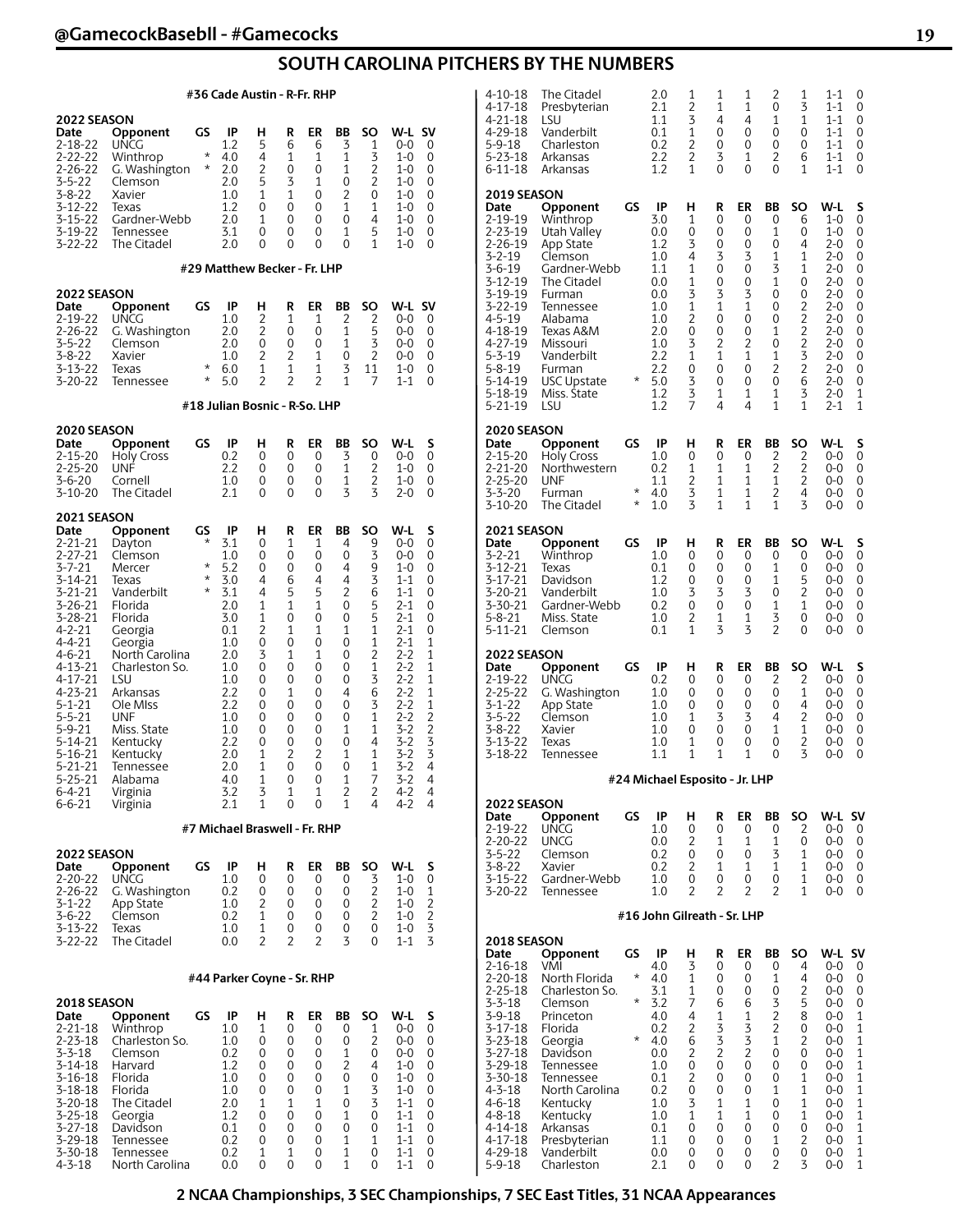## **20 www.GamecocksOnline.com**

| 5-11-18<br>$5 - 17 - 18$<br>$5 - 22 - 18$<br>$5 - 23 - 18$<br>5-24-18                                                                                                                                                                                              | Missouri<br>Texas A&M<br>Missouri<br>Arkansas<br>LSU                                                                                                                                                              |                   | 1.2<br>0.2<br>0.1<br>1.1<br>2.1                                                                                    | 1<br>0<br>0<br>1<br>1                                                                    | 0<br>0<br>0<br>0<br>3                                                                           | 0<br>0<br>0<br>$\Omega$<br>0                                                                     | 1<br>0<br>2<br>0<br>1                                                                                        | 3<br>0<br>1<br>3<br>1                                                                                  | 0-0<br>0-0<br>$0 - 0$<br>$0-0$<br>0-1                                                                                                                                          | 1<br>1<br>1<br>1<br>1                                                        | 2-26-22<br>$3 - 1 - 22$<br>$3 - 6 - 22$<br>$3 - 8 - 22$<br>3-12-22                                                                                                                    | G. Washingt<br>App State<br>Clemson<br>Xavier<br>Texas                                                                                                                       |
|--------------------------------------------------------------------------------------------------------------------------------------------------------------------------------------------------------------------------------------------------------------------|-------------------------------------------------------------------------------------------------------------------------------------------------------------------------------------------------------------------|-------------------|--------------------------------------------------------------------------------------------------------------------|------------------------------------------------------------------------------------------|-------------------------------------------------------------------------------------------------|--------------------------------------------------------------------------------------------------|--------------------------------------------------------------------------------------------------------------|--------------------------------------------------------------------------------------------------------|--------------------------------------------------------------------------------------------------------------------------------------------------------------------------------|------------------------------------------------------------------------------|---------------------------------------------------------------------------------------------------------------------------------------------------------------------------------------|------------------------------------------------------------------------------------------------------------------------------------------------------------------------------|
| $6 - 9 - 18$<br>6-11-18                                                                                                                                                                                                                                            | Arkansas<br>Arkansas                                                                                                                                                                                              |                   | 1.2<br>0.1                                                                                                         | 3<br>$\mathbf{1}$                                                                        | 1<br>2                                                                                          | 0<br>$\overline{2}$                                                                              | 0<br>1                                                                                                       | 2<br>$\Omega$                                                                                          | $0 - 1$<br>$0 - 1$                                                                                                                                                             | 1<br>1                                                                       | 3-15-22<br>3-22-22                                                                                                                                                                    | Gardner-We<br>The Citadel                                                                                                                                                    |
| <b>2019 SEASON</b><br>Date<br>$2 - 15 - 19$<br>$2 - 17 - 19$<br>$2 - 23 - 19$<br>$2 - 26 - 19$<br>$3 - 5 - 19$<br>$3 - 8 - 19$<br>$3 - 12 - 19$<br>$3 - 15 - 19$<br>3-19-19<br>3-22-19<br>$4 - 2 - 19$<br>4-9-19<br>4-13-19<br>$4 - 16 - 19$<br>4-18-19<br>4-27-19 | Opponent<br>Liberty<br>Liberty<br>Utah Valley<br>App State<br>The Citadel<br>Valpo<br>The Citadel<br>Georgia<br>Furman<br>Tennessee<br>N.C. State<br>Charlotte<br>Florida<br>N. Carolina<br>Texas A&M<br>Missouri | GS<br>$\star$     | IP<br>1.0<br>0.1<br>0.2<br>2.0<br>2.2<br>2.2<br>1.2<br>0.1<br>1.2<br>3.2<br>3.0<br>2.0<br>1.2<br>2.1<br>0.2<br>0.2 | н<br>0<br>0<br>1<br>3<br>1<br>3<br>4<br>1<br>2<br>6<br>3<br>$\Omega$<br>1<br>1<br>2<br>2 | R<br>1<br>0<br>$\Omega$<br>1<br>0<br>1<br>4<br>1<br>1<br>6<br>3<br>$\Omega$<br>1<br>0<br>4<br>2 | ER<br>0<br>0<br>$\Omega$<br>1<br>0<br>1<br>4<br>1<br>1<br>6<br>2<br>$\Omega$<br>1<br>0<br>4<br>0 | BB<br>0<br>0<br>0<br>0<br>0<br>2<br>2<br>$\overline{c}$<br>0<br>3<br>3<br>0<br>1<br>0<br>3<br>$\overline{2}$ | SO<br>2<br>0<br>1<br>1<br>4<br>3<br>2<br>0<br>1<br>2<br>$\overline{2}$<br>0<br>2<br>4<br>$\Omega$<br>0 | W-L SV<br>$0 - 1$<br>$0 - 0$<br>$1 - 1$<br>1-1<br>$1 - 1$<br>$2 - 1$<br>$2 - 1$<br>$2 - 1$<br>$2 - 1$<br>$2 - 1$<br>$2 - 1$<br>$2 - 1$<br>$2 - 1$<br>2-1<br>$2 - 1$<br>$2 - 1$ | 0<br>0<br>0<br>0<br>0<br>0<br>0<br>0<br>0<br>0<br>0<br>0<br>0<br>0<br>0<br>0 | 2021 SEASON<br>Date<br>2-19-21<br>2-23-21<br>2-28-21<br>$3 - 5 - 21$<br>3-7-21<br>3-12-21<br>3-13-21<br>3-19-21<br>3-26-21<br>3-30-21<br>4-6-21<br>4-13-21<br>4-27-21<br>$5 - 5 - 21$ | Opponent<br>Dayton<br>Winthrop<br>Clemson<br>Mercer<br>Mercer<br>Texas<br>Texas<br>Vanderbilt<br>Florida<br>Gardner-We<br>North Caroli<br>Charleston 9<br>The Citadel<br>UNF |
| 2020 SEASON<br>Date<br>$2 - 19 - 20$                                                                                                                                                                                                                               | Opponent                                                                                                                                                                                                          | GS                | IP<br>0.1                                                                                                          | н<br>0                                                                                   | R<br>0                                                                                          | ER<br>0                                                                                          | BB<br>0                                                                                                      | SO<br>1                                                                                                | W-L<br>$0 - 0$                                                                                                                                                                 | <b>SV</b><br>0                                                               |                                                                                                                                                                                       |                                                                                                                                                                              |
| $2 - 22 - 20$<br>$2 - 25 - 20$<br>$3 - 7 - 20$<br>$3 - 10 - 20$                                                                                                                                                                                                    | Presbyterian<br>Northwestern<br>UNF<br>Cornell<br>The Citadel                                                                                                                                                     |                   | 1.0<br>2.0<br>1.0<br>1.1                                                                                           | 2<br>2<br>0<br>$\Omega$                                                                  | $\Omega$<br>1<br>0<br>$\Omega$                                                                  | 0<br>0<br>0<br>$\Omega$                                                                          | 0<br>2<br>$\mathbf 0$<br>1                                                                                   | 3<br>2<br>2<br>1                                                                                       | 0-0<br>0-0<br>$0 - 0$<br>0-0                                                                                                                                                   | 0<br>0<br>0<br>$\Omega$                                                      | 2021 SEASON<br>Date<br>2-19-21<br>2-23-21<br>2-28-21                                                                                                                                  | Opponent<br>Dayton<br>Winthrop<br>Clemson                                                                                                                                    |
| 2021 SEASON<br>Date<br>2-20-21<br>$2 - 23 - 21$<br>$3 - 12 - 21$<br>3-13-21<br>$3 - 17 - 21$<br>$3 - 30 - 21$<br>4-9-21<br>$4 - 22 - 21$<br>4-30-21                                                                                                                | Opponent<br>Dayton<br>Winthrop<br>Texas<br>Texas<br>Davidson<br>Gardner-Webb<br>Missouri<br>Arkansas<br>Ole Miss                                                                                                  | GS                | IP<br>1.0<br>1.1<br>0.2<br>0.0<br>1.1<br>1.1<br>1.0<br>2.0<br>3.0                                                  | н<br>0<br>0<br>1<br>0<br>2<br>1<br>1<br>1<br>2                                           | R<br>0<br>0<br>$\Omega$<br>0<br>1<br>1<br>0<br>1<br>0<br>3                                      | ER<br>0<br>0<br>$\Omega$<br>0<br>1<br>1<br>0<br>1<br>$\Omega$                                    | BB<br>1<br>2<br>0<br>1<br>1<br>0<br>0<br>3<br>$\mathbf 0$                                                    | SO<br>0<br>2<br>0<br>0<br>2<br>0<br>1<br>3<br>$\overline{c}$                                           | W-L SV<br>$0-0$<br>$1 - 0$<br>1-0<br>1-0<br>$1 - 0$<br>1-0<br>1-0<br>$1 - 0$<br>1-0                                                                                            | 0<br>0<br>0<br>0<br>0<br>0<br>0<br>0<br>0                                    | $3 - 6 - 21$<br>3-10-21<br>3-13-21<br>3-17-21<br>3-30-21<br>4-9-21<br>4-13-21<br>4-15-21<br>4-27-21                                                                                   | Mercer<br>The Citadel<br>Texas<br>Davidson<br>Gardner-We<br>Missouri<br>Charleston 9<br>LSU<br>The Citadel                                                                   |
| $5 - 5 - 21$<br>$5 - 7 - 21$<br>$5 - 11 - 21$<br>5-18-21<br>$5 - 20 - 21$<br>$5 - 25 - 21$                                                                                                                                                                         | UNF<br>Miss. State<br>Clemson<br>App State<br>Tennessee<br>Alabama                                                                                                                                                |                   | 2.1<br>1.0<br>0.2<br>2.0<br>5.0<br>0.2                                                                             | 2<br>1<br>0<br>2<br>4<br>3                                                               | 1<br>$\Omega$<br>0<br>2<br>4                                                                    | 3<br>1<br>0<br>0<br>2<br>4                                                                       | 2<br>$\overline{2}$<br>0<br>0<br>1<br>1                                                                      | 1<br>2<br>2<br>1<br>2<br>2                                                                             | 1-0<br>$1 - 0$<br>1-0<br>1-0<br>$1 - 0$<br>1-0                                                                                                                                 | 0<br>0<br>0<br>0<br>0<br>$\Omega$                                            | 2021 SEASON<br>Date<br>$2 - 20 - 21$<br>$2 - 23 - 21$<br>2-27-21<br>2-28-21                                                                                                           | Opponent<br>Dayton<br>Winthrop<br>Clemson                                                                                                                                    |
| 2022 SEASON<br>Date                                                                                                                                                                                                                                                | Opponent                                                                                                                                                                                                          | GS                | IP                                                                                                                 | н                                                                                        | R                                                                                               | ER                                                                                               | ВB                                                                                                           | <b>SO</b>                                                                                              | W-L SV                                                                                                                                                                         |                                                                              | $3 - 6 - 21$<br>3-10-21                                                                                                                                                               | Clemson<br>Mercer<br>The Citadel                                                                                                                                             |
| 2-18-22<br>$2 - 20 - 22$<br>$2 - 22 - 22$<br>$2 - 26 - 22$<br>$3 - 1 - 22$<br>$3 - 4 - 22$<br>$3 - 6 - 22$<br>$3 - 20 - 22$                                                                                                                                        | <b>UNCG</b><br><b>UNCG</b><br>Winthrop<br>G. Washington<br>App State<br>Clemson<br>Clemson<br>Tennessee                                                                                                           | *                 | 0.0<br>1.0<br>1.0<br>2.0<br>2.2<br>1.0<br>3.0<br>1.0                                                               | 0<br>0<br>0<br>0<br>4<br>$\mathbf{1}$<br>2<br>3                                          | 0<br>0<br>$\Omega$<br>0<br>$\mathbf{1}$<br>$\mathbf{1}$<br>0<br>4                               | 0<br>0<br>$\Omega$<br>0<br>$\mathbf{1}$<br>$\Omega$<br>0<br>4                                    | 1<br>0<br>$\Omega$<br>1<br>1<br>$\mathbf{1}$<br>1<br>1                                                       | 0<br>0<br>0<br>1<br>4<br>2<br>3<br>2                                                                   | $0-0$<br>$0 - 0$<br>$0-0$<br>$0-0$<br>$0-0$<br>$0 - 1$<br>0-1<br>$0 - 1$                                                                                                       | 0<br>0<br>0<br>0<br>0<br>$\Omega$<br>0<br>$\Omega$                           | 3-12-21<br>3-14-21<br>3-17-21<br>3-20-21<br>3-23-21<br>3-28-21<br>4-4-21<br>4-11-21<br>4-17-21                                                                                        | Texas<br>Texas<br>Davidson<br>Vanderbilt<br>The Citadel<br>Florida<br>Georgia<br>Missouri<br>LSU                                                                             |
|                                                                                                                                                                                                                                                                    |                                                                                                                                                                                                                   |                   | #33 Noah Hall - Jr. RHP                                                                                            |                                                                                          |                                                                                                 |                                                                                                  |                                                                                                              |                                                                                                        |                                                                                                                                                                                |                                                                              | 4-23-21<br>5-1-21                                                                                                                                                                     | Arkansas<br>Ole Miss                                                                                                                                                         |
| 2022 SEASON<br>Date<br>$2 - 18 - 22$<br>$2 - 20 - 22$<br>$2 - 26 - 22$<br>$3 - 5 - 22$                                                                                                                                                                             | Opponent<br>UNCG<br><b>UNCG</b><br>G. Washington<br>Clemson                                                                                                                                                       | GS<br>$\star$     | IP<br>2.0<br>2.0<br>2.1<br>3.1                                                                                     | н<br>1<br>2<br>7<br>3                                                                    | R<br>0<br>$\mathbf{1}$<br>4<br>3                                                                | ER<br>0<br>1<br>4<br>3                                                                           | BB<br>1<br>1<br>1<br>2                                                                                       | SO<br>3<br>$\overline{2}$<br>4<br>3                                                                    | W-L SV<br>$0-0$<br>$0-0$<br>$0-0$<br>$0 - 1$                                                                                                                                   | 0<br>0<br>0<br>0                                                             | $5 - 8 - 21$<br>$5 - 16 - 21$<br>5-18-21<br>5-22-21<br>$6 - 5 - 21$                                                                                                                   | Miss. State<br>Kentucky<br>App State<br>Tennessee<br>ODU                                                                                                                     |
| $3 - 12 - 22$<br>3-18-22                                                                                                                                                                                                                                           | Texas<br>Tennessee                                                                                                                                                                                                | $\star$<br>*      | 4.2<br>5.2                                                                                                         | 10<br>8                                                                                  | 7<br>4                                                                                          | 7<br>4                                                                                           | 4<br>$\overline{2}$                                                                                          | 6<br>5                                                                                                 | $0 - 2$<br>$0 - 3$                                                                                                                                                             | 0<br>$\Omega$                                                                | <b>2022 SEASON</b><br>Date                                                                                                                                                            | Opponent                                                                                                                                                                     |
|                                                                                                                                                                                                                                                                    |                                                                                                                                                                                                                   |                   | #34 James Hicks - Jr. RHP                                                                                          |                                                                                          |                                                                                                 |                                                                                                  |                                                                                                              |                                                                                                        |                                                                                                                                                                                |                                                                              | 2-18-22<br>2-25-22<br>3-4-22                                                                                                                                                          | <b>UNCG</b><br>G. Washingt<br>Clemson                                                                                                                                        |
| 2022 SEASON<br>Date<br>2-19-22<br>$2 - 26 - 22$                                                                                                                                                                                                                    | Opponent<br><b>UNCG</b><br>G. Washington                                                                                                                                                                          | GS<br>*<br>$\ast$ | IP<br>4.1<br>2.2                                                                                                   | н<br>9<br>$\mathbf{1}$                                                                   | R<br>4<br>0                                                                                     | ER<br>4<br>0                                                                                     | BB<br>0<br>1                                                                                                 | <b>SO</b><br>5<br>$\overline{2}$                                                                       | W-L SV<br>0-1<br>$0 - 1$                                                                                                                                                       | 0<br>0                                                                       | 3-13-22<br>3-19-22                                                                                                                                                                    | Texas<br>Tennessee                                                                                                                                                           |
|                                                                                                                                                                                                                                                                    |                                                                                                                                                                                                                   |                   | #38 Aidan Hunter - Fr. RHP                                                                                         |                                                                                          |                                                                                                 |                                                                                                  |                                                                                                              |                                                                                                        |                                                                                                                                                                                |                                                                              | 2019 SEASON<br>Date                                                                                                                                                                   |                                                                                                                                                                              |
| 2022 SEASON<br>Date<br>$2 - 19 - 22$                                                                                                                                                                                                                               | Opponent<br><b>UNCG</b>                                                                                                                                                                                           | GS<br>*           | IP<br>4.1                                                                                                          | н<br>9                                                                                   | R<br>4                                                                                          | ER<br>4                                                                                          | BB<br>0                                                                                                      | SO<br>5                                                                                                | W-L SV<br>$0-0$                                                                                                                                                                | 0                                                                            | 5-17-19<br>2020 SEASON                                                                                                                                                                | Opponent<br>Mississippi 9                                                                                                                                                    |
| $2 - 22 - 22$                                                                                                                                                                                                                                                      | Winthrop                                                                                                                                                                                                          |                   | 3.0                                                                                                                | 3                                                                                        | $\Omega$                                                                                        | $\Omega$                                                                                         | $\Omega$                                                                                                     | 3                                                                                                      | $0-0$                                                                                                                                                                          | $\Omega$                                                                     | Date                                                                                                                                                                                  | Opponent                                                                                                                                                                     |

| 2-26-22       | G. Washington |   | 3.0 |   | $\mathbf{U}$ | O                 |   | 1- $\Omega$ |  |
|---------------|---------------|---|-----|---|--------------|-------------------|---|-------------|--|
| $3 - 1 - 22$  | App State     |   | 11  |   |              |                   |   | 2-0         |  |
| $3-6-22$      | Clemson       |   | 20  |   |              |                   |   | $2-1$       |  |
| $3 - 8 - 22$  | Xavier        |   | 11  | 5 | 6            | h                 |   | $2 - 2$     |  |
| $3 - 12 - 22$ | Техаѕ         |   | フフ  |   |              |                   |   | $2 - 2$     |  |
| $3 - 15 - 22$ | Gardner-Webb  | * | 40  | 4 | $\Omega$     | $\mathbf{\Omega}$ | 3 | 3-2         |  |
| 3-22-22       | The Citadel   |   | 50  | ۰ |              |                   |   | 3-2         |  |

#### **#23 Jack Mahoney - Fr. RHP**

| W-L<br>Sν<br>$O - O$<br>$\Omega$<br>$0 - 0$<br>$\Omega$                                                                      |
|------------------------------------------------------------------------------------------------------------------------------|
|                                                                                                                              |
|                                                                                                                              |
|                                                                                                                              |
| $\Omega$                                                                                                                     |
| 0                                                                                                                            |
| $\Omega$                                                                                                                     |
| $\Omega$                                                                                                                     |
| 0                                                                                                                            |
| 0                                                                                                                            |
| $\Omega$                                                                                                                     |
| 0                                                                                                                            |
| 0                                                                                                                            |
| $\Omega$                                                                                                                     |
| $\Omega$                                                                                                                     |
| $\Omega$                                                                                                                     |
| $0 - 0$<br>$0 - 0$<br>$0 - 0$<br>$0 - 0$<br>$0 - 0$<br>$0 - 0$<br>$0 - 0$<br>$1 - 0$<br>$1 - 0$<br>$2 - 0$<br>$3-0$<br>$3-0$ |

#### **#4 Jackson Phipps - Fr. LHP**

|              | <b>2021 SEASON</b> |    |     |                |   |          |    |    |         |          |  |  |  |
|--------------|--------------------|----|-----|----------------|---|----------|----|----|---------|----------|--|--|--|
| Date         | Opponent           | GS | IP  | н              | R | ER       | ВB | SΟ | W-L     | s        |  |  |  |
| 2-19-21      | Dayton             |    | 1.0 | 1              | 0 | 0        | 0  | 0  | $0 - 0$ | 0        |  |  |  |
| 2-23-21      | Winthrop           |    | 0.2 | 3              |   | 1        |    | 1  | $0 - 0$ | $\Omega$ |  |  |  |
| 2-28-21      | Clemson            |    | 0.1 | 0              | 0 | 0        | 0  |    | $0 - 0$ | $\Omega$ |  |  |  |
| $3 - 6 - 21$ | Mercer             |    | 1.0 | 1              | 0 | $\Omega$ | 0  | 0  | $0 - 0$ | $\Omega$ |  |  |  |
| 3-10-21      | The Citadel        |    | 0.2 | 1              | 0 | 0        | 0  | 1  | $0 - 0$ | $\Omega$ |  |  |  |
| 3-13-21      | Texas              |    | 0.1 | 0              | 1 | 1        |    | 0  | $0 - 0$ | $\Omega$ |  |  |  |
| 3-17-21      | Davidson           |    | 1.1 | 3              | 3 | 3        |    | 3  | $0 - 0$ | $\Omega$ |  |  |  |
| 3-30-21      | Gardner-Webb       |    | 2.0 | $\overline{2}$ | 1 |          | 0  | 5  | $0 - 0$ | $\Omega$ |  |  |  |
| 4-9-21       | Missouri           |    | 1.1 | 0              | 0 | $\Omega$ | 1  | 1  | $0 - 0$ | 0        |  |  |  |
| 4-13-21      | Charleston So.     |    | 1.0 | 0              | 0 | $\Omega$ | 0  | 1  | $0 - 0$ | $\Omega$ |  |  |  |
| 4-15-21      | LSU                |    | 1.0 | 1              |   |          |    |    | $0 - 0$ | 0        |  |  |  |
| 4-27-21      | The Citadel        |    |     | 3              | 5 |          |    |    | $0 - 0$ | 0        |  |  |  |

#### **#32 Will Sanders - Fr. RHP**

| 2021 SEASON                                                                                                                                                                                                                                                                                                                         |                                                                                                                                                                                                                                      |                                                                                      |                                                                                                                                         |                                                                                                                                                                                             |                                                                                                                                   |                                                                                                                                                                  |                                                                                                                                                                                                           |                                                                                                                       |                                                                                                                                                                                                                    |                                                                                                                                |
|-------------------------------------------------------------------------------------------------------------------------------------------------------------------------------------------------------------------------------------------------------------------------------------------------------------------------------------|--------------------------------------------------------------------------------------------------------------------------------------------------------------------------------------------------------------------------------------|--------------------------------------------------------------------------------------|-----------------------------------------------------------------------------------------------------------------------------------------|---------------------------------------------------------------------------------------------------------------------------------------------------------------------------------------------|-----------------------------------------------------------------------------------------------------------------------------------|------------------------------------------------------------------------------------------------------------------------------------------------------------------|-----------------------------------------------------------------------------------------------------------------------------------------------------------------------------------------------------------|-----------------------------------------------------------------------------------------------------------------------|--------------------------------------------------------------------------------------------------------------------------------------------------------------------------------------------------------------------|--------------------------------------------------------------------------------------------------------------------------------|
| Date<br>$2 - 20 - 21$<br>$2 - 23 - 21$<br>$2 - 27 - 21$<br>$2 - 28 - 21$<br>$3 - 6 - 21$<br>$3 - 10 - 21$<br>$3 - 12 - 21$<br>$3 - 14 - 21$<br>$3 - 17 - 21$<br>$3 - 20 - 21$<br>$3 - 23 - 21$<br>$3 - 28 - 21$<br>$4 - 4 - 21$<br>$4 - 11 - 21$<br>$4 - 17 - 21$<br>$4 - 23 - 21$<br>$5 - 1 - 21$<br>$5 - 8 - 21$<br>$5 - 16 - 21$ | Opponent<br>Dayton<br>Winthrop<br>Clemson<br>Clemson<br>Mercer<br>The Citadel<br>Texas<br>Texas<br>Davidson<br>Vanderbilt<br>The Citadel<br>Florida<br>Georgia<br>Missouri<br>LSU<br>Arkansas<br>Ole MIss<br>Miss. State<br>Kentucky | GS<br>*<br>$^\star$<br>*<br>*<br>*<br>*<br>$\star$<br>$\star$<br>$\star$<br>$^\star$ | IP<br>1.0<br>2.2<br>1.0<br>0.2<br>2.0<br>1.1<br>0.0<br>1.0<br>1.0<br>0.2<br>5.0<br>4.0<br>8.0<br>4.0<br>6.0<br>5.0<br>2.0<br>2.1<br>1.0 | н<br>0<br>$\overline{c}$<br>0<br>0<br>1<br>$\overline{c}$<br>$\overline{c}$<br>$\overline{2}$<br>0<br>$\overline{c}$<br>$\overline{1}$<br>$\overline{c}$<br>8<br>4<br>5<br>6<br>5<br>6<br>0 | R<br>0<br>0<br>0<br>0<br>0<br>0<br>3<br>0<br>0<br>0<br>$\begin{array}{c}\n1 \\ 3 \\ 1 \\ 2\n\end{array}$<br>0<br>4<br>4<br>5<br>0 | ER<br>0<br>0<br>0<br>0<br>0<br>0<br>3<br>$\overline{0}$<br>0<br>0<br>$\overline{1}$<br>$\overline{c}$<br>$\mathbf{1}$<br>$\overline{c}$<br>0<br>4<br>4<br>4<br>0 | BB<br>0<br>0<br>0<br>0<br>0<br>0<br>1<br>0<br>$\overline{1}$<br>$\overline{1}$<br>$\overline{1}$<br>$\overline{1}$<br>0<br>0<br>$\overline{1}$<br>$\overline{1}$<br>$\overline{1}$<br>$\overline{1}$<br>0 | <b>SO</b><br>0<br>6<br>0<br>0<br>3<br>0<br>0<br>0<br>1<br>0<br>10<br>6<br>4<br>6<br>4<br>$\frac{3}{2}$<br>$\mathbf 0$ | W-L<br>$0 - 0$<br>$0 - 0$<br>$1 - 0$<br>$2 - 0$<br>$2 - 0$<br>$2 - 0$<br>$2 - 1$<br>$2 - 1$<br>$2 - 1$<br>$2 - 1$<br>$3-1$<br>$4 - 1$<br>$5 - 1$<br>$5 - 1$<br>$6 - 1$<br>$6 - 2$<br>$6 - 2$<br>$6 - 3$<br>$6 - 3$ | S<br>0<br>0<br>0<br>0<br>0<br>0<br>0<br>0<br>0<br>0<br>0<br>$\mathbf 0$<br>0<br>0<br>0<br>$\mathbf 0$<br>$\mathbf 0$<br>0<br>0 |
| $5 - 18 - 21$<br>$5 - 22 - 21$<br>$6 - 5 - 21$                                                                                                                                                                                                                                                                                      | App State<br>Tennessee<br>ODU                                                                                                                                                                                                        |                                                                                      | 1.0<br>2.1<br>1.1                                                                                                                       | 0<br>$\overline{1}$<br>0                                                                                                                                                                    | 0<br>0<br>0                                                                                                                       | 0<br>0<br>0                                                                                                                                                      | 0<br>$\overline{c}$<br>0                                                                                                                                                                                  | $\mathbf{1}$<br>$\overline{c}$<br>3                                                                                   | $6 - 3$<br>$6 - 3$<br>$6 - 3$                                                                                                                                                                                      | 1<br>1<br>$\mathbf{1}$                                                                                                         |
| 2022 SEASON                                                                                                                                                                                                                                                                                                                         |                                                                                                                                                                                                                                      |                                                                                      |                                                                                                                                         |                                                                                                                                                                                             |                                                                                                                                   |                                                                                                                                                                  |                                                                                                                                                                                                           |                                                                                                                       |                                                                                                                                                                                                                    |                                                                                                                                |
| Date<br>$2 - 18 - 22$<br>$2 - 25 - 22$<br>$3 - 4 - 22$<br>$3 - 13 - 22$<br>3-19-22                                                                                                                                                                                                                                                  | Opponent<br><b>UNCG</b><br>G. Washington<br>Clemson<br>Texas<br>Tennessee                                                                                                                                                            | GS<br>*<br>*<br>*<br>*<br>*                                                          | IP<br>5.0<br>7.0<br>7.0<br>6.0<br>4.2                                                                                                   | н<br>3<br>6<br>6<br>4<br>9                                                                                                                                                                  | R<br>1<br>3<br>$\overline{1}$<br>$\overline{c}$<br>5                                                                              | ER<br>1<br>3<br>$\overline{1}$<br>$\frac{2}{5}$                                                                                                                  | BB<br>0<br>0<br>5<br>3<br>$\overline{5}$                                                                                                                                                                  | SO<br>3<br>5<br>14<br>6<br>4                                                                                          | W-L<br>$1 - 0$<br>$2 - 0$<br>$2 - 0$<br>$3 - 0$<br>$3-1$                                                                                                                                                           | S<br>$\mathbf 0$<br>0<br>0<br>0<br>$\Omega$                                                                                    |
|                                                                                                                                                                                                                                                                                                                                     |                                                                                                                                                                                                                                      |                                                                                      |                                                                                                                                         | #12 Josiah Sightler - Jr. LHP                                                                                                                                                               |                                                                                                                                   |                                                                                                                                                                  |                                                                                                                                                                                                           |                                                                                                                       |                                                                                                                                                                                                                    |                                                                                                                                |
| 2019 SEASON                                                                                                                                                                                                                                                                                                                         |                                                                                                                                                                                                                                      |                                                                                      |                                                                                                                                         |                                                                                                                                                                                             |                                                                                                                                   |                                                                                                                                                                  |                                                                                                                                                                                                           |                                                                                                                       |                                                                                                                                                                                                                    |                                                                                                                                |
| Date<br>$5 - 17 - 19$                                                                                                                                                                                                                                                                                                               | Opponent<br>Mississippi State                                                                                                                                                                                                        | GS                                                                                   | IP<br>0.0                                                                                                                               | н<br>$\overline{1}$                                                                                                                                                                         | R<br>3                                                                                                                            | ER<br>3                                                                                                                                                          | BB<br>$\overline{2}$                                                                                                                                                                                      | SO<br>$\Omega$                                                                                                        | W-L<br>$0 - 0$                                                                                                                                                                                                     | S<br>$\Omega$                                                                                                                  |

**Date Opponent GS IP H R ER BB SO W-L S**

## **2 NCAA Championships, 3 SEC Championships, 7 SEC East Titles, 31 NCAA Appearances**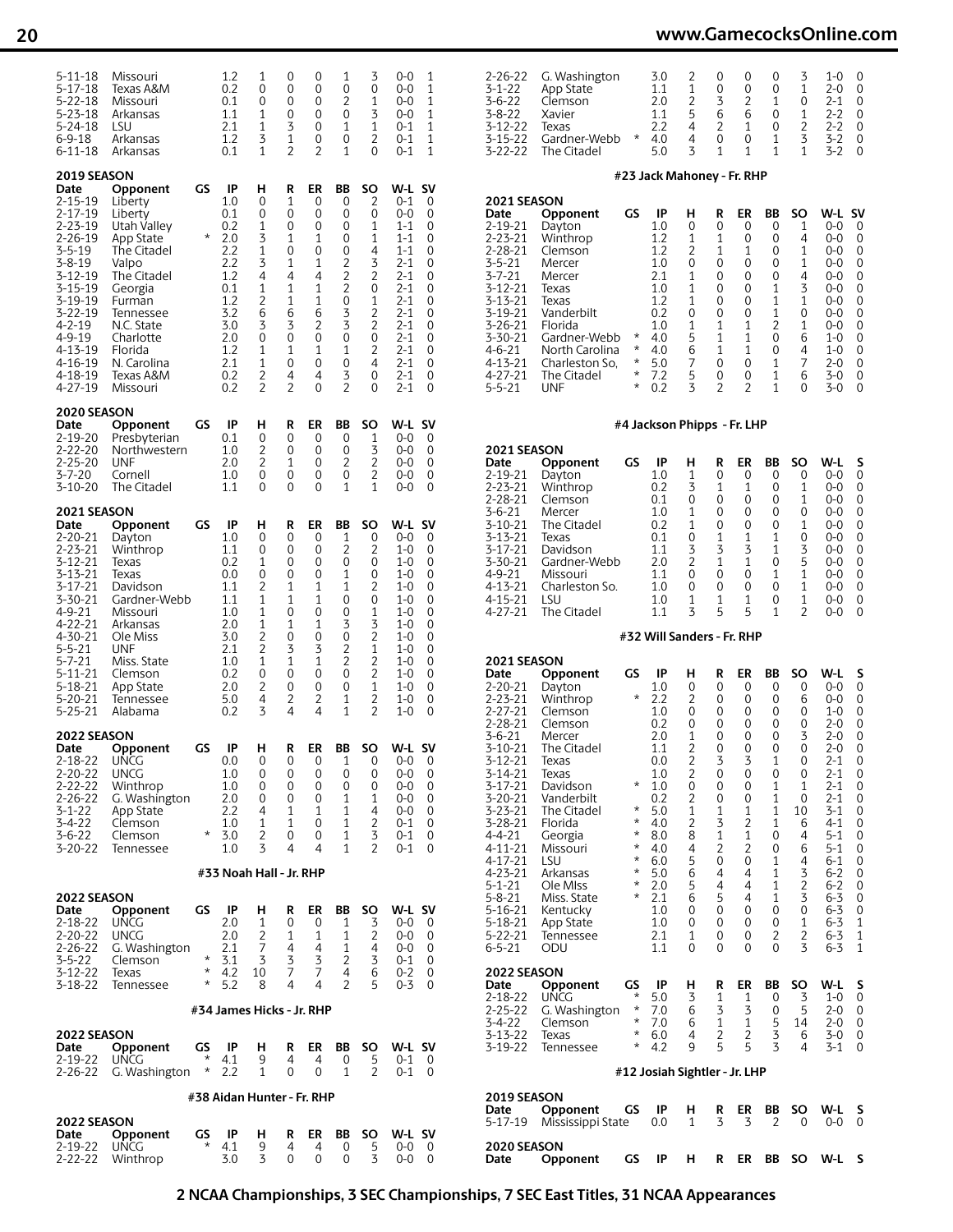| $3 - 7 - 20$<br>3-10-20                                                                                                                                                                                                                                                                                              | Cornell<br>The Citadel                                                                                                                                                                                                                                                                                                  |                                                               | 1.2<br>1.0                                                                                                                                                          | 0<br>1                                                                                                                                                     | 0<br>0                                                                                                                            | 0<br>0                                                                                                                             | 0<br>0                                                                                                                | 4<br>1                                                                                                                                                                                          | $0 - 0$<br>0-0                                                                                                                                                                                                                   | 0<br>0                                                                                                               |
|----------------------------------------------------------------------------------------------------------------------------------------------------------------------------------------------------------------------------------------------------------------------------------------------------------------------|-------------------------------------------------------------------------------------------------------------------------------------------------------------------------------------------------------------------------------------------------------------------------------------------------------------------------|---------------------------------------------------------------|---------------------------------------------------------------------------------------------------------------------------------------------------------------------|------------------------------------------------------------------------------------------------------------------------------------------------------------|-----------------------------------------------------------------------------------------------------------------------------------|------------------------------------------------------------------------------------------------------------------------------------|-----------------------------------------------------------------------------------------------------------------------|-------------------------------------------------------------------------------------------------------------------------------------------------------------------------------------------------|----------------------------------------------------------------------------------------------------------------------------------------------------------------------------------------------------------------------------------|----------------------------------------------------------------------------------------------------------------------|
| 2021 SEASON<br>Date<br>2-20-21<br>2-23-21<br>3-2-21<br>$3 - 10 - 21$<br>3-14-21                                                                                                                                                                                                                                      | Opponent<br>Dayton<br>Winthrop<br>Winthrop<br>The Citadel<br>Texas                                                                                                                                                                                                                                                      | GS<br>$\star$<br>$^\star$                                     | IP<br>1.0<br>1.0<br>3.0<br>2.0<br>0.2                                                                                                                               | н<br>1<br>0<br>3<br>4<br>2                                                                                                                                 | R<br>1<br>0<br>1<br>2<br>0                                                                                                        | ER<br>1<br>0<br>1<br>2<br>0                                                                                                        | BB<br>1<br>0<br>0<br>0<br>1                                                                                           | SO<br>2<br>2<br>4<br>0<br>0                                                                                                                                                                     | W-L<br>$0 - 0$<br>$0 - 0$<br>$1 - 0$<br>$1 - 0$<br>1-0                                                                                                                                                                           | s<br>0<br>0<br>0<br>0<br>0                                                                                           |
| <b>2022 SEASON</b><br>Date<br>2-20-22                                                                                                                                                                                                                                                                                | Opponent<br>UNCG                                                                                                                                                                                                                                                                                                        | GS                                                            | IP<br>2.2                                                                                                                                                           | н<br>6                                                                                                                                                     | R<br>5                                                                                                                            | ER<br>4                                                                                                                            | ΒB<br>0                                                                                                               | SO<br>3                                                                                                                                                                                         | W-L<br>$0 - 0$                                                                                                                                                                                                                   | S<br>0                                                                                                               |
|                                                                                                                                                                                                                                                                                                                      |                                                                                                                                                                                                                                                                                                                         |                                                               | #40 Wesley Sweatt - Jr. LHP                                                                                                                                         |                                                                                                                                                            |                                                                                                                                   |                                                                                                                                    |                                                                                                                       |                                                                                                                                                                                                 |                                                                                                                                                                                                                                  |                                                                                                                      |
| 2019 SEASON<br>Date<br>2-22-19<br>$2 - 24 - 19$<br>2-26-19<br>3-1-19<br>$3 - 8 - 19$<br>$3 - 15 - 19$<br>3-22-19<br>3-26-19<br>3-29-19<br>4-2-19<br>$4 - 5 - 19$<br>4-9-19<br>4-12-19<br>$4 - 13 - 19$<br>$4 - 23 - 19$<br>4-26-19<br>4-27-19<br>5-8-19<br>5-12-19<br>5-14-19<br>5-17-19<br>5-18-19<br>$5 - 21 - 19$ | Opponent<br>Utah Valley<br>Utah Valley<br>App State<br>Clemson<br>Valpo<br>Georgia<br>Tennessee<br><b>N.C. A&amp;T</b><br>Auburn<br>N.C. State<br>Alabama<br>Charlotte<br>Florida<br>Florida<br>Charleston So.<br>Missouri<br>Missouri<br>Furman<br>Kentucky<br><b>USC Upstate</b><br>Miss. State<br>Miss. State<br>lsu | GS<br>$^\star$<br>$\star$<br>$\star$<br>$^\star$              | IP<br>2.0<br>1.0<br>2.0<br>1.2<br>4.0<br>5.0<br>3.1<br>3.1<br>1.0<br>2.0<br>1.2<br>1.0<br>0.2<br>1.2<br>1.0<br>0.1<br>0.0<br>4.0<br>2.1<br>1.0<br>0.2<br>0.2<br>3.1 | н<br>1<br>0<br>0<br>3<br>3<br>5<br>10<br>1<br>1<br>3<br>1<br>1<br>1<br>3<br>$\mathbf{1}$<br>$\overline{c}$<br>1<br>$\overline{c}$<br>2<br>0<br>0<br>4<br>2 | R<br>0<br>0<br>0<br>1<br>1<br>5<br>8<br>0<br>0<br>0<br>0<br>1<br>0<br>3<br>0<br>0<br>2<br>$\overline{c}$<br>0<br>0<br>0<br>3<br>0 | ER<br>0<br>0<br>0<br>1<br>1<br>4<br>6<br>0<br>0<br>0<br>0<br>1<br>0<br>3<br>0<br>0<br>0<br>$\overline{c}$<br>0<br>0<br>0<br>3<br>0 | BB<br>0<br>0<br>0<br>1<br>2<br>0<br>2<br>0<br>0<br>0<br>0<br>1<br>1<br>2<br>0<br>0<br>0<br>3<br>0<br>0<br>0<br>0<br>0 | SO<br>2<br>1<br>1<br>1<br>3<br>1<br>0<br>2<br>0<br>2<br>0<br>1<br>0<br>3<br>1<br>1<br>0<br>4<br>2<br>1<br>2<br>0<br>3                                                                           | W-L<br>0-0<br>$0 - 0$<br>0-0<br>$1 - 0$<br>$1 - 0$<br>$1 - 1$<br>1-2<br>$1 - 2$<br>$1 - 2$<br>$2 - 2$<br>$2 - 2$<br>$2 - 2$<br>2-2<br>$2 - 3$<br>$2 - 3$<br>2-3<br>$2 - 3$<br>$2 - 3$<br>2-3<br>$2 - 3$<br>$2 - 3$<br>2-3<br>2-3 | S<br>0<br>0<br>0<br>0<br>0<br>0<br>0<br>0<br>0<br>0<br>0<br>1<br>1<br>1<br>1<br>1<br>1<br>1<br>1<br>1<br>1<br>1<br>1 |
| 2021 SEASON<br>Date<br>3-10-21<br>3-14-21<br>3-17-21<br>3-23-21<br>$4 - 2 - 21$<br>4-9-21<br>4-13-21<br>4-22-21<br>$5 - 8 - 21$<br>$5 - 11 - 21$                                                                                                                                                                     | Opponent<br>The Citadel<br>Texas<br>Davidson<br>The Citadel<br>Georgia<br>Missouri<br>Charleston So.<br>Arkansas<br>MIss. State<br>Clemson                                                                                                                                                                              | GS                                                            | IP<br>0.2<br>1.0<br>1.0<br>0.2<br>0.1<br>1.0<br>1.0<br>0.0<br>1.2<br>1.0                                                                                            | н<br>3<br>0<br>0<br>3<br>0<br>2<br>$\mathbf{1}$<br>3<br>0<br>3                                                                                             | R<br>2<br>0<br>0<br>2<br>0<br>1<br>0<br>1<br>0<br>1                                                                               | ER<br>2<br>0<br>0<br>2<br>0<br>1<br>0<br>1<br>0<br>1                                                                               | ΒB<br>0<br>0<br>0<br>0<br>0<br>0<br>0<br>0<br>0<br>0                                                                  | SO<br>0<br>0<br>2<br>1<br>1<br>0<br>0<br>0<br>1<br>1                                                                                                                                            | W-L<br>$0 - 0$<br>0-0<br>$0 - 0$<br>$0 - 0$<br>$0-0$<br>$0 - 0$<br>0-0<br>0-0<br>$0 - 0$<br>0-0                                                                                                                                  | S<br>0<br>0<br>0<br>0<br>0<br>0<br>0<br>0<br>0<br>0                                                                  |
| <b>2022 SEASON</b><br>Date<br>2-18-22<br>2-20-22<br>2-26-22<br>3-4-22<br>$3-6-22$<br>$3 - 8 - 22$<br>3-13-22                                                                                                                                                                                                         | Opponent<br>UNCG<br><b>UNCG</b><br>G. Washington<br>Clemson<br>Clemson<br>Xavier<br>Texas                                                                                                                                                                                                                               | GS<br>$^\star$                                                | IP<br>0.1<br>3.1<br>3.1<br>1.0<br>0.1<br>2.0<br>2.0<br>#37 Cam Tringali - R-Jr. RHP                                                                                 | н<br>0<br>2<br>3<br>1<br>1<br>3<br>2                                                                                                                       | R<br>0<br>0<br>2<br>1<br>$\overline{2}$<br>$\overline{c}$<br>3                                                                    | ER<br>0<br>0<br>2<br>1<br>1<br>$\overline{2}$<br>3                                                                                 | ВB<br>0<br>0<br>1<br>0<br>1<br>0<br>2                                                                                 | SO<br>0<br>1<br>3<br>0<br>0<br>4<br>2                                                                                                                                                           | W-L<br>$0 - 0$<br>$0 - 0$<br>$1 - 0$<br>1-0<br>$1 - 0$<br>$1 - 0$<br>1-0                                                                                                                                                         | S<br>1<br>1<br>1<br>1<br>1<br>1<br>1                                                                                 |
| 2019 SEASON                                                                                                                                                                                                                                                                                                          |                                                                                                                                                                                                                                                                                                                         |                                                               |                                                                                                                                                                     |                                                                                                                                                            |                                                                                                                                   |                                                                                                                                    |                                                                                                                       |                                                                                                                                                                                                 |                                                                                                                                                                                                                                  |                                                                                                                      |
| Date<br>2-16-19<br>2-19-19<br>2-23-19<br>2-26-19<br>3-1-19<br>3-3-19<br>3-6-19<br>3-8-19<br>3-12-19<br>3-16-19<br>$3-19-19$<br>3-23-19<br>3-24-19<br>3-29-19<br>3-31-19<br>4-6-19<br>4-12-19<br>4-20-19<br>4-27-19<br>$5 - 5 - 19$                                                                                   | Opponent<br>Liberty<br>Winthrop<br>Utah Valley<br>App State<br>Clemson<br>Clemson<br>Gardner-Webb<br>Valpo<br>The Citadel<br>Georgia<br>Furman<br>Tennessee<br>Tennessee<br>Auburn<br>Auburn<br>Alabama<br>Florida<br>Texas A&M<br>Missouri<br>Vanderbilt                                                               | GS<br>$^\star$<br>$^\star$<br>$^\star$<br>$^\star$<br>$\star$ | IP<br>2.1<br>2.0<br>2.0<br>2.1<br>1.2<br>1.1<br>2.0<br>2.1<br>1.2<br>2.1<br>0.1<br>1.2<br>2.2<br>2.0<br>4.2<br>4.1<br>6.0<br>4.1<br>6.1<br>1.2                      | н<br>2<br>$\overline{c}$<br>1<br>0<br>1<br>0<br>3<br>$\overline{2}$<br>5<br>0<br>1<br>1<br>0<br>$\overline{c}$<br>3<br>4<br>4<br>6<br>5<br>4               | R<br>0<br>2<br>0<br>0<br>0<br>0<br>1<br>0<br>4<br>0<br>0<br>0<br>0<br>1<br>3<br>4<br>1<br>4<br>3<br>4                             | ER<br>0<br>1<br>0<br>0<br>0<br>0<br>0<br>0<br>4<br>0<br>0<br>0<br>0<br>1<br>$\overline{2}$<br>4<br>1<br>4<br>3<br>4                | BB<br>1<br>0<br>1<br>1<br>1<br>0<br>0<br>0<br>0<br>0<br>0<br>0<br>2<br>0<br>0<br>1<br>0<br>0<br>3<br>2                | SO<br>3<br>1<br>3<br>3<br>$\overline{c}$<br>1<br>1<br>$\overline{c}$<br>$\overline{c}$<br>3<br>$\overline{0}$<br>3<br>$\frac{3}{4}$<br>$\overline{\mathbf{c}}$<br>$\overline{3}$<br>5<br>6<br>0 | W-L<br>0-0<br>$0 - 0$<br>$0 - 0$<br>0-0<br>$0 - 0$<br>$0 - 0$<br>0-0<br>$0 - 0$<br>$0 - 0$<br>0-0<br>$0 - 0$<br>$1 - 0$<br>1-0<br>$1 - 0$<br>$1 - 0$<br>1-0<br>$2 - 0$<br>$2 - 1$<br>$2 - 2$<br>$2 - 3$                          | S<br>0<br>0<br>0<br>0<br>0<br>0<br>0<br>1<br>1<br>1<br>1<br>1<br>1<br>1<br>1<br>1<br>1<br>1<br>1<br>1                |

| 5-16-19<br>5-21-19                                                                                     | Miss. State<br>LSU                                                                     | *<br>$\star$             | 4.0<br>3.0                                   | 8<br>4                                       | 9<br>3                             | 6<br>3                              | 3<br>2                                        | 2<br>1                           | 2-4<br>$2 - 4$                                        | 1<br>1                          |  |
|--------------------------------------------------------------------------------------------------------|----------------------------------------------------------------------------------------|--------------------------|----------------------------------------------|----------------------------------------------|------------------------------------|-------------------------------------|-----------------------------------------------|----------------------------------|-------------------------------------------------------|---------------------------------|--|
| <b>2020 SEASON</b><br>Date<br>2-15-20<br>2-23-20<br>2-28-20<br>$3 - 1 - 20$<br>$3 - 3 - 20$<br>3-10-20 | Opponent<br>Holy Cross<br>Northwestern<br>Clemson<br>Clemson<br>Furman<br>The Citadel  | GS                       | IP<br>2.0<br>1.0<br>1.0<br>0.1<br>5.0<br>1.1 | н<br>3<br>$\overline{2}$<br>1<br>2<br>0<br>0 | R<br>1<br>1<br>1<br>2<br>0<br>0    | ER<br>1<br>0<br>1<br>2<br>0<br>0    | BB<br>0<br>0<br>1<br>0<br>0<br>1              | SO<br>1<br>1<br>2<br>0<br>7<br>2 | W-L<br>0-0<br>$0 - 0$<br>0-0<br>0-0<br>1-0<br>1-0     | S<br>0<br>0<br>0<br>0<br>0<br>0 |  |
| 2021 SEASON<br>Date<br>$3 - 2 - 21$                                                                    | Opponent<br>Winthrop                                                                   | GS                       | IP<br>0.1                                    | н<br>1                                       | R<br>3                             | ER<br>3                             | BB<br>0                                       | SO<br>1                          | W-L<br>0-0                                            | S<br>0                          |  |
| <b>2022 SEASON</b><br>Date<br>2-25-22<br>3-5-22<br>3-8-22<br>3-20-22                                   | Opponent<br>G. Washington<br>Clemson<br>Xavier<br>Tennessee                            | GS                       | IP<br>1.0<br>1.0<br>0.0<br>1.0               | н<br>0<br>1<br>2<br>$\overline{1}$           | R<br>1<br>1<br>3<br>$\overline{2}$ | ER<br>1<br>0<br>3<br>$\overline{c}$ | ВB<br>1<br>0<br>2<br>2                        | SO<br>0<br>1<br>0<br>2           | W-L<br>0-0<br>0-0<br>0-0<br>0-0                       | s<br>0<br>0<br>0<br>0           |  |
|                                                                                                        | #30 Brett Thomas - So. RHP                                                             |                          |                                              |                                              |                                    |                                     |                                               |                                  |                                                       |                                 |  |
| 2020 SEASON<br>Date<br>2-22-20<br>$2 - 28 - 20$<br>$3 - 6 - 20$<br>$3 - 8 - 20$                        | Opponent<br>Northwestern<br>Clemson<br>Cornell<br>Cornell                              | GS                       | IP<br>1.0<br>1.0<br>1.0<br>1.0               | н<br>0<br>0<br>0<br>0                        | R<br>0<br>0<br>0<br>0              | ER<br>0<br>0<br>0<br>0              | ΒB<br>0<br>$\Omega$<br>0<br>0                 | SO<br>1<br>0<br>2<br>2           | W-L<br>$0 - 0$<br>0-0<br>0-0<br>0-0                   | s<br>0<br>0<br>0<br>0           |  |
| 2021 SEASON<br>Date<br>3-2-21<br>3-13-21<br>3-17-21<br>4-11-21                                         | Opponent<br>Winthrop<br>Texas<br>Davidson<br>Missouri                                  | GS                       | IP<br>1.0<br>0.2<br>0.1<br>1.0               | н<br>0<br>0<br>1<br>0                        | R<br>0<br>0<br>1<br>0              | ER<br>0<br>0<br>1<br>0              | BB<br>0<br>1<br>2<br>0                        | SO<br>3<br>2<br>1<br>1           | W-L<br>0-0<br>0-0<br>0-0<br>0-0                       | S<br>0<br>0<br>0<br>0           |  |
| 2022 SEASON<br>Date<br>3-22-22                                                                         | Opponent<br>The Citadel                                                                | GS<br>$\star$            | IP<br>1.0                                    | н<br>1                                       | R<br>1                             | ER<br>1                             | ВB<br>0                                       | SO<br>1                          | W-L<br>0-0                                            | S<br>0                          |  |
|                                                                                                        |                                                                                        |                          | #2 Jalen Vasquez - So. RHP                   |                                              |                                    |                                     |                                               |                                  |                                                       |                                 |  |
| <b>2022 SEASON</b><br>Date<br>3-8-22<br>3-18-22                                                        | Opponent<br>Xavier<br>Tennessee                                                        | GS                       | IP<br>1.0<br>0.2                             | н<br>0<br>0                                  | R<br>0<br>0                        | ER<br>0<br>0                        | ВB<br>0<br>1                                  | SO<br>1<br>0                     | W-L<br>0-0<br>$0 - 0$                                 | S<br>0<br>0                     |  |
|                                                                                                        |                                                                                        |                          | #45 CJ Weins - Jr. RHP                       |                                              |                                    |                                     |                                               |                                  |                                                       |                                 |  |
| 2021 SEASON<br>Date<br>3-2-21<br>3-30-21<br>5-7-21<br>5-11-21<br>5-18-21<br>5-25-21                    | Opponent<br>Winthrop<br>Gardner-Webb<br>Miss. State<br>Clemson<br>App State<br>Alabama | GS<br>*<br>$^\star$<br>* | IP<br>1.0<br>0.1<br>1.1<br>2.2<br>4.0<br>2.2 | н<br>0<br>1<br>0<br>0<br>0<br>1              | R<br>2<br>1<br>0<br>0<br>0<br>4    | ER<br>2<br>0<br>0<br>0<br>0<br>0    | ВB<br>3<br>1<br>0<br>3<br>$\overline{c}$<br>3 | SO<br>2<br>0<br>1<br>2<br>6<br>3 | W-L<br>0-0<br>0-0<br>0-0<br>0-0<br>$1 - 0$<br>$1 - 1$ | S<br>0<br>0<br>0<br>0<br>0<br>0 |  |
| 2022 SEASON<br>Date<br>2-19-22                                                                         | Opponent<br>UÑCG                                                                       | GS                       | IP<br>1.0                                    | н<br>0                                       | R<br>0                             | ER<br>0                             | BB<br>0                                       | SO<br>2                          | W-L<br>$0-0$                                          | $\frac{5}{0}$                   |  |
| 2-22-22<br>3-1-22<br>3-8-22<br>3-18-22                                                                 | Winthrop<br>App State<br>Xavier<br>Tennessee                                           | *                        | 1.0<br>3.0<br>1.0<br>0.1                     | 0<br>2<br>0<br>1                             | 0<br>5<br>0<br>3                   | 0<br>5<br>0<br>3                    | 1<br>3<br>$\overline{2}$<br>2                 | 1<br>5<br>$\mathbf{1}$<br>1      | 0-0<br>0-0<br>0-0<br>$0-0$                            | 0<br>0<br>0<br>0                |  |

5-10-19 Kentucky \* 5.2 5 4 4 3 4 2-3 1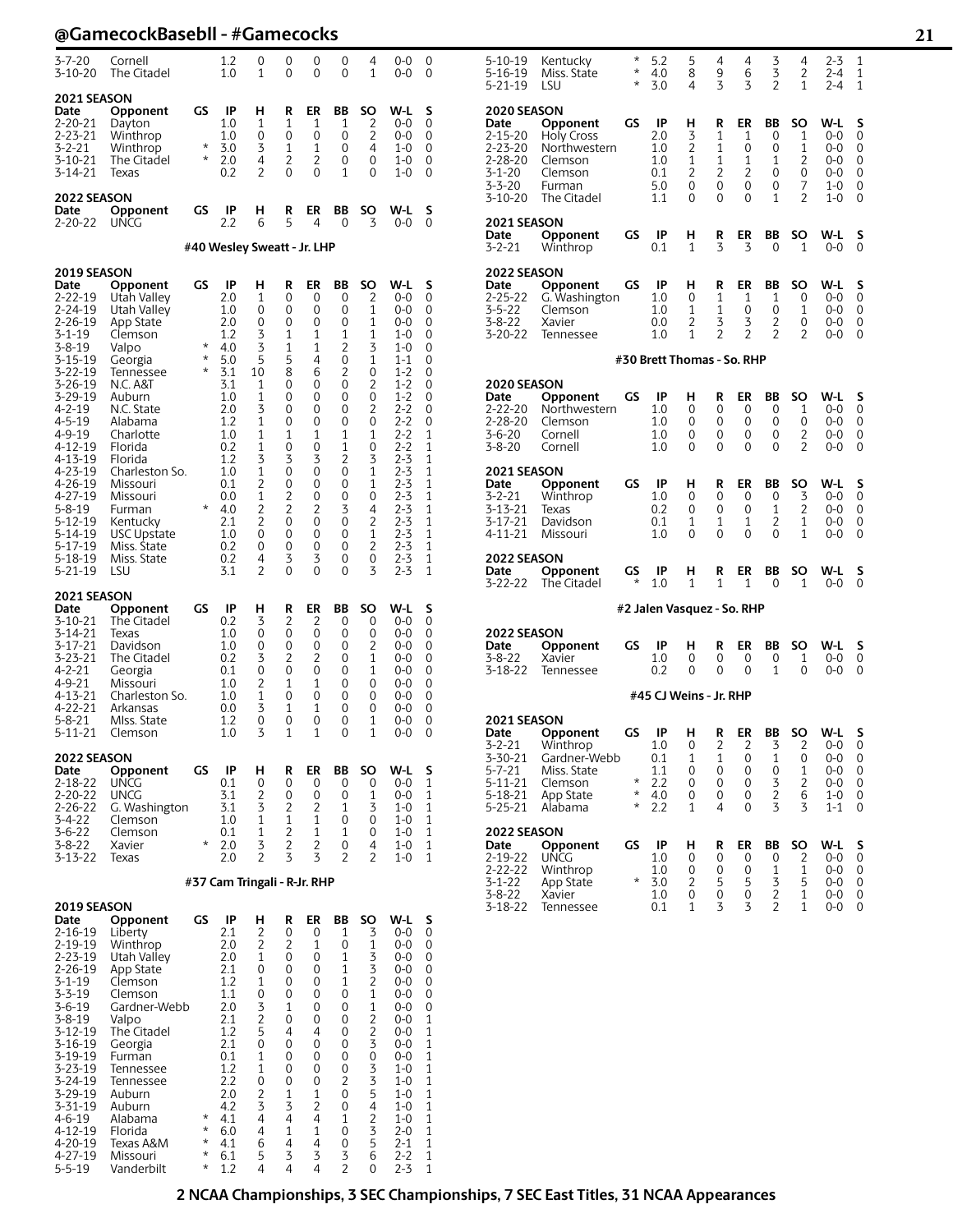| <b>Player</b>      |      | avg gp-gs  | ab  |             | h   | $2b$ $3b$ $hr$ |              |          | rbi          |     | tb sig% | bb hp          |             |        | so adp | ob%   |    |          | sf sh sb-att | pо           | a            |              | e fld%   |
|--------------------|------|------------|-----|-------------|-----|----------------|--------------|----------|--------------|-----|---------|----------------|-------------|--------|--------|-------|----|----------|--------------|--------------|--------------|--------------|----------|
| 11 Andrew Eyster   |      | .366 18-18 | 71  | 15          | 26  | 4              | 0            |          | 23           | 39  | .549    | 6              | 1           | 15     | 0      | .418l |    | $\Omega$ | $0 - 1$      | 16           | <sup>0</sup> | $\mathbf{1}$ | .941     |
| 7 Michael Braswell |      | .346 20-20 | 78  | 17          | 27  |                |              |          | 12           | 35  | .449l   | 15             | $\Omega$    | 22     |        | .452  | 0  |          | $2 - 3$      | 18           | 43           |              | 2 .968   |
| 3 Braylen Wimmer   | .325 | $20 - 20$  | 80  | 16          | 26  | 3.             |              |          | 13           | 29  | .3631   | 3              | 3           | 18     |        | .368  |    |          | $6 - 6$      | 20           | 42           | 3            | .954     |
| 13 Brandt Belk     |      | .319 19-19 | 69  | 17          | 22  | 5.             | <sup>0</sup> |          | 13           | 36  | .522    | 11             |             | 9      | 0      | .412  | 3  |          | $5 - 7$      | 60           |              |              | 0 1.000  |
| 50 Kevin Madden    | .294 | $20 - 20$  | 68  | 13          | 20  |                |              |          | 13           | 34  | .500l   | 8              | 4           | 4      |        | 390   | 2  |          | 3-5          | 18           | 35           | 3            | .946     |
| 10 Colin Burgess   |      | .196 17-16 | 46  | 10          | 9   | $\mathcal{P}$  | 0            |          | 6            | 14  | .304    | 12             | 3           | 8      |        | .393l | 0  |          | $0 - 0$      | 153          | 8            |              | 0 1.000  |
| 12 Josiah Sightler | .167 | 17-17      | 54  | 4           | 9   | 2              | $\Omega$     |          | 4            | 14  | .259    | 5              | 3           | 12     |        | .274  | 0  | 0        | $1 - 1$      | 111          |              | $2^{\circ}$  | .983     |
| 9 Evan Stone       | .333 | $13 - 0$   | 6   |             |     |                |              |          | <sup>0</sup> |     | .3331   |                |             | 4      |        | .3331 |    |          | $0 - 0$      | 4            |              |              | .800     |
| 15 Carson Hornung  | .316 | $17 - 14$  | 38  |             | 12  |                | 0            | $\Omega$ |              | 13  | .342    | 10             | $\mathbf 0$ | 8      | 0      | .449  |    |          | $0 - 0$      | 15           | $\Omega$     |              | 0, 1.000 |
| 21 Connor Cino     | .238 | $10 - 5$   | 21  |             | 5   |                |              |          | 4            | 8   | .381    | 3              | 0           |        |        | .3331 | 0  |          | $0 - 0$      | $\Omega$     | $\Omega$     | 0            | .000     |
| 5 Talmadge LeCroy  | .217 | $13-6$     | 23  | 3           | 5.  | $\mathcal{P}$  | 0            |          | 3            |     | .304l   | 8              | $\Omega$    | 5      |        | .4061 |    |          | $0 - 1$      | 40           |              | $\mathbf{1}$ | .978     |
| 23 Jack Mahoney    | .200 | $6 - 0$    | 5   | 2           |     | 0              | 0            | $\Omega$ | 0            |     | .200l   |                | 0           |        | O.     | .333  | O. | 0        | $0 - 0$      | 1            | <sup>0</sup> |              | 0 1.000  |
| 20 Matt Hogan      | .167 | $15 - 12$  | 30  | 4           | 5   |                |              |          | 3.           | 10  | .3331   | $\overline{7}$ | 2           | 12     |        | .350  |    |          | $4 - 5$      | 26           | $\Omega$     |              | 0 1.000  |
| 28 Vytas Valincius | .167 | $4 - 0$    | 6   | 0           |     | 0              |              | $\Omega$ |              |     | .167    | 0              | 0           | 3      |        | .167  | 0  |          | $0 - 0$      | 4            | $\Omega$     |              | 0 1.000  |
| 22 Elijah Lambros  | .125 | $18-7$     | 24  | 2           | 3   | 0              | 0            |          |              | 3   | .125    | 3              |             | 8      |        | .250  | 0  |          | $1 - 1$      | 17           | $\Omega$     |              | 0 1.000  |
| 26 Thad Ector      | .100 | $9 - 2$    | 10  |             |     | 0              | 0            |          |              |     | .100    |                | $\Omega$    | 4      |        | .182  | 0  |          | $2 - 2$      | $\mathbf{1}$ | <sup>0</sup> |              | 0 1.000  |
| 19 Cole Messina    | .050 | $9 - 4$    | 20  |             |     |                |              |          |              |     | .050l   | 3.             |             | 5      |        | .208  | 0  |          | $0 - 1$      | $\mathbf{1}$ | $\Omega$     |              | 0 1.000  |
| 2 Jalen Vasquez    | .000 | $9 - 0$    | 3   | 0           | 0   | 0              |              | $\Omega$ | 0            |     | .000l   | 0              | $\Omega$    | 2      |        | .000  | 0  |          | $0 - 0$      | $\mathbf{1}$ | 3            | 0            | 1.000    |
| 31 David Cromer    | .000 | $1 - 0$    | 0   | 0           | 0   |                |              |          | 0            |     | .000    |                |             | 0      |        | 1.000 | 0  |          | $0 - 0$      | $\Omega$     |              | $\mathbf{0}$ | .000     |
| Totals             | .268 | 20         | 652 | 116         | 175 |                | 3            | 15       | 107          | 248 | .380l   | 97             | 20          | 147    | 11     | .375  | 10 | q        | $24 - 33$    | 513          | 160          | 14           | .980     |
| Opponents          | .257 | 20         |     | 665 111 171 |     | 24             | 4            |          | 26 105       | 281 | .423    | 84             |             | 15 195 |        | .351  | 5. | 10       | $26 - 29$    | 505          | 189          | 17           | .976     |

Record: 10-10 Home: 9-4 Away: 0-5 Neutral: 1-1 SEC: 0-3

LOB - Team (167), Opp (155). DPs turned - Team (9), Opp (12). IBB - Team (2), Eyster 1, Belk 1, Opp (7). Picked off - Madden 2, LeCroy 1.

#### **(All games Sorted by Earned run avg)**

| <b>Player</b>       | era   | w-l       | app gs |          | ca           | sho | svl | ip    | h   |     | er  | bb | sol | 2b             | Зb |          | hr <sub>b</sub> /avgl | wp hp bk sfa sha |              |              |          |          |
|---------------------|-------|-----------|--------|----------|--------------|-----|-----|-------|-----|-----|-----|----|-----|----------------|----|----------|-----------------------|------------------|--------------|--------------|----------|----------|
| 32 Will Sanders     | 3.64  | $3 - 1$   | 5      | 5        | 0            | 0/0 | ΩI  | 29.2  | 28  | 12  | 12  | 11 | 32  | 5.             |    | 6        | .246                  | 0                |              |              | 0        |          |
| 38 Aidan Hunter     | 3.86  | $3 - 2$   | 9      |          | 0            | 0/2 | 0l  | 23.1  | 24  | 12  | 10  | 3  | 14  | $\overline{2}$ | 0  |          | 264                   |                  |              |              |          |          |
| 33 Noah Hall        | 8.55  | $0 - 3$   | 6      | 3        | 0            | 0/0 | Οl  | 20.0  | 31  | 19  | 19  | 11 | 23  |                |    | 5        | .348                  | 4                |              |              |          | 0        |
| 2 Jalen Vasquez     | 0.00  | $0 - 0$   |        |          | n.           | 0/0 | Οl  | 1.2   | 0   | 0   | 0   |    |     |                | 0  |          | .000l                 |                  |              |              |          |          |
| 29 Matthew Becker   | 2.65  | $1 - 1$   | 6      |          | 0            | 0/1 | 0l  | 17.0  | 9   | 6   | 5   | 8  | 30  |                | 0  | 3        | .1551                 | 2                | <sup>0</sup> |              | $\Omega$ | 3        |
| 36 Cade Austin      | 3.66  | $1 - 0$   | 9      |          | 0            | 0/2 | 01  | 19.2  | 18  | 11  | 8   | 9  | 19  | 4              | 0  |          | .240l                 | 3                |              |              | $\Omega$ |          |
| 16 John Gilreath    | 3.86  | $0 - 1$   | 8      |          | 0            | 0/1 | 0l  | 11.2  | 10  | 6   | 5   | 6  | 12  | 3              | 0  |          | .2331                 |                  |              |              |          |          |
| 7 Michael Braswell  | 4.15  | $1 - 1$   | 6      |          | 0            | 0/0 |     | 4.1   | 6   | 2   | 2   | 3  | 9   |                | 0  |          | .316l                 | n.               |              |              |          |          |
| 44 Parker Coyne     | 5.14  | $0 - 0$   |        | $\Omega$ | 0.           | 0/0 | ΩI  | 7.0   | 3   | 4   | 4   |    | 15  | 0              | 0  |          | .130                  |                  |              |              |          | $\Omega$ |
| 34 James Hicks      | 5.14  | $0 - 1$   |        |          |              | 0/0 | ΩI  | 7.0   | 10  | 4   | 4   |    |     |                |    |          | 345                   |                  |              |              |          |          |
| 40 Wesley Sweatt    | 6.57  | $1 - 0$   |        |          | 0            | 0/0 |     | 12.1  | 12  | 10  | 9   | 4  | 10  |                |    |          | <b>245</b>            | O.               |              |              |          | 0        |
| 24 Michael Esposito | 8.31  | $0 - 0$   | 6      | $\Omega$ | 0            | 0/1 | ΩI  | 4.1   | 6   | 4   | 4   | 7  | 6   | 3              | 0  |          | .316l                 |                  |              |              | n        | 0        |
| 30 Brett Thomas     | 9.00  | $0 - 0$   |        |          | 0            | 0/0 | Οl  | 1.0   |     | 1   |     | 0  |     |                | 0  | $\Omega$ | .3331                 |                  | 0            | 0            | $\Omega$ |          |
| 45 CJ Weins         | 11.37 | $0 - 0$   | 5      |          | 0            | 0/0 | Οl  | 6.1   |     | 8   | 8   | 8  | 10  |                |    |          | .143                  |                  |              |              |          | 0        |
| 12 Josiah Sightler  | 13.50 | $0 - 0$   |        |          | 0            | 0/0 | ΩI  | 2.2   | 6   | 5   | 4   | 0  |     |                | 0  |          | .429l                 |                  |              |              |          | 0        |
| 37 Cam Tringali     | 18.00 | $0 - 0$   | 4      | 0        | 0            | 0/0 | ΩI  | 3.0   | 4   |     | 6   | 5  |     | 0              | 0  |          | .286                  | 3.               | 3            | <sup>0</sup> | 0        | 0        |
| Totals              | 5.32  | $10 - 10$ | 20     | 20       | <sup>0</sup> | 2/2 |     | 171.0 | 171 | 111 | 101 | 84 | 195 | 24             | 4  | 26       | .257                  | 21               |              |              |          | 10       |
| Opponents           | 5.13  | $10 - 10$ | 20     | 20       | n            | 1/1 |     | 168.1 | 175 | 116 | 96  | 97 | 147 | 22             | 3  | 15       | .268                  | 20               | 20           |              | 10       | q        |

PB - Team (2), Burgess 1, LeCroy 1, Opp (6). Pickoffs - Team (1), Sightler 1, Opp (3). SBA/ATT - LeCroy (13-13), Burgess (11-12), Sanders (4-5), Austin (4-4), Sightler (3-4), Gilreath (3-3), Tringali (2-2), Coyne (2-2), Weins (2-2), Hunter (1-2), Hall (1-1), Becker (1-1), Braswell (1-1), Esposito (1-1), Sweatt (1-1).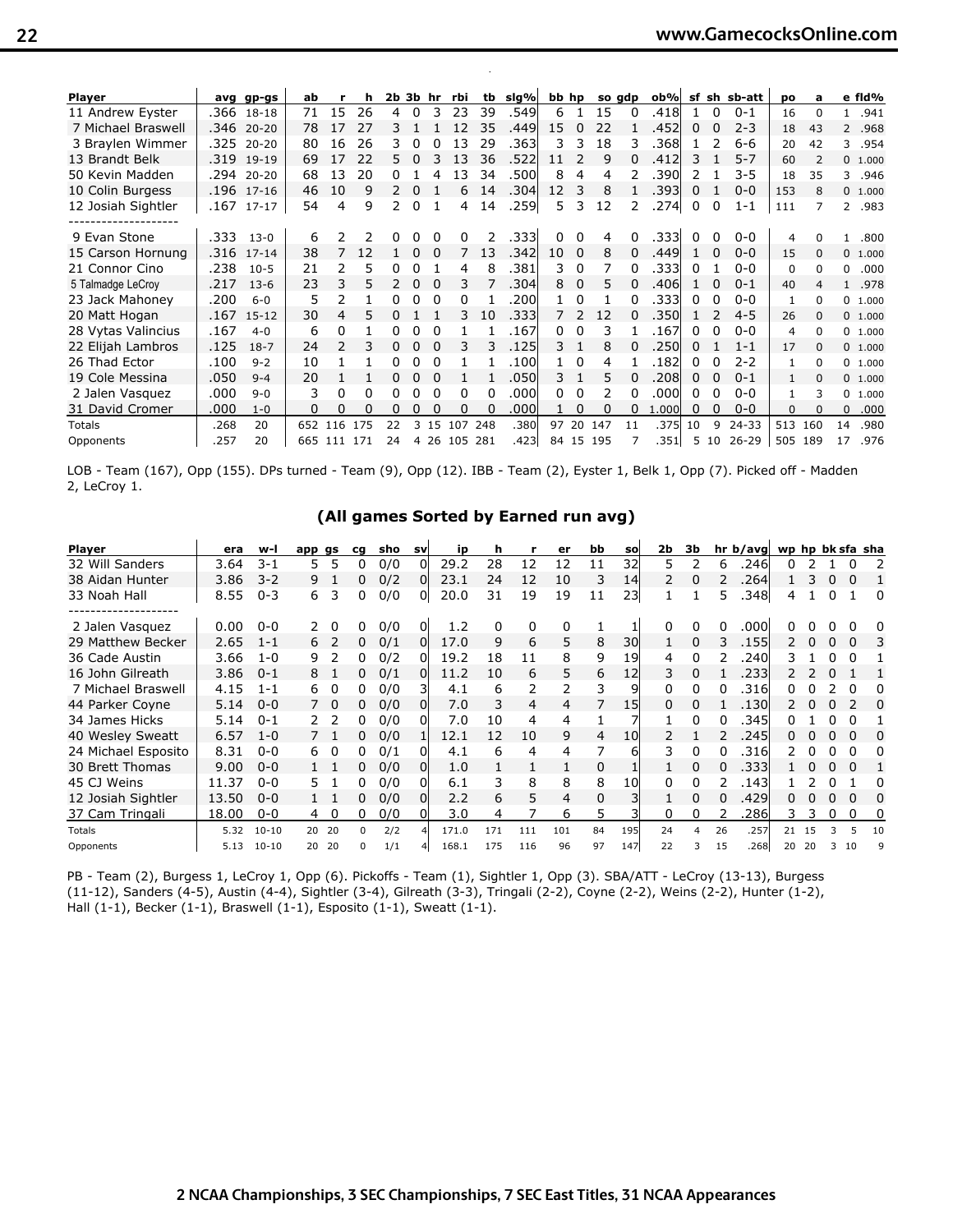| <b>Player</b>      |       | avg gp-gs | ab |          | h        |    |          | $2b$ $3b$ hr | rbi | tb | slg%  | bb hp |          |               | so gdp       | ob%   |          |          | sf sh sb-att | po             | a              | e fld%    |
|--------------------|-------|-----------|----|----------|----------|----|----------|--------------|-----|----|-------|-------|----------|---------------|--------------|-------|----------|----------|--------------|----------------|----------------|-----------|
| 13 Brandt Belk     | .273  | $3 - 3$   | 11 |          | 3        |    | 0        |              |     | 7  | .636  | 0     | 0        |               | O            | .273  | 0        | $\Omega$ | $0 - 0$      | 9              | $\Omega$       | 0 1.000   |
| 50 Kevin Madden    | .222  | $3 - 3$   | 9  |          | 2        | 0  |          |              |     | 5  | .556  | 1.    | 0        |               |              | .300l | 0        | $\Omega$ | $0 - 0$      | 5              | $\overline{4}$ | 0 1.000   |
| 10 Colin Burgess   | .111  | $3 - 3$   | 9  |          |          | 0  | 0        | 0            |     |    | .111  |       | 0        | 3             | 0            | .200  | 0        | 0        | $0 - 0$      | 31             | $\Omega$       | 0 1.000   |
| 3 Braylen Wimmer   | .100  | $3 - 3$   | 10 | ი        |          |    |          |              | 0   |    | .100  | 0     | 0        | 3             |              | .100  | $\Omega$ | 0        | $1 - 1$      | 3              | 8              | 0 1.000   |
| 7 Michael Braswell | .000  | $3 - 3$   | 10 | 0        | 0        | 0  |          | 0            | 0   | 0  | .000l | 0     | 0        | 6             |              | .000l | 0        | 0        | $0 - 0$      | $\mathbf{1}$   | 5              | 0 1.000   |
| 12 Josiah Sightler | .000  | $3 - 3$   | 9  | 0        | $\Omega$ | 0  | $\Omega$ | $\Omega$     |     | 0  | .000  | 0     | 0        | 4             | $\Omega$     | .000  | $\Omega$ | $\Omega$ | $0 - 0$      | 15             | 1              | 0 1.000   |
| ------------------ |       |           |    |          |          |    |          |              |     |    |       |       |          |               |              |       |          |          |              |                |                |           |
| 9 Evan Stone       | 1.000 | $1 - 0$   |    | U        |          |    |          |              | 0   |    | 1.000 | 0     | $\Omega$ | 0             | 0            | 1.000 | 0        | $\Omega$ | $0 - 0$      | $\Omega$       | $\Omega$       | 0<br>.000 |
| 26 Thad Ector      | .500  | $2 - 0$   | 2  | 0        |          |    |          | 0            |     |    | .500  | 0     | 0        | 0             | $\Omega$     | .500  | 0        | 0        | $0 - 0$      | 0              | $\Omega$       | 0<br>.000 |
| 5 Talmadge LeCroy  | .333  | $3 - 0$   | 3  |          |          | 0  | 0        | 0            | 0   |    | .333  | 0     | 0        |               | O            | .3331 | 0        | $\Omega$ | $0 - 0$      | $\overline{2}$ | $\Omega$       | 0 1.000   |
| 15 Carson Hornung  | .125  | $3 - 3$   | 8  | 0        |          |    |          | 0            | 0   |    | .1251 | 0     | 0        | 2             |              | .1251 | 0        | 0        | $0 - 0$      | 0              | $\Omega$       | .000<br>0 |
| 11 Andrew Eyster   | .000  | $2 - 2$   | 7  | 0        | 0        | 0  |          | 0            | 0   | 0  | .000  | 0     | 0        | 3             | 0            | .000  | 0        | 0        | $0 - 0$      | 0              | $\Omega$       | 0<br>.000 |
| 22 Elijah Lambros  | .000  | $3 - 3$   | 6  | 0        | 0        |    |          | 0            | 0   | 0  | .000  |       | 0        | $\mathcal{P}$ | $\Omega$     | .143  | 0        | 0        | $1 - 1$      | 3              | $\Omega$       | 0, 1.000  |
| 20 Matt Hogan      | .000  | $2 - 1$   | 3  | $\Omega$ | 0        | 0  | $\Omega$ | 0            | 0   | 0  | .000  | 0     | 0        |               | 0            | .000l | $\Omega$ | 0        | $0 - 0$      | $\overline{2}$ | $\Omega$       | 0 1.000   |
| 23 Jack Mahoney    | .000  | $2 - 0$   | 2  |          | 0        |    |          | 0            | 0   | 0  | .000l | 0     | 0        | 0             | 0            | .000l | 0        | 0        | $0 - 0$      | 1              | $\Omega$       | 0 1.000   |
| 2 Jalen Vasquez    | .000  | $1 - 0$   | 1  | 0        | $\Omega$ | n. |          | 0            | 0   | 0  | .000  | 0.    | 0        |               |              | .000  | $\Omega$ | 0        | $0 - 0$      | 0              | $\Omega$       | 0<br>.000 |
| 21 Connor Cino     | .000  | $1 - 0$   | 1. | 0        | 0        |    |          | 0            | 0   | 0  | .000l | 0     | 0        |               | <sup>0</sup> | .000l | 0        | 0        | $0 - 0$      | 0              | $\Omega$       | .000<br>0 |
| 19 Cole Messina    | .000  | $1 - 0$   | 1  | 0        | 0        | 0  | $\Omega$ | 0            | 0   | 0  | .000  | 0     | 0        |               | 0            | .000  | $\Omega$ | 0        | $0 - 0$      | 0              | $\Omega$       | .000<br>0 |
| <b>Totals</b>      | .118  | 3         | 93 | 5        | 11       |    |          | 2            | 5   | 18 | .194  | 3     | $\Omega$ | 30            |              | .146  | $\Omega$ | 0        | $2 - 2$      | 72             | 23             | 0, 1.000  |
| Opponents          | .284  | 3         | 95 | 23       | 27       | 5. |          | 1 10         | 23  | 64 | .674  | 15    | 2        | 30            |              | .393  | $\Omega$ | 2        | $5 - 6$      | 81             | 25             | .972<br>3 |

LOB - Team (10), Opp (19). DPs turned - Team (2), Opp (1).

## **(SEC games only Sorted by Earned run avg)**

| <b>Player</b>       | era   | w-l     | app gs |             | cg | sho | <b>SV</b>    | ip   | h        |                | er             | bb             | sol | 2b             | Зb           |          | hr b/avg wp hp bk sfa sha |              |                |             |          |                |
|---------------------|-------|---------|--------|-------------|----|-----|--------------|------|----------|----------------|----------------|----------------|-----|----------------|--------------|----------|---------------------------|--------------|----------------|-------------|----------|----------------|
| 36 Cade Austin      | 0.00  | $0 - 0$ |        | $\Omega$    | 0  | 0/0 |              | 3.1  | $\Omega$ | 0              | 0              |                |     | $\Omega$       | $\Omega$     | $\Omega$ | .000                      | 0            |                |             |          | 0              |
| 29 Matthew Becker   | 3.60  | $0 - 1$ |        |             | 0  | 0/0 | 01           | 5.0  |          | 2              |                |                |     | $\Omega$       | $\Omega$     | 2        | .1251                     | 0            | <sup>0</sup>   | $\Omega$    | $\Omega$ |                |
| 33 Noah Hall        | 6.35  | $0 - 1$ |        |             | 0  | 0/0 |              | 5.2  | 8        | 4              | 4              | 2              |     | $\Omega$       | <sup>0</sup> |          | .3331                     | 0            |                |             | 0        | 0              |
| 32 Will Sanders     | 9.64  | $0 - 1$ |        |             | 0  | 0/0 | 01           | 4.2  | 9        | 5              | 5              | 3              |     |                |              |          | .450                      | $\mathbf{0}$ |                | $\mathbf 0$ | $\Omega$ | $\blacksquare$ |
|                     |       |         |        |             |    |     |              |      |          |                |                |                |     |                |              |          |                           |              |                |             |          |                |
| 2 Jalen Vasquez     | 0.00  | $0 - 0$ |        | $1\quad 0$  | 0  | 0/0 | 01           | 0.2  | 0        | 0              | $\Omega$       |                | 0l  | $\Omega$       | $\Omega$     |          | .000l                     | 0            | $\mathbf{U}$   | 0           | $\Omega$ | 0              |
| 44 Parker Coyne     | 6.75  | $0 - 0$ |        | $1\quad 0$  | 0  | 0/0 | $\Omega$     | 1.1  |          |                |                | $\Omega$       | Зl  | $\Omega$       | $\Omega$     |          | .200l                     | 0            |                | $\Omega$    | n        | $\Omega$       |
| 24 Michael Esposito | 18.00 | $0 - 0$ |        | $1 \quad 0$ | 0  | 0/0 | <sub>0</sub> | 1.0  |          | 2              | $\overline{2}$ | $\overline{2}$ |     | $\overline{2}$ | $\Omega$     | $\Omega$ | .400l                     | 0            | <sup>n</sup>   | $\Omega$    | $\Omega$ | $\Omega$       |
| 37 Cam Tringali     | 18.00 | $0 - 0$ |        | $1\quad 0$  | 0  | 0/0 |              | 1.0  |          |                |                | $\mathcal{P}$  |     | <sup>n</sup>   |              |          | .250l                     | 0            |                |             | $\Omega$ | $\Omega$       |
| 16 John Gilreath    | 36.00 | $0 - 0$ |        | $1\quad 0$  | 0  | 0/0 | ΩI           | 1.0  | 3        | $\overline{4}$ | 4              |                |     |                | $\Omega$     |          | .429                      | 0            |                | $\Omega$    | $\Omega$ | $\Omega$       |
| 45 CJ Weins         | 81.00 | $0 - 0$ |        | - 0         | 0  | 0/0 |              | 0.1  |          | 3              | 3              | 2              |     | 0              | n            |          | .500l                     | 0            | <sup>n</sup>   | $\Omega$    | $\Omega$ | 0              |
| <b>Totals</b>       | 8.62  | $0 - 3$ | 3      | 3           | 0  | 0/0 |              | 24.0 | 27       | 23             | 23             | 15             | 30l | 5.             |              | 10       | .284                      | $\Omega$     | $\overline{2}$ | $\Omega$    | $\Omega$ | $\overline{2}$ |
| Opponents           | 1.00  | $3 - 0$ | 3      | 3           | 0  | 1/1 |              | 27.0 | 11       | 5              | 3              | 3              | 30l |                | 0            |          | .118                      |              |                |             |          | 0              |

SBA/ATT - Burgess (5-5), Sanders (3-4), Austin (1-1), Gilreath (1-1).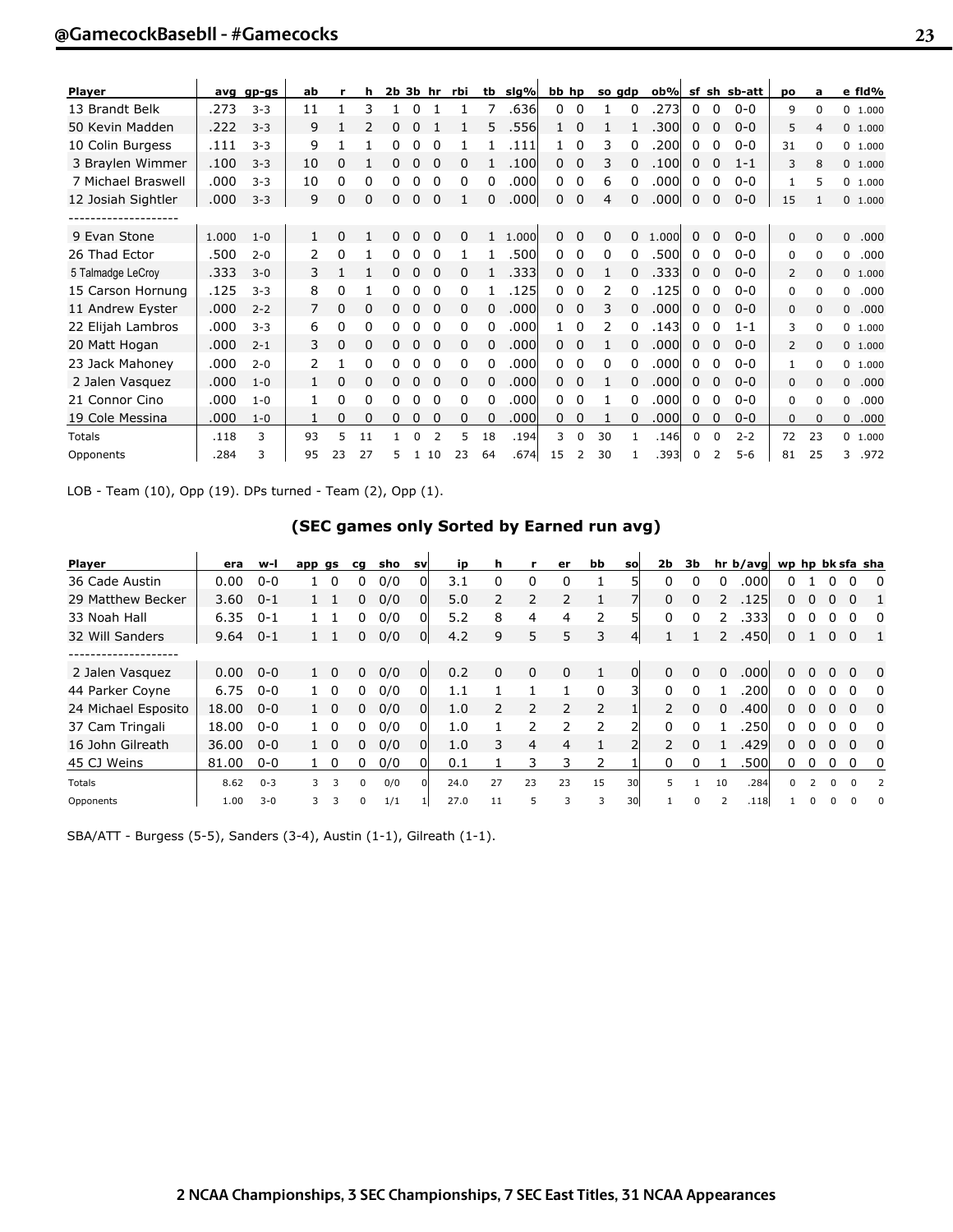| <b>INNINGS SUMMARY</b>                                                                                                                          |
|-------------------------------------------------------------------------------------------------------------------------------------------------|
| $\overline{2}$<br>3<br>$\overline{\mathbf{A}}$<br>5<br>7<br>1<br>6<br>8<br>9<br>x<br>Total                                                      |
| 15<br>7<br>12<br>20<br>15<br>17<br>5<br><b>USC</b><br>13<br>11<br>1<br>116<br>18<br>11<br>OPP. 14<br>10<br>6<br>10<br>8<br>18<br>16<br>0<br>111 |
|                                                                                                                                                 |
| <b>RECORD WHEN TEAM SCORES</b>                                                                                                                  |
| 5<br>1<br>$\overline{2}$<br>3<br>4<br>6<br>7<br>8<br>9<br>$10+$<br>Runs 0                                                                       |
| $0 - 2$<br>$1 - 1$<br>W-L 0-1<br>$0-0$ $0-4$<br>$1 - 1$<br>$0-0$<br>$1 - 1$<br>$1-0$ 3-0<br>$3-0$                                               |
| <b>RECORD WHEN OPP. SCORES</b>                                                                                                                  |
|                                                                                                                                                 |
| 1<br>2<br>3<br>4<br>7<br>8<br>9<br>$10+$<br>Runs 0<br>5<br>6                                                                                    |
| $0-1$ 2-1<br>$0-3$ 2-0 2-0<br>W-L 2-0 1-0 1-0<br>$0-1$ $0-1$ $0-3$                                                                              |
| <b>RECORD WHEN LEADING AFTER</b>                                                                                                                |
|                                                                                                                                                 |
| 3<br>4<br>5<br>6<br>8<br>lnn.<br>-1<br>2<br>7                                                                                                   |
| $5 - 3$<br>$4 - 4$<br>$8 - 1$<br>$8 - 1$<br>$8 - 2$<br>$7 - 2$<br>W-L<br>$5 - 4$<br>$7-1$                                                       |
| <b>RECORD WHEN TRAILING AFTER</b>                                                                                                               |
|                                                                                                                                                 |
| 5<br>6<br>8<br>1<br>2<br>3<br>4<br>7<br>lnn.                                                                                                    |
| $3 - 2$<br>$3 - 3$<br>$2 - 4$<br>$2 - 7$<br>$1 - 8$<br>$1 - 8$<br>$1 - 8$<br>W-L<br>$1 - 8$                                                     |
|                                                                                                                                                 |
| <b>CAROLINA WHEN</b>                                                                                                                            |
|                                                                                                                                                 |
| <b>Situation</b><br>Record<br>Total<br>$10 - 10$                                                                                                |
| Conference<br>0-3                                                                                                                               |
| $10 - 7$<br>Non-Conf                                                                                                                            |
| $9 - 4$<br>Home                                                                                                                                 |
| $0 - 5$<br>Away                                                                                                                                 |
| Neutral<br>$1 - 1$                                                                                                                              |
| $8 - 7$<br>Day                                                                                                                                  |
| $2 - 3$<br>Night                                                                                                                                |
| $0 - 2$<br>vs Left                                                                                                                              |
| vs Right<br>$10 - 8$                                                                                                                            |
| $1 - 3$<br>1-Run games                                                                                                                          |
| $2 - 0$<br>2-Run games                                                                                                                          |
| $5 - 4$<br>5+Run games                                                                                                                          |
| $1 - 0$<br>Extra inns                                                                                                                           |
| $2 - 1$<br>Shutouts                                                                                                                             |
| Scoring 0-2 runs<br>$0 - 5$                                                                                                                     |
| $2 - 4$<br>Scoring 3-5 runs                                                                                                                     |
| Scoring 6-9 runs<br>$5 - 1$                                                                                                                     |
| Scoring 10+ runs<br>$3-0$                                                                                                                       |
| $4 - 0$<br>Opponent 0-2 runs                                                                                                                    |
| $2 - 5$<br>Opponent 3-5 runs                                                                                                                    |

Opponent 6-9 runs 4-2<br>
Opponent 10+ runs 6-3

Scored in 1st inning 6-5 Scores first 5-4 Opp. scores first 5-6 After 6 leading 8-2 After 6 trailing 1-8 After 6 tied 1-0<br>After 7 leading 1-0<br>1-2

After 7 trailing 1-8 After 7 tied 0-0 After 8 leading 7-1 After 8 trailing 1-8<br>
After 8 tied 0-1

Hit 0 home runs 3-5 Hit 1 home run 2-4<br>
Hit 2+ home runs 3-1

Opponent 0 home runs 3-2 Opponent 1 home run 5-4 Opponent 2+ HRs 2-4 Made 0 errors 7-5<br>Made 1 error 7-2-2

 $\frac{\text{Made 2+ errors}}{\text{ODD. made 0 errors}}$  1-3

Opp. made 1 error 5-3 Opp. made 2+ errors 2-2<br>Out-hit opponent 8-2

Out-hit by opponent 2-7 Hits are tied 0-1

Opponent 10+ runs

After 7 leading

After  $8$  tied

Hit 2+ home runs

Made 1 error

Opp. made 0 errors

Out-hit opponent

| RECORD BY DEFENSIVE LINE-UP |  |  |  |
|-----------------------------|--|--|--|
|                             |  |  |  |

|              | $(3-2)$                                                                                                                                                                                                                         |
|--------------|---------------------------------------------------------------------------------------------------------------------------------------------------------------------------------------------------------------------------------|
|              | $(0-3)$                                                                                                                                                                                                                         |
|              | $(2-0)$                                                                                                                                                                                                                         |
|              | $(1-1)$                                                                                                                                                                                                                         |
|              | $(1-1)$                                                                                                                                                                                                                         |
|              | $(1-0)$                                                                                                                                                                                                                         |
| $\mathbf{1}$ | $(0-1)$                                                                                                                                                                                                                         |
| $\mathbf{1}$ | $(1-0)$                                                                                                                                                                                                                         |
| $\mathbf{1}$ | $(0-1)$                                                                                                                                                                                                                         |
| 1            | $(0-1)$                                                                                                                                                                                                                         |
| 1            | $(1-0)$                                                                                                                                                                                                                         |
|              |                                                                                                                                                                                                                                 |
| 16           | $(8-8)$                                                                                                                                                                                                                         |
| 4            | $(2-2)$                                                                                                                                                                                                                         |
|              |                                                                                                                                                                                                                                 |
|              | $(6-9)$                                                                                                                                                                                                                         |
|              | $(4-1)$                                                                                                                                                                                                                         |
|              |                                                                                                                                                                                                                                 |
|              | $(10-10)$                                                                                                                                                                                                                       |
|              |                                                                                                                                                                                                                                 |
|              | $(10-10)$                                                                                                                                                                                                                       |
|              |                                                                                                                                                                                                                                 |
|              | $(10-10)$                                                                                                                                                                                                                       |
|              |                                                                                                                                                                                                                                 |
|              | $(5-6)$                                                                                                                                                                                                                         |
|              | $(4-4)$                                                                                                                                                                                                                         |
|              | $(1-0)$                                                                                                                                                                                                                         |
|              |                                                                                                                                                                                                                                 |
|              | $(7-3)$<br>$(3-4)$                                                                                                                                                                                                              |
|              | $(0-3)$                                                                                                                                                                                                                         |
|              |                                                                                                                                                                                                                                 |
|              | $(10-8)$                                                                                                                                                                                                                        |
|              | $(0-2)$                                                                                                                                                                                                                         |
|              |                                                                                                                                                                                                                                 |
|              | $(2-4)$                                                                                                                                                                                                                         |
|              | $(2-3)$                                                                                                                                                                                                                         |
|              | $(4-0)$                                                                                                                                                                                                                         |
|              | $(1-1)$                                                                                                                                                                                                                         |
|              | $(1-1)$                                                                                                                                                                                                                         |
|              | $(0-1)$                                                                                                                                                                                                                         |
|              | STARTING LINEUP BY POSITION (Team record when starte<br>5<br>32221<br>15<br>5<br>20<br>20<br>20<br>11<br>8<br>$\mathbf{1}$<br>10<br>7<br>3<br>18<br>$\overline{c}$<br>6<br>5<br>$\begin{array}{c} 4 \\ 2 \\ 2 \\ 1 \end{array}$ |

| -UP                | <b>RECORD BY BATTING ORDER</b>                                               |                |                    |
|--------------------|------------------------------------------------------------------------------|----------------|--------------------|
| en starter)        | STARTING LINEUP BY LINEUP SPOT (Team record when starter)<br><b>LEADOFF:</b> |                |                    |
| $(3-2)$            | 13 Brandt Belk                                                               | 14             | $(6-8)$            |
| $(0-3)$            | 19 Cole Messina                                                              | 3              | $(3-0)$            |
| $(2-0)$            | 7 Michael Braswell                                                           | $\overline{2}$ | $(0-2)$            |
| $(1-1)$            | 15 Carson Hornung                                                            | $\mathbf{1}$   | $(1-0)$            |
| $(1-1)$            | <b>2ND SPOT:</b>                                                             |                |                    |
| $(1-0)$            | 7 Michael Braswell                                                           | 17             | $(10-7)$           |
| $(0-1)$            | 15 Carson Hornung                                                            | 1              | $(0-1)$            |
| $(1-0)$            | 3 Braylen Wimmer                                                             | $\mathbf{1}$   | $(0-1)$            |
| $(0-1)$            | 13 Brandt Belk                                                               | 1              | $(0-1)$            |
| $(0-1)$            | 3RD SPOT:                                                                    |                |                    |
| $(1-0)$            | 3 Braylen Wimmer                                                             | 19             | $(10-9)$           |
|                    | 7 Michael Braswell                                                           | 1              | $(0-1)$            |
| $(8-8)$            | <b>CLEANUP:</b>                                                              |                |                    |
| $(2-2)$            | 11 Andrew Eyster                                                             | 18             | $(10-8)$           |
|                    | 50 Kevin Madden<br>5TH SPOT:                                                 | 2              | $(0-2)$            |
| $(6-9)$<br>$(4-1)$ |                                                                              | 7              | $(3-4)$            |
|                    | 12 Josiah Sightler<br>50 Kevin Madden                                        | 6              | $(3-3)$            |
| $(10-10)$          | 13 Brandt Belk                                                               | 4              | $(3-1)$            |
|                    | 15 Carson Hornung                                                            | $\overline{c}$ | $(0-2)$            |
| $(10-10)$          | 21 Connor Cino                                                               | $\mathbf{1}$   | $(1-0)$            |
|                    | <b>6TH SPOT:</b>                                                             |                |                    |
| $(10-10)$          | 50 Kevin Madden                                                              |                | $(7-2)$            |
|                    | 12 Josiah Sightler                                                           |                | $(1-2)$            |
| $(5-6)$            | 5 Talmadge LeCroy                                                            |                | $(1-1)$            |
| $(4-4)$            | 15 Carson Hornung                                                            | 9322           | $(0-2)$            |
| $(1-0)$            | 21 Connor Cino                                                               |                | $(0-2)$            |
|                    | 10 Colin Burgess                                                             | $\mathbf{1}$   | $(0-1)$            |
| $(7-3)$            | 19 Cole Messina                                                              | 1              | $(1-0)$            |
| $(3-4)$            | 7TH SPOT:                                                                    |                |                    |
| $(0-3)$            | 10 Colin Burgess                                                             |                | $(1-4)$            |
|                    | 15 Carson Hornung                                                            |                | $(5-0)$            |
| $(10-8)$           | 12 Josiah Sightler                                                           |                | $(2-2)$            |
| $(0-2)$            | 50 Kevin Madden                                                              | 55432          | $(0-3)$            |
|                    | 21 Connor Cino                                                               |                | $(1-1)$            |
| $(2-4)$            | 26 Thad Ector                                                                | 1              | $(1-0)$            |
| $(2-3)$            | 8TH SPOT:                                                                    |                |                    |
| $(4-0)$            | 10 Colin Burgess                                                             | 93322          | $(6-3)$<br>$(0-3)$ |
| $(1-1)$<br>$(1-1)$ | 15 Carson Hornung<br>12 Josiah Sightler                                      |                | $(1-2)$            |
| $(0-1)$            | 5 Talmadge LeCroy                                                            |                | $(2-0)$            |
|                    | 20 Matt Hogan                                                                |                | $(1-1)$            |
|                    | 26 Thad Ector                                                                | $\mathbf{1}$   | $(0-1)$            |
|                    | 9TH SPOT:                                                                    |                |                    |
|                    | 20 Matt Hogan                                                                | 10             | $(6-4)$            |
|                    | 22 Elijah Lambros                                                            | 7              | $(3-4)$            |
|                    | 5 Talmadge LeCroy                                                            | $\overline{c}$ | $(0-2)$            |
|                    | 10 Colin Burgess                                                             | 1              | $(1-0)$            |
|                    |                                                                              |                |                    |

|                    | <b>STARTERS SUMMARY</b><br><b>Position</b>          |                          |    |    |    |    |    |    |    |                |  |                          |    |    |    |                | <b>Batting Order</b>                |                |                         |                |                          |
|--------------------|-----------------------------------------------------|--------------------------|----|----|----|----|----|----|----|----------------|--|--------------------------|----|----|----|----------------|-------------------------------------|----------------|-------------------------|----------------|--------------------------|
|                    | Player<br>2B 3B SS LF CF RF OF DH<br>GS.<br>P<br>1B |                          |    |    |    |    |    |    |    |                |  |                          |    |    |    |                | 1st 2nd 3rd 4th 5th 6th 7th 8th 9th |                |                         |                |                          |
| 3 Braylen Wimmer   | 20                                                  |                          |    |    | 20 |    |    |    |    |                |  |                          |    | 1  | 19 |                |                                     |                |                         |                |                          |
| 7 Michael Braswell | 20                                                  |                          |    |    |    |    | 20 |    |    |                |  |                          | 2  | 17 | 1  |                |                                     |                |                         |                |                          |
|                    | 20                                                  |                          |    |    |    | 20 |    |    |    |                |  |                          |    |    |    | $\overline{2}$ | 6                                   | 9              | 3                       |                |                          |
| 50 Kevin Madden    |                                                     |                          |    |    |    |    |    |    | 3  |                |  |                          |    |    |    |                |                                     |                |                         |                |                          |
| 13 Brandt Belk     | 19                                                  |                          |    | 5  |    |    |    | 11 |    |                |  |                          | 14 | 1  |    |                | 4                                   |                |                         |                |                          |
| 11 Andrew Eyster   | 18                                                  |                          |    |    |    |    |    |    |    | 18             |  |                          |    |    |    | 18             |                                     |                |                         |                |                          |
| 12 Josiah Sightler | 17                                                  | 1                        |    | 15 |    |    |    |    |    |                |  | $\overline{\phantom{a}}$ |    |    |    |                | 7                                   | 3              | 4                       | 3              |                          |
| 10 Colin Burgess   | 16                                                  |                          | 16 |    |    |    |    |    |    |                |  |                          |    |    |    |                |                                     | $\mathbf{1}$   | 5                       | 9              | 1                        |
| 15 Carson Hornung  | 14                                                  |                          |    |    |    |    |    | 8  |    |                |  | 6                        | 1  | 1  |    |                | $\overline{2}$                      | $\overline{2}$ | 5                       | 3              |                          |
| 20 Matt Hogan      | 12                                                  |                          |    |    |    |    |    |    | 10 | $\overline{2}$ |  |                          |    |    |    |                |                                     |                |                         | 2              | 10                       |
| 22 Elijah Lambros  | 7                                                   |                          |    |    |    |    |    |    |    |                |  |                          |    |    |    |                |                                     |                |                         |                | 7                        |
| 5 Talmadge LeCroy  | 6                                                   |                          | 4  |    |    |    |    |    |    |                |  | 2                        |    |    |    |                |                                     | $\overline{c}$ |                         | $\overline{2}$ | $\overline{\phantom{a}}$ |
| 32 Will Sanders    | 5                                                   | 5                        |    |    |    |    |    |    |    |                |  |                          |    |    |    |                |                                     |                |                         |                |                          |
| 21 Connor Cino     | 5                                                   |                          |    |    |    |    |    |    |    |                |  | 5                        |    |    |    |                | 1                                   | $\overline{2}$ | $\overline{\mathbf{c}}$ |                |                          |
| 19 Cole Messina    | 4                                                   |                          |    |    |    |    |    |    |    |                |  | 4                        | 3  |    |    |                |                                     | 1              |                         |                |                          |
| 33 Noah Hall       | 3                                                   | 3                        |    |    |    |    |    |    |    |                |  |                          |    |    |    |                |                                     |                |                         |                |                          |
| 26 Thad Ector      | $\overline{2}$                                      |                          |    |    |    |    |    |    |    |                |  | 1                        |    |    |    |                |                                     |                | 1                       | 1              |                          |
| 29 Matthew Becker  | $\overline{\phantom{a}}$                            | $\overline{\mathcal{L}}$ |    |    |    |    |    |    |    |                |  |                          |    |    |    |                |                                     |                |                         |                |                          |
| 34 James Hicks     | 2                                                   | $\mathfrak{p}$           |    |    |    |    |    |    |    |                |  |                          |    |    |    |                |                                     |                |                         |                |                          |
| 36 Cade Austin     | $\mathfrak{p}$                                      | $\overline{\phantom{a}}$ |    |    |    |    |    |    |    |                |  |                          |    |    |    |                |                                     |                |                         |                |                          |
| 40 Wesley Sweatt   | 1                                                   | 1                        |    |    |    |    |    |    |    |                |  |                          |    |    |    |                |                                     |                |                         |                |                          |
| 30 Brett Thomas    | 1                                                   | 1                        |    |    |    |    |    |    |    |                |  |                          |    |    |    |                |                                     |                |                         |                |                          |
| 38 Aidan Hunter    | 1                                                   | 1                        |    |    |    |    |    |    |    |                |  |                          |    |    |    |                |                                     |                |                         |                |                          |
| 45 CJ Weins        | 1                                                   | 1                        |    |    |    |    |    |    |    |                |  |                          |    |    |    |                |                                     |                |                         |                |                          |
|                    | 1                                                   | 1                        |    |    |    |    |    |    |    |                |  |                          |    |    |    |                |                                     |                |                         |                |                          |
| 16 John Gilreath   |                                                     |                          |    |    |    |    |    |    |    |                |  |                          |    |    |    |                |                                     |                |                         |                |                          |

## **2 NCAA Championships, 3 SEC Championships, 7 SEC East Titles, 31 NCAA Appearances**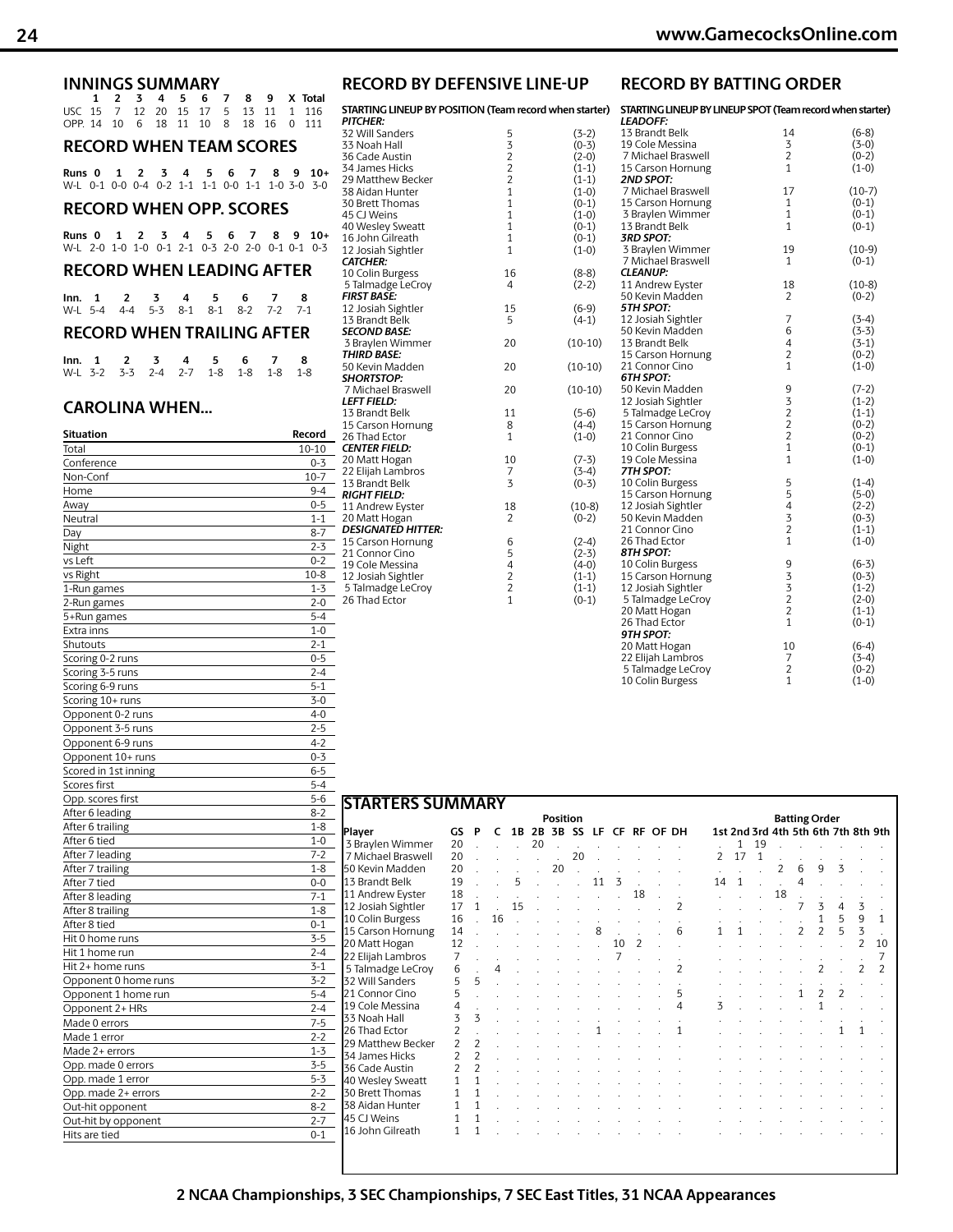#### **GAMECOCK STREAKS (All games)**

| <b>Multiple Hit Games</b> | 2  |   |   | 5+ Total |
|---------------------------|----|---|---|----------|
| 11 Andrew Eyster          | 5  | 3 | 1 |          |
| 3 Braylen Wimmer          |    | 4 |   |          |
| 7 Michael Braswell        | Ь  | 1 |   |          |
| 50 Kevin Madden           |    |   |   |          |
| 13 Brandt Belk            |    |   |   |          |
| 15 Carson Hornung         | 2  |   |   |          |
| 5 Talmadge LeCroy         |    |   |   |          |
| 22 Elijah Lambros         |    |   |   |          |
| 20 Matt Hogan             |    |   |   |          |
| 12 Josiah Sightler        |    |   |   |          |
| 10 Colin Burgess          |    |   |   |          |
| <b>TEAM</b>               | 33 | 8 |   |          |

| <b>Hitting Streaks</b> | <b>Longest Current</b> |   |
|------------------------|------------------------|---|
| 7 Michael Braswell     | 16                     |   |
| 13 Brandt Belk         | 9                      | 9 |
| 11 Andrew Eyster       | 8                      |   |
| 50 Kevin Madden        | 6                      | 1 |
| 15 Carson Hornung      | 5                      | 1 |
| 3 Braylen Wimmer       | 5                      | 1 |
| 12 Josiah Sightler     | 4                      |   |
| 5 Talmadge LeCroy      | 2                      |   |
| 22 Elijah Lambros      | 2                      |   |
| 20 Matt Hogan          | 2                      | 1 |
| 10 Colin Burgess       | 2                      | 1 |
| 9 Evan Stone           | 2                      | 2 |
| 21 Connor Cino         | $\overline{2}$         |   |
| 19 Cole Messina        | 1                      |   |
| 26 Thad Ector          | 1                      |   |
| 23 Jack Mahoney        | 1                      |   |
| 28 Vytas Valincius     |                        |   |

| <b>Multiple RBI Games</b> | 2 |   |   | 5+ Total |
|---------------------------|---|---|---|----------|
| 11 Andrew Eyster          |   | 1 | 2 |          |
| 13 Brandt Belk            |   |   |   |          |
| 50 Kevin Madden           |   |   |   |          |
| 7 Michael Braswell        |   |   |   |          |
| 21 Connor Cino            | 2 |   |   | 2        |
| 3 Braylen Wimmer          | 2 |   |   | 2        |
| 10 Colin Burgess          |   |   |   |          |
| 20 Matt Hogan             |   |   |   |          |
| 22 Elijah Lambros         |   |   |   |          |
| 15 Carson Hornung         |   |   |   |          |
| <b>TFAM</b>               |   |   | フ |          |

| <b>Reached Base Streaks</b> | <b>Longest Current</b> |   |
|-----------------------------|------------------------|---|
| 7 Michael Braswell          | 16                     |   |
| 12 Josiah Sightler          | 13                     |   |
| 11 Andrew Eyster            | 10                     |   |
| 13 Brandt Belk              | 9                      | 9 |
| 3 Braylen Wimmer            | 8                      | 1 |
| 10 Colin Burgess            | 8                      | 1 |
| 50 Kevin Madden             | 7                      | 1 |
| 15 Carson Hornung           | 7                      | 1 |
| 21 Connor Cino              | 7                      |   |
| 5 Talmadge LeCroy           | 5                      |   |
| 20 Matt Hogan               | 4                      | 1 |
| 9 Evan Stone                | 2                      | 2 |
| 22 Elijah Lambros           | 2                      |   |
| 26 Thad Ector               | 1                      | 1 |
| 23 Jack Mahoney             | 1                      |   |
| 28 Vytas Valincius          | 1                      |   |
| 31 David Cromer             | 1                      |   |
| 19 Cole Messina             | 1                      |   |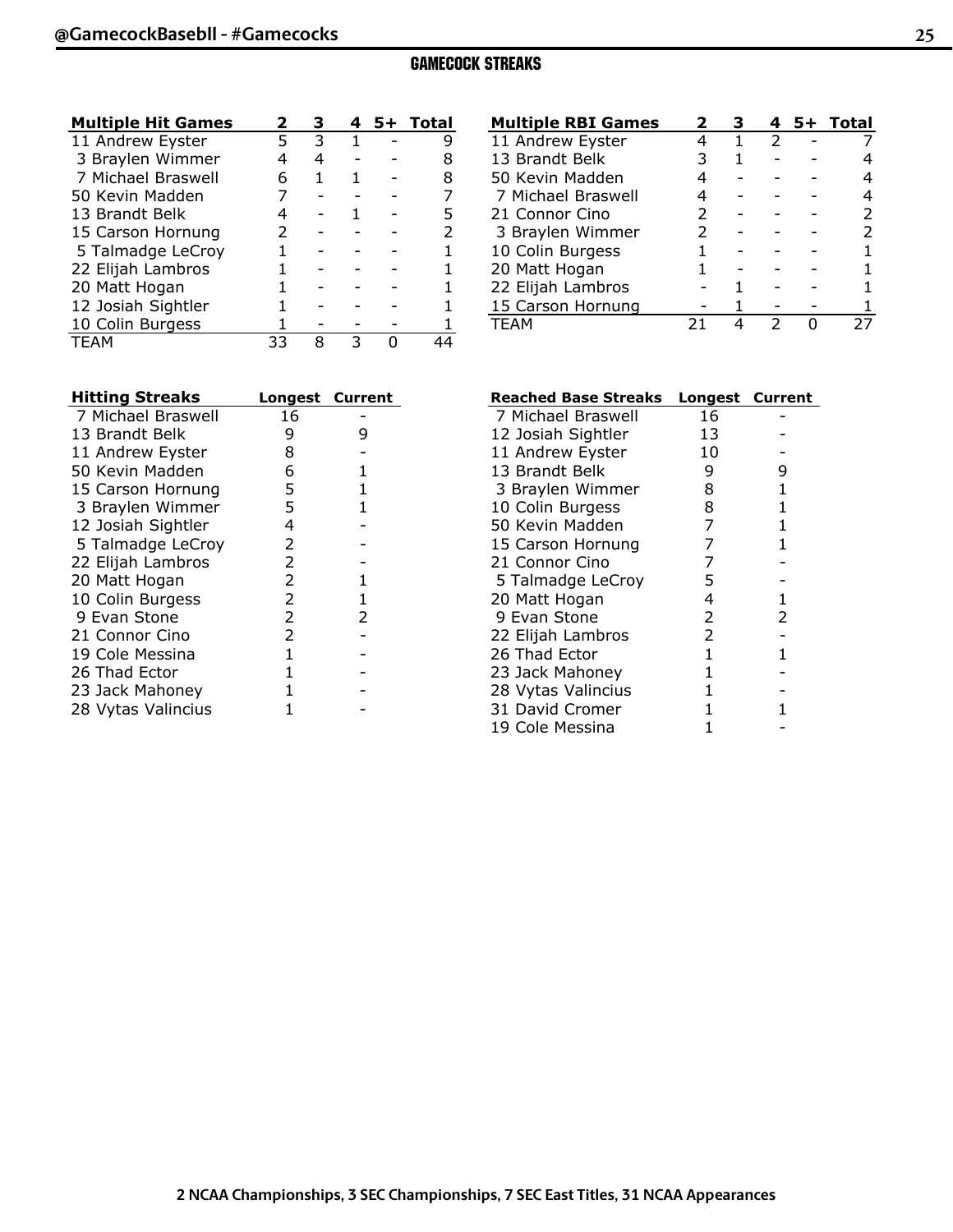2022 South Carolina Baseball<br>Individual Season/Career Summary for South Carolina (as of Mar 23, 2022)<br>(All games Sorted by Batting avg)<br>Record: 10-10 Home: 9-4 Away: 0-5 Neutral: 1-1 SEC: 0-3

|                                                                           |                          |                         |                                       |                             |                                       | Š<br>ທ∾                                                         | ŠON                        |                                                        |                           |                                    |                                                |                             |                                      |                                                                                                                     |                                                      |                                                 |                        |                                                  | <b>CAREM</b><br>EXA<br>CAR <sup>R</sup><br>CAR <sup>R</sup> |                |                       |                                   |                                                                                                   |                                                       |                              |  |
|---------------------------------------------------------------------------|--------------------------|-------------------------|---------------------------------------|-----------------------------|---------------------------------------|-----------------------------------------------------------------|----------------------------|--------------------------------------------------------|---------------------------|------------------------------------|------------------------------------------------|-----------------------------|--------------------------------------|---------------------------------------------------------------------------------------------------------------------|------------------------------------------------------|-------------------------------------------------|------------------------|--------------------------------------------------|-------------------------------------------------------------|----------------|-----------------------|-----------------------------------|---------------------------------------------------------------------------------------------------|-------------------------------------------------------|------------------------------|--|
| Player                                                                    |                          | <b>G-5</b>              | æ                                     | œ                           | ᆂ                                     |                                                                 | 38                         | 똪                                                      |                           | Фф<br>æ                            | င္တ                                            | ম-ম<br>৯                    |                                      |                                                                                                                     | G-S                                                  |                                                 |                        | ᆂ                                                |                                                             | 품险             |                       |                                   |                                                                                                   |                                                       | Sb-Att                       |  |
| 11 Andrew Eyster                                                          |                          | $18 - 18$               |                                       |                             |                                       |                                                                 | 0                          |                                                        |                           |                                    |                                                | 2                           |                                      |                                                                                                                     | $41 - 138$                                           |                                                 |                        |                                                  |                                                             |                |                       |                                   |                                                                                                   |                                                       |                              |  |
| 7 Michael Braswel                                                         | 2884822822               | 20-20<br>20-20          | <b>노동영영영경</b>                         | たたたたなちょ                     | $R$ $R$ ର୍ଯ୍ୟର୍ ଦି                    | $m$ <sub>4</sub> $\omega$ $\omega$ $\omega$ $\varphi$ $\varphi$ |                            | $\omega$ $\sim$ $\sim$ $\omega$ $\sim$                 | $\Xi_{\rm M}$ ದವದದ್ದಂ     | ဖဗ္ က = ထ သ္ ဟ                     | అనలం 4 ∞ రు<br>$\circ$ $\circ$ $\circ$ $\circ$ | いんていしい<br>こうこうしい            |                                      | 2845224                                                                                                             | 20-20<br>90-84                                       | <b>ဍ</b> င္ကြၕ႙္ကအအၾဌာ                          | ≃⊠는않는음≯쏘               | នៃកូននានិន                                       |                                                             |                | 圖高성                   | $B_0$ ក្រូងក្នុង                  | $\frac{1}{2}$ $\frac{1}{2}$ $\frac{1}{2}$ $\frac{1}{2}$ $\frac{1}{2}$ $\frac{1}{2}$ $\frac{1}{2}$ | $8\,$ $8\,$ $8\,$ $8\,$ $8\,$ $8\,$ $9\,$ $4\,$ $8\,$ | てんせいしゅうしょう しょうしょう            |  |
| 3 Braylen Wimmer                                                          |                          |                         |                                       |                             |                                       |                                                                 |                            |                                                        |                           |                                    |                                                |                             |                                      |                                                                                                                     |                                                      |                                                 |                        |                                                  |                                                             |                |                       |                                   |                                                                                                   |                                                       |                              |  |
|                                                                           |                          | 19-19                   |                                       |                             |                                       |                                                                 | $\circ$ $\circ$ $\sim$     |                                                        |                           |                                    |                                                |                             |                                      |                                                                                                                     | $19-19$                                              |                                                 |                        |                                                  |                                                             |                |                       |                                   |                                                                                                   |                                                       |                              |  |
| 13 Brandt Belk<br>50 Kevin Madden                                         |                          |                         |                                       |                             |                                       |                                                                 |                            |                                                        |                           |                                    |                                                |                             |                                      |                                                                                                                     |                                                      |                                                 |                        |                                                  |                                                             |                |                       |                                   |                                                                                                   |                                                       |                              |  |
|                                                                           |                          |                         |                                       |                             |                                       |                                                                 |                            |                                                        |                           |                                    |                                                |                             |                                      |                                                                                                                     | 20-20                                                |                                                 |                        |                                                  |                                                             |                |                       |                                   |                                                                                                   |                                                       |                              |  |
| 10 Colin Burgess<br>12 Josiah Sightler                                    |                          | 20-20<br>17-16<br>17-17 |                                       |                             |                                       |                                                                 | $\circ$                    |                                                        |                           |                                    |                                                |                             |                                      |                                                                                                                     | 74-70<br>89-75                                       |                                                 |                        |                                                  |                                                             |                | m 4 ro 00             |                                   |                                                                                                   |                                                       |                              |  |
|                                                                           |                          |                         |                                       |                             |                                       |                                                                 |                            |                                                        |                           |                                    |                                                |                             |                                      |                                                                                                                     |                                                      |                                                 |                        |                                                  |                                                             |                |                       |                                   |                                                                                                   |                                                       |                              |  |
|                                                                           |                          |                         |                                       |                             |                                       |                                                                 |                            |                                                        |                           |                                    |                                                |                             |                                      |                                                                                                                     |                                                      |                                                 |                        |                                                  |                                                             |                |                       |                                   |                                                                                                   |                                                       |                              |  |
| Evan Stone<br>တ                                                           |                          |                         |                                       |                             |                                       |                                                                 |                            |                                                        |                           |                                    |                                                |                             |                                      |                                                                                                                     |                                                      |                                                 |                        |                                                  |                                                             |                |                       |                                   |                                                                                                   |                                                       |                              |  |
| 15 Carson Hornung                                                         |                          | $13-0$<br>17-14         |                                       |                             |                                       |                                                                 |                            |                                                        |                           |                                    |                                                |                             |                                      |                                                                                                                     | $254$<br>$-253$                                      |                                                 |                        |                                                  |                                                             |                |                       |                                   |                                                                                                   |                                                       |                              |  |
|                                                                           |                          |                         |                                       |                             |                                       |                                                                 |                            |                                                        |                           |                                    |                                                |                             |                                      |                                                                                                                     |                                                      |                                                 |                        |                                                  |                                                             |                |                       |                                   |                                                                                                   |                                                       |                              |  |
| 21 Connor Cino                                                            | និងខ្លួន<br>និងខ្លួន     | $10.50$<br>$0.70$       | <b>జనని బొద్ద భర్</b> ద               | arawa40a                    | $\alpha \simeq 5$ 5 $\alpha \simeq 5$ |                                                                 |                            | 00000000000                                            | $O V 4 W O W - W -$       | ဝ <u>ဝ</u> ကထ—                     | 0000000-                                       | 22223437~223                |                                      |                                                                                                                     |                                                      | ຺຺ຌຌຌຌ຺                                         | $-$ <i>a</i> $-$ a $-$ | $\alpha \overline{\omega}$ r n $\overline{\tau}$ | o-onoのooooo                                                 | ooooo~oooooo   | gowa.<br>oo~oomoooooo | $4\omega\omega\omega\omega\omega$ | 0000-мо-о-оо                                                                                      | a <del>wa k</del> wa a mud                            | 22223437~~223                |  |
| 5 Talmadge LeCroy                                                         |                          |                         |                                       |                             |                                       |                                                                 |                            |                                                        |                           |                                    |                                                |                             |                                      |                                                                                                                     |                                                      |                                                 |                        |                                                  |                                                             |                |                       |                                   |                                                                                                   |                                                       |                              |  |
| 23 Jack Mahoney                                                           |                          |                         |                                       |                             |                                       |                                                                 |                            |                                                        |                           |                                    |                                                |                             |                                      |                                                                                                                     |                                                      |                                                 |                        |                                                  |                                                             |                |                       |                                   |                                                                                                   |                                                       |                              |  |
|                                                                           |                          |                         |                                       |                             |                                       |                                                                 |                            |                                                        |                           |                                    |                                                |                             |                                      |                                                                                                                     |                                                      |                                                 |                        |                                                  |                                                             |                |                       |                                   |                                                                                                   |                                                       |                              |  |
|                                                                           |                          |                         |                                       |                             |                                       |                                                                 |                            |                                                        |                           |                                    |                                                |                             |                                      |                                                                                                                     |                                                      |                                                 |                        | 'ನ –                                             |                                                             |                |                       |                                   |                                                                                                   |                                                       |                              |  |
|                                                                           |                          |                         |                                       |                             |                                       |                                                                 |                            |                                                        |                           |                                    |                                                |                             |                                      |                                                                                                                     |                                                      |                                                 |                        |                                                  |                                                             |                |                       |                                   |                                                                                                   |                                                       |                              |  |
| 20 Matt Hogan<br>28 Vytas Valincius<br>22 Elijah Lambros<br>26 Thad Ector | esses                    | $15-12$<br>4-0<br>18-7  |                                       |                             | $\infty$ $\leftarrow$                 |                                                                 |                            |                                                        |                           |                                    |                                                |                             |                                      |                                                                                                                     |                                                      |                                                 |                        | $\sim$ $-$                                       |                                                             |                |                       |                                   |                                                                                                   |                                                       |                              |  |
|                                                                           |                          |                         |                                       |                             |                                       |                                                                 |                            |                                                        |                           |                                    |                                                |                             |                                      |                                                                                                                     |                                                      |                                                 |                        |                                                  |                                                             |                |                       |                                   |                                                                                                   |                                                       |                              |  |
|                                                                           |                          | $3499 -$                |                                       |                             |                                       |                                                                 |                            |                                                        |                           | $\sim$ $\sim$ $\sim$ $\sim$ $\sim$ | $2000 + 000$<br>$\overline{\phantom{0}}$       |                             |                                      |                                                                                                                     | $65 + 48 + 69 + 74 + 76$<br>$65 + 48 + 69 + 74 + 76$ | ಅನ್ನಲ್ಲಿ ಎಂ                                     |                        |                                                  |                                                             |                |                       |                                   |                                                                                                   |                                                       |                              |  |
| 19 Cole Messina                                                           | 050                      |                         |                                       |                             |                                       |                                                                 |                            |                                                        | $\overline{C}$            |                                    |                                                |                             |                                      |                                                                                                                     |                                                      |                                                 | $\overline{C}$         |                                                  |                                                             |                |                       | ო                                 |                                                                                                   |                                                       |                              |  |
| 2 Jalen Vasquez                                                           | 8                        |                         |                                       |                             |                                       |                                                                 |                            |                                                        |                           |                                    | 00                                             |                             |                                      |                                                                                                                     |                                                      |                                                 |                        | 00                                               |                                                             |                |                       |                                   |                                                                                                   |                                                       |                              |  |
| 31 David Cromer                                                           | 8                        |                         |                                       |                             |                                       |                                                                 |                            |                                                        |                           |                                    |                                                |                             |                                      |                                                                                                                     |                                                      |                                                 |                        |                                                  |                                                             |                |                       |                                   |                                                                                                   |                                                       |                              |  |
|                                                                           |                          |                         |                                       |                             |                                       |                                                                 |                            |                                                        |                           |                                    |                                                |                             |                                      |                                                                                                                     |                                                      |                                                 |                        |                                                  |                                                             |                |                       |                                   |                                                                                                   |                                                       |                              |  |
| Totals                                                                    |                          |                         |                                       |                             |                                       | a – ouooooooooli 4                                              | 00000-000000 M4            | 9 2                                                    |                           |                                    |                                                |                             |                                      |                                                                                                                     |                                                      |                                                 |                        |                                                  |                                                             |                |                       |                                   |                                                                                                   |                                                       |                              |  |
| Opponents                                                                 | <b>RST</b>               | $\frac{20}{20}$         | 889<br>199                            | 주는                          | 직                                     |                                                                 |                            |                                                        | $\frac{107}{105}$         | 15 स्र                             | $rac{147}{195}$<br>ದ ಸ                         | 74-33<br>26-29              |                                      |                                                                                                                     |                                                      |                                                 |                        |                                                  |                                                             |                |                       |                                   |                                                                                                   |                                                       |                              |  |
|                                                                           |                          |                         |                                       |                             |                                       |                                                                 |                            |                                                        |                           |                                    |                                                |                             |                                      |                                                                                                                     |                                                      |                                                 |                        |                                                  |                                                             |                |                       |                                   |                                                                                                   |                                                       |                              |  |
|                                                                           |                          |                         |                                       |                             |                                       |                                                                 |                            |                                                        |                           |                                    |                                                |                             | (All games Sorted by Earned run avg) |                                                                                                                     |                                                      |                                                 |                        |                                                  |                                                             |                |                       |                                   |                                                                                                   |                                                       |                              |  |
|                                                                           |                          |                         |                                       |                             |                                       | ഗ                                                               |                            |                                                        |                           |                                    |                                                |                             |                                      |                                                                                                                     |                                                      |                                                 |                        |                                                  | CAREER                                                      |                |                       |                                   |                                                                                                   |                                                       |                              |  |
| Player                                                                    | ERA                      | ₹                       | App                                   | ပ္ပ<br>39                   | Sho                                   |                                                                 | <b>EASON</b><br>Sv         | ≞                                                      |                           |                                    |                                                |                             |                                      | ERA                                                                                                                 | ₹                                                    | ပ္ပိ                                            | ပ္ပ                    | Sho                                              | စိ                                                          |                | 으                     | œ                                 |                                                                                                   | 岊                                                     |                              |  |
|                                                                           |                          |                         |                                       |                             |                                       |                                                                 |                            |                                                        |                           |                                    |                                                |                             |                                      |                                                                                                                     |                                                      | $\frac{\text{AP}}{\text{SP}}$                   |                        |                                                  |                                                             |                |                       |                                   |                                                                                                   |                                                       |                              |  |
| 32 Will Sanders                                                           |                          |                         | မာ ထ                                  | ഥ — ന                       | 000                                   | 000                                                             | 000                        |                                                        |                           | 民位にも                               |                                                | ᄜᆠᆷᇦᅌ                       | $8$ ង្គ $\pm$ ន                      |                                                                                                                     |                                                      | ယ — က                                           | 000                    | 000                                              |                                                             |                |                       | 5519                              | $\mathbb{R} \mathbb{R}$ පක                                                                        | ひった                                                   |                              |  |
| 38 Aidan Hunter                                                           |                          |                         |                                       |                             |                                       |                                                                 |                            |                                                        |                           |                                    |                                                |                             |                                      |                                                                                                                     |                                                      |                                                 |                        |                                                  |                                                             |                |                       |                                   |                                                                                                   |                                                       |                              |  |
| 33 Noah Hal                                                               | ದ ಹಿದ್ದ<br>ಇ ಇ ಇ         | 449<br>449              |                                       |                             |                                       |                                                                 |                            | ನ್ನ – ೦<br>ನಿನನ                                        | ≖∣ಙನ್ನ                    |                                    | $E _{\widetilde{\omega}}$ ás                   |                             |                                      | 8<br>88<br>0 88<br>0 8                                                                                              | 9 9 9<br>4 9 9                                       | - တ ထ                                           |                        |                                                  | 00                                                          | ೦ = ೦<br>ಙ ನ ನ | 下ನಿನ                  |                                   |                                                                                                   |                                                       | $S\$ $\approx$ $\approx$ $S$ |  |
|                                                                           |                          |                         |                                       |                             |                                       |                                                                 |                            |                                                        |                           |                                    |                                                |                             |                                      |                                                                                                                     |                                                      |                                                 |                        |                                                  |                                                             |                |                       |                                   |                                                                                                   |                                                       |                              |  |
| 2 Jalen Vasquez                                                           |                          |                         |                                       |                             |                                       |                                                                 |                            |                                                        |                           |                                    |                                                |                             |                                      |                                                                                                                     |                                                      |                                                 |                        |                                                  |                                                             |                |                       |                                   |                                                                                                   |                                                       |                              |  |
|                                                                           |                          | 57                      |                                       |                             |                                       |                                                                 |                            |                                                        |                           |                                    |                                                |                             |                                      |                                                                                                                     |                                                      |                                                 |                        |                                                  |                                                             |                |                       |                                   |                                                                                                   |                                                       |                              |  |
|                                                                           |                          |                         |                                       |                             |                                       |                                                                 |                            |                                                        |                           |                                    |                                                |                             |                                      |                                                                                                                     |                                                      |                                                 |                        |                                                  |                                                             |                |                       |                                   |                                                                                                   |                                                       |                              |  |
| 29 Matthew Becker<br>36 Cade Austin                                       |                          | $\overline{C}$          |                                       |                             |                                       |                                                                 |                            |                                                        |                           |                                    |                                                |                             |                                      |                                                                                                                     |                                                      |                                                 |                        |                                                  | 000+                                                        |                |                       |                                   |                                                                                                   |                                                       |                              |  |
| 16 John Gilreath                                                          |                          | 21                      |                                       |                             |                                       |                                                                 |                            | $\simeq$ $\simeq$ $\simeq$                             |                           |                                    |                                                |                             | 292                                  |                                                                                                                     |                                                      |                                                 |                        |                                                  |                                                             |                |                       |                                   |                                                                                                   |                                                       |                              |  |
| 7 Michael Braswel                                                         |                          | $\overline{1}$          |                                       |                             |                                       |                                                                 |                            | $0.019 - 0.07$                                         |                           |                                    |                                                | $-\infty$ တ $\infty$ $\sim$ |                                      |                                                                                                                     |                                                      |                                                 |                        |                                                  | - ო —                                                       |                |                       | $-0.58$ u $-0.7$                  |                                                                                                   | ∞ တ ဣ က <u>ထ</u> ္ —                                  |                              |  |
| 44 Parker Coyne                                                           |                          |                         |                                       |                             |                                       |                                                                 |                            |                                                        |                           |                                    |                                                |                             |                                      |                                                                                                                     |                                                      |                                                 |                        |                                                  |                                                             |                |                       |                                   |                                                                                                   |                                                       |                              |  |
|                                                                           |                          | 오<br>오                  |                                       |                             |                                       |                                                                 |                            |                                                        |                           |                                    |                                                |                             |                                      |                                                                                                                     |                                                      |                                                 |                        |                                                  |                                                             |                |                       |                                   |                                                                                                   |                                                       |                              |  |
| 34 James Hicks                                                            |                          |                         |                                       |                             |                                       |                                                                 |                            |                                                        |                           |                                    |                                                |                             |                                      |                                                                                                                     |                                                      |                                                 |                        |                                                  |                                                             |                |                       |                                   |                                                                                                   |                                                       |                              |  |
| 40 Wesley Sweatt                                                          |                          |                         |                                       |                             |                                       |                                                                 |                            |                                                        |                           |                                    |                                                |                             |                                      |                                                                                                                     |                                                      |                                                 |                        |                                                  |                                                             |                |                       | 4 ವೆ                              |                                                                                                   |                                                       |                              |  |
| 24 Michael Esposito<br>30 Brett Thomas                                    | 0888544555<br>0888544555 |                         |                                       | $onn\text{-}con\text{-}con$ |                                       |                                                                 |                            |                                                        |                           |                                    |                                                |                             |                                      |                                                                                                                     |                                                      |                                                 |                        |                                                  |                                                             |                |                       |                                   |                                                                                                   |                                                       |                              |  |
|                                                                           |                          |                         |                                       |                             |                                       |                                                                 |                            | Q                                                      |                           |                                    |                                                |                             |                                      |                                                                                                                     |                                                      |                                                 |                        |                                                  |                                                             |                |                       |                                   |                                                                                                   |                                                       |                              |  |
| 45 CJ Weins                                                               |                          |                         | $\alpha$ coocch $\alpha$ rch $\alpha$ |                             |                                       |                                                                 |                            |                                                        |                           |                                    |                                                |                             |                                      |                                                                                                                     |                                                      |                                                 |                        |                                                  |                                                             |                |                       |                                   |                                                                                                   |                                                       |                              |  |
| 12 Josiah Sightler                                                        |                          |                         |                                       |                             |                                       |                                                                 |                            |                                                        |                           |                                    |                                                |                             |                                      |                                                                                                                     |                                                      |                                                 |                        |                                                  |                                                             |                |                       |                                   |                                                                                                   |                                                       |                              |  |
| 37 Cam Tringal                                                            | $\frac{11.37}{13.50}$    | -------<br>-------      |                                       |                             | ooooooooooooooo                       | 000000000000N+                                                  | oooomoo <del>-</del> ooooo | 9 P<br>$4\,$ r $\alpha$ $4$ $\alpha$ $\alpha$ $\alpha$ | o w m c m c m m m m m m m |                                    | $0.00004404 - 0.40$                            | 410805                      | 5 ധ ധ                                | O S G S G S T O T O T O T O G G G S T O T C O G G G<br>O G G G G T O T T C O G G G G<br>O N O T T T G G G O H T L D | 31531532332153                                       | 00000000000000<br><u>ᄭᄵ</u> ၜၜၟၜႜၒၟၐ႖ၟၜၜႜၟၜႜႜႜႜ | oooooooooooo           | oooooooooooo                                     | -onoooo                                                     | F5248-24 gadag | segezeongek           | 4 いたい 8                           | o n ∞ 8 u 8 4 2 4 u 5 ± 8                                                                         | $6 - 22$                                              | sagor-totate                 |  |
|                                                                           |                          |                         |                                       |                             |                                       |                                                                 |                            |                                                        |                           |                                    |                                                |                             |                                      |                                                                                                                     |                                                      |                                                 |                        |                                                  |                                                             |                |                       |                                   |                                                                                                   |                                                       |                              |  |
| <b>Totals</b>                                                             | 5.32<br>5.13             | $\frac{10-10}{10-10}$   | នន                                    | នីខ                         |                                       |                                                                 | 44                         | $\frac{170}{68.1}$                                     | $\frac{171}{175}$         | $\frac{11}{11}$                    | $\overline{5}$ $\overline{8}$                  | 요요                          | <u>15<br/>195</u>                    |                                                                                                                     |                                                      |                                                 |                        |                                                  |                                                             |                |                       |                                   |                                                                                                   |                                                       |                              |  |
| Opponents                                                                 |                          |                         |                                       |                             |                                       |                                                                 |                            |                                                        |                           |                                    |                                                |                             |                                      |                                                                                                                     |                                                      |                                                 |                        |                                                  |                                                             |                |                       |                                   |                                                                                                   |                                                       |                              |  |

SEASON/CAREER STATS

**2 NCAA Championships, 3 SEC Championships, 7 SEC East Titles, 31 NCAA Appearances**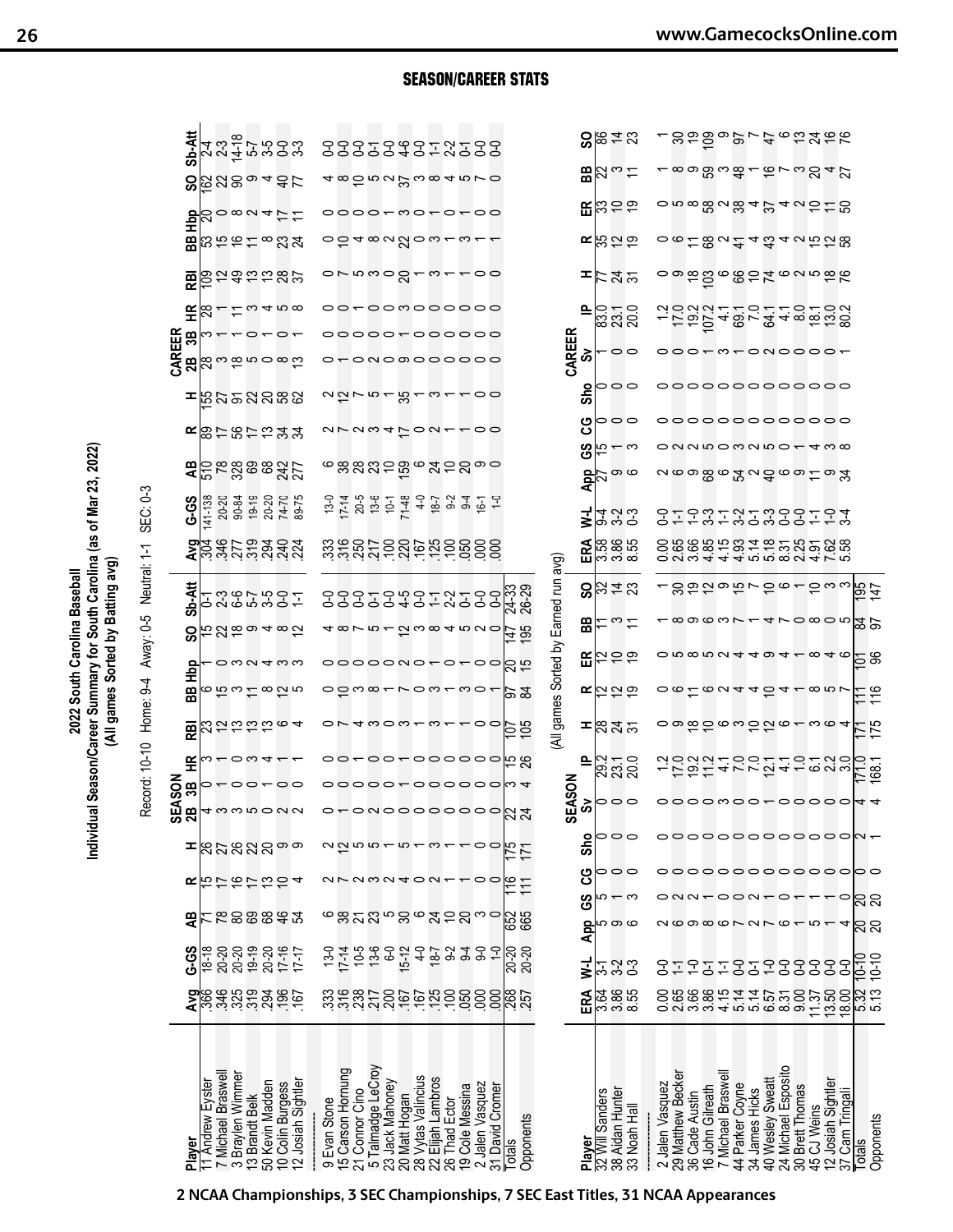

## **17 MARK KINGSTON** HEAD COACH 5TH SEASON AT SOUTH CAROLINA - 13th season as head coach NORTH CAROLINA (1995)

 **Mark Kingston** was named the head baseball coach at the University of South Carolina on June 30, 2017. He became the 30th head coach in the history of Gamecock Baseball.

 Kingston's first team at Carolina (2018) advanced to the Super Regionals in Arkansas after going 3-0 in the Greenville Regional at East Carolina. The Gamecocks won each of their last five SEC series in 2018, as Carolina swept LSU and won series against Vanderbilt, Ole Miss, Missouri and Texas A&M on

its way to a third place finish in the SEC East (17-13) and fifth-place overall conference finish. Carolina handed Arkansas its only postseason loss until the College World Series championship series, defeating the Razorbacks 8-5 in game two of the super regional. The Carolina team finished seventh in the country in fielding percentage (.980) and 12th in home runs (79). Kingston coached 10 players that were picked in the 2018 MLB First-Year Player Draft and had 12 players selected to the Spring SEC Academic Honor Roll.

 The 2019 team saw five players picked in the MLB First-Year Player Draft, including TJ Hopkins in the ninth round. The Gamecocks earned a Palmetto Point, winning 2-of-3 games against Clemson in early March. Success against the ACC continued with wins over N.C. State and North Carolina in Charlotte. South Carolina earned a trip to Hoover on the final day of the regular season, defeating College World Series participant Mississippi State in Starkville. Kingston coached Brett Kerry, who was named to the SEC All-Freshman team and was named a Freshman All-American by three different organizations.

The 2020 season was cut short after 16 games due to the coronavirus, but Kingston's squad was 12-4 that included a pair of weekend sweeps and a win over Clemson in Segra Park, had a pitching staff that had a 2.81 ERA and 184 strikeouts in 144 innings pitched and had Wes Clarke, who led the SEC with eight home runs. Kingston coached Carmen Mlodzinski, who was selected by the PIttsburgh Pirates with the 31st pick in the 2020 MLB First-Year Player Draft. Carolina also had a team grade-point-average of 3.399, the highest in program history, in the spring and had 17 student-athletes on the SEC Spring Honor Roll.

In 2021, the Gamecocks hosted the NCAA Columbia Regional, winning 34 games, including a 16-14 record in SEC play. That included a sweep of Florida and series wins at Georgia and LSU. Kingston guided the Gamecocks to a series win against Clemson, winning back-toback games on walk-off hits from Andrew Eyster. The Carolina pitching staff had a 3.80 ERA, fourth in the SEC, and struck out 624 batters in 507 innings pitched. The Gamecocks had eight players picked in the 2021 MLB Draft, which tied for third for the most players picked from a Division I school. Carolina also earned the Team Academic Award from the ACBA and had 23 players on either the SEC Honor Roll or the SEC First-Year Academic Honor Roll.

 Kingston came to Carolina following a three-year stint as the head coach at USF. He compiled a 100-78-1 record while in Tampa, helping the Bulls to a pair of NCAA Regional appearances. Kingston owns a career mark of 394-271-1 in 12 seasons as a head coach, including five at Illinois State, with four NCAA appearances in that nine-year span.

Kingston has helped lead 12 teams to NCAA Tournament berths as an assistant and head coach -- with five of those teams appearing in the NCAA Super Regionals, two participating in the College World Series and one winning a national championship. As a player at the University of North Carolina, Kingston was part of the 1989 Tar Heels squad that won an Atlantic Coast Conference regular-season title and advanced to the College World Series. He also helped UNC win the ACC Tournament and advance to the NCAA Regionals in 1990. As an assistant coach, Kingston helped the Miami Hurricanes capture the 2001 College World Series as the No. 1 overall seed. His 21-year collegiate coaching career also includes stops at Tulane, where he helped guide the Green Wave to the 2005 College World Series, and Purdue.

Kingston guided USF to a 42-19 mark in 2017, the first time since 1996 that the team had reached the 40-win mark. Under Kingston's leadership, the Bulls earned their second trip to the NCAA Tournament in three years. USF won 19-straight games from Feb. 19 - March 22, the second-longest streak in program history. During that streak, USF defeated then No. 3 Florida State in Tallahassee, its first victory against FSU since 1989. On May 9, the Bulls defeated then-No. 5 Florida in Gainesville. It marked the first time in program history that the Bulls beat both FSU and Florida on the road in the same season. The victories were just USF's second and third wins over top-five teams in program history. Kingston reached the 100-win mark at the helm of the program in the Gainesville Regional opener with a 9-1 win over Bethune-Cookman, making him the second-fastest coach in program history to reach 100 victories.

Kingston's Bulls dominated on the mound in 2017, posting a 3.24 team ERA and allowing 7.64 hits per nine innings, both in the top-10 nationally. The pitchers led the country with 10.1 strikeouts per nine innings and set a program record with 620 strikeouts. Offensively, shortstop Kevin Merrell set an American Athletic Conference record with a .384 average, the third-straight year he led the Bulls in hitting. Merrell was named an All-American by four separate publications and was named to the AAC First Team for a second-straight year. He was one of five Bulls named to All-American Athletic Conference teams, the most since 2009. Merrell was drafted by the Oakland Athletics with the 33rd overall pick in the MLB Amateur Draft, becoming the third-highest drafted player in program history. Overall, four USF players were selected in the draft, as Phoenix Sanders went in the in the 10th round to the Tampa Bay Rays, Joe Cavallaro was taken in the 24th round by the New York Mets and Ryan Valdes was selected in the 33rd round by the Pittsburgh Pirates.

In 2016, the Bulls recorded 517 strikeouts, logging back-to-back seasons of over 500 strikeouts for the first time in school history. Merrell posted a team-high .320 batting average and a first-team all-conference selection in the AAC. Pitcher Brandon Lawson also notched over 100 strikeouts on his way to a second-team all-conference honor. The Bulls won two series against ranked teams (No. 25 Michigan State, at No. 22 East Carolina), and had three players drafted - pitcher Tommy Eveld (ninth round, Arizona), pitcher Brandon Lawson (13th round, Tampa Bay), and outfielder Luke Maglich (34th round, Philadelphia).

Kingston made an immediate impact at USF in 2015, leading the Bulls to an NCAA Regional for the first time since 2002. Kingston and his staff increased the Bulls' 2014 win total by seven and earned the team's first NCAA Tournament win in 13 years. Coach Kingston's guidance helped produce four players who were drafted by Major League Baseball clubs, including pitcher Jimmy Herget (sixth round, Cincinnati), pitcher Tommy Peterson (12th round, Washington), infielder Kyle Teaf (30th round, Tampa Bay), and pitcher Casey Mulholland (37th round, Dodgers). Merrell was recognized as a Louisville Slugger Freshman All-American, and catcher Levi Borders was named to the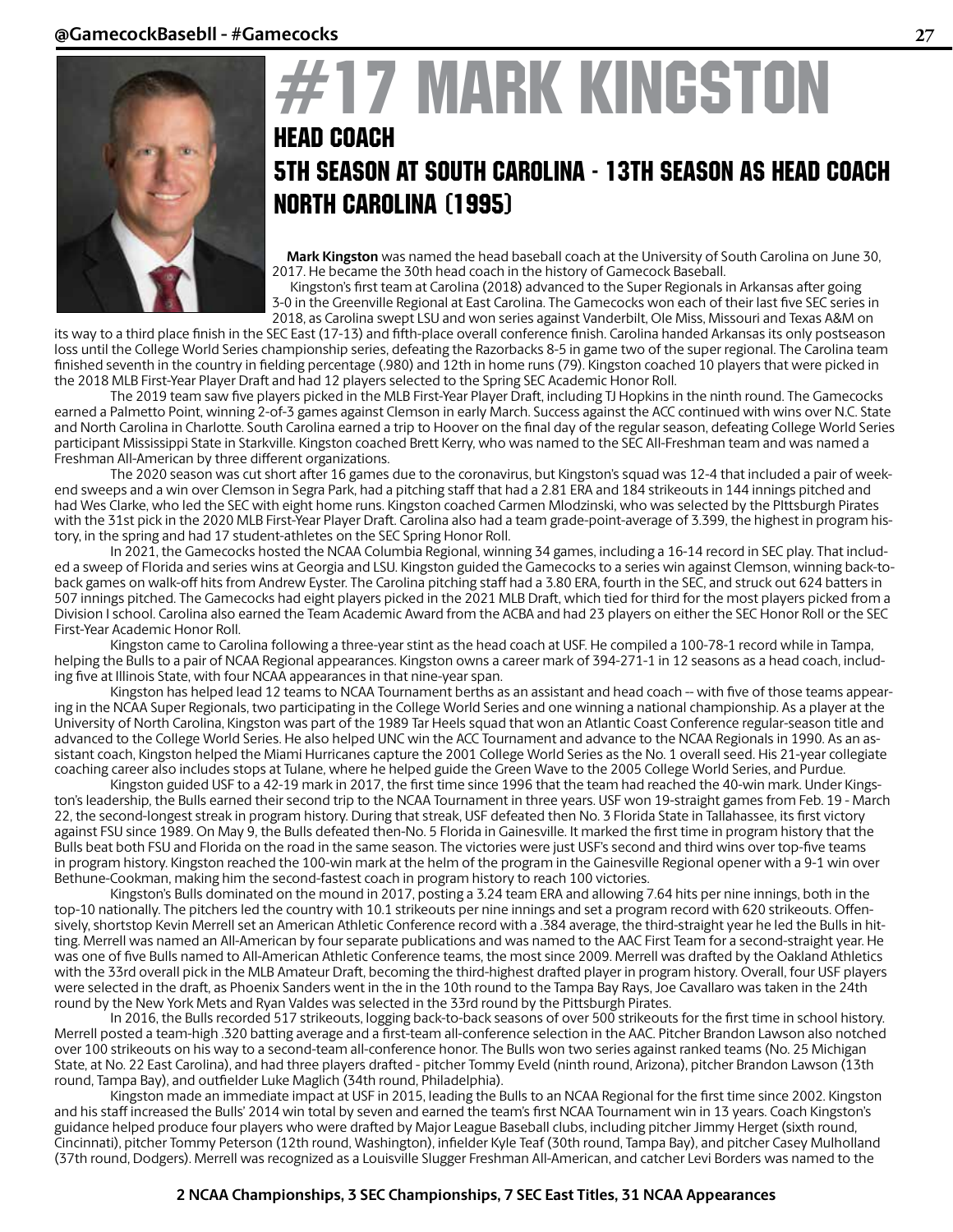Johnny Bench Watch list and was a unanimous selection on The American's First Team. Herget was also named to The American's First Team, and Peterson earned second-team honors.

Kingston came to USF with a long track record as a top-level recruiter and a producer of offensively explosive teams. He spent 2010-2014 as the head coach at Illinois State University, where he led the Redbirds to two MVC regular season championships and one conference tournament title while twice breaking the program's season wins record. He won more than 30 games in each of his five seasons at ISU, a program-record string that included a season-record 39 wins in 2013. He reached the MVC Tournament championship game three times and compiled an overall record of 173-102 (.629 winning percentage). Kingston was twice named a "Rising College Coach" by Kendall Rogers of Perfect Game USA during a five-year tenure at Illinois State (2010-2014) in which he earned MVC Coach of the Year honors in 2010 and 2013 and helped 18 Redbirds earn First-Team all-MVC honors.

Kingston led ISU to rapid success, as the Redbirds ranked second in conference wins (64) from 2010-14 while posting two first-place finishes and no worse than a fourthplace conclusion in the MVC. His overall winning percentage of .629 and average of 35 wins per season were a strong improvement over previous seasons. ISU's average RPI rating of 69.50 from 2010-13 ranked fifth among all northern Division I programs and Kingston's recruiting classes contained 15 players ranked in the Top-20 in the state of Illinois by Prep Baseball Report, more than any other university.

He took over the ISU program after serving one season as the team's associate head coach and promptly posted the most successful first-year head coaching stint in program history. Kingston led the 2010 Redbirds to their first-ever share of the MVC regularseason title, their first MVC Tournament title since 1994 and their first NCAA Tournament victory since 1976. ISU's 32-24 record was the most wins for the Redbirds since 1999.

In 2011, Kingston guided the team to a then-record season win total (36-18), including a marquee victory at Miami (Fla.), and placed seven players on the All-MVC team. The following year (2012) ISU went 33-19 and posted a 10-game win-streak, the program's longest since 1984. Closer Kenny Long was selected by the Houston Astros in the 22nd round of the MLB First-Year Player Draft, marking three-consecutive seasons in which a Redbird was selected in the MLB draft.

In 2013, Kingston guided ISU to a program-best 39 wins (39-19), posted a schoolrecord 12-game winning streak, won the MVC outright for the first time in school history and set a Valley-record with eight first-team All-MVC selections. Offensively, ISU paced the MVC in batting average, on-base percentage, slugging percentage and home runs and the pitching staff fired a program-record 13 complete games, including 10 shutouts.

Prior to his stint at ISU, Kingston was part of 500 wins (500-279-2) in 13 seasons as an assistant coach and was widely respected as one of the top assistants in the nation. He spent the previous seven years at Tulane University, serving as recruiting coordinator throughout his tenure and as associate head coach the final five seasons with the responsibility of overseeing recruiting, coaching hitters and developing catchers and infielders.

At Tulane, Kingston's recruiting and coaching efforts helped the Green Wave to six postseason appearances, two NCAA Super Regionals and a berth in the 2005 College World Series. The 2005 Green Wave team was seeded as the top team overall while also receiving the top academic honor in Omaha. Tulane averaged nearly 42 wins per season with Kingston on staff.

Kingston recruited or coached seven players who became All-Americans at Tulane, including James Jurries (2002) and Michael Aubrey (2003).

## THE KINGSTON FILE

#### **394-271-1 Overall Coaching Record**

| Birthdate: May 16, 1970   |                                      |
|---------------------------|--------------------------------------|
| Birthplace: Buffalo, N.Y. |                                      |
|                           | High School: Potomac (Dumfries, Va.) |
|                           | College: North Carolina (1995)       |

## COACHING EXPERIENCE (26 YEARS)

|                           | Head Coach      |
|---------------------------|-----------------|
|                           | Head Coach      |
|                           |                 |
|                           | Head Coach      |
|                           |                 |
|                           | Assistant Coach |
| 2002-08 Tulane University |                 |
|                           | Assistant Coach |
|                           |                 |
|                           | Assistant Coach |
|                           |                 |
|                           | Assistant Coach |
| 1997-98 Purdue University |                 |
|                           | Assistant Coach |

## COACHING ACHIEVEMENTS

- One National Championship (Miami, 2001)
- Two College World Series Appearances (2001, 2005)
- Five Super Regional Appearances (2000, '01, '04, '05, '18)
- 12 NCAA Tournament Appearances
- 2010 MVC Tournament Champions
- 2013 MVC Regular Season Champions

## ATHLETIC EXPERIENCE

- University of North Carolina (1989-92)
- Helped the Tar Heels to the 1989 College World Series and the 1990 ACC Tournament title
- Drafted by Milwaukee in the 1992 MLB Draft Spent five season in pro baseball with Milwaukee
- and the Chicago Cubs • Drafted by the New York Yankees out of high school

Prior to Tulane, Kingston spent two years at Miami (Fla.), where he helped the Hurricanes capture the 2001 College World Series as the No. 1 overall seed. While at Miami, the Hurricanes finished with top-five school single-season marks in batting average, runs scored and slugging percentage, and led the nation with 228 stolen bases in 2001. In the run to the 2001 national title, the `Canes had an NCAA-best 17-0 run to end the season and set a College World Series record with 12.3 runs per game while hitting .373 as a team in Omaha.

Kingston spent one year as an assistant at Illinois State, helping the 1999 Redbirds set then-school records for wins in a season (35), runs scored, RBI, doubles, hits and walks, while finishing second in school history in home runs, total bases and batting average.

Kingston began his coaching career with two seasons at Purdue, helping the Boilermakers post three of the top-seven batting averages in school history and place five position players on the All-Big Ten team after not posting any the year before his arrival.

A 1995 graduate of North Carolina with a degree in communications, Kingston was part of the 1989 Tar Heels squad that won an Atlantic Coast Conference regular-season title and advanced to the College World Series. He also helped the team win the ACC Tournament and advance to NCAA Regionals in 1990 as a sophomore. Kingston received the Trippe Bourne "Most Dedicated Player" Award for his outstanding work ethic and leadership during his junior campaign, and was named a team captain his senior season.

Drafted by the Milwaukee Brewers out of North Carolina in 1992, the Northern Virginia native played professionally for five seasons with Milwaukee and the Chicago Cubs organizations. In 2019, Kingston was named as an assistant coach to the USA Baseball Collegiate National Team, which played in tournaments in Taiwan and Japan.

Kingston attended Potomac High School (Virginia), where he developed into a Collegiate Baseball Top-50 Prospect and was drafted by the New York Yankees after leading his team to the 1988 state championship. In 2006, Kingston was inducted into the Potomac Hall of Fame.

Kingston and his wife, the former Letitia Kelly, have three children, Kailyn Grace, Cameron James and Kathryn Patricia. He also wrote and produced two instructional videos for Championship Productions, "Keys to Consistent Hitting" and "Catching Drills and Fundamentals." He also was the only assistant coach chosen to write a chapter in "The Baseball Drill Book" produced by the American Baseball Coaches Association.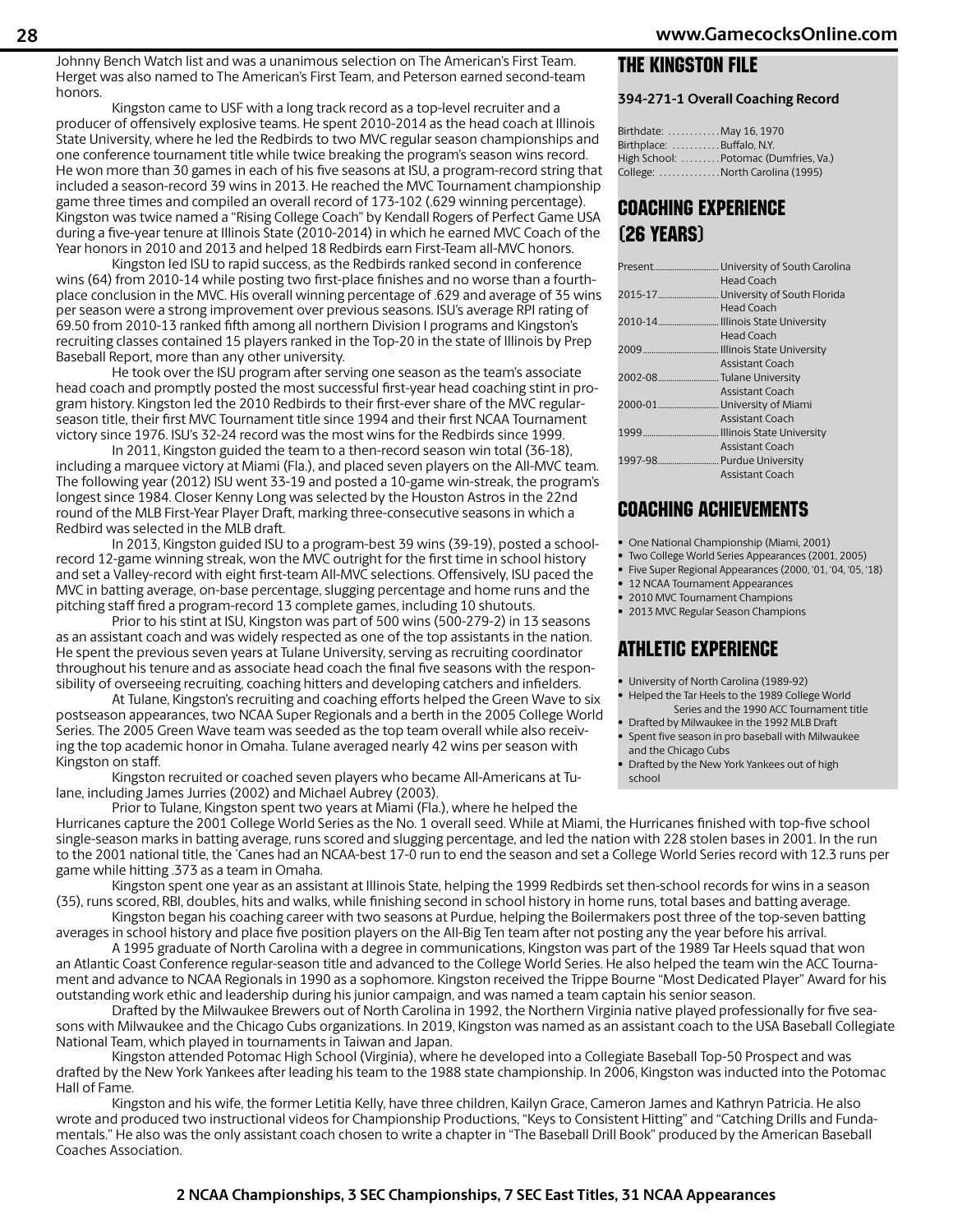

## **South Carolina Spring 2022 Numerical Roster**



#### *ACTIVE ROSTER*

| No.            | Name                   | Pos.         | B-T   | Ht.      | Wt. | Cl.-Exp. | Hometown                | <b>Previous School</b>          |
|----------------|------------------------|--------------|-------|----------|-----|----------|-------------------------|---------------------------------|
| $\overline{2}$ | Jalen Vasquez          | <b>INF</b>   | $L-R$ | $6 - 0$  | 170 | $So.-1L$ | N. Charleston, S.C.     | Fort Dorchester HS              |
| 3              | Braylen Wimmer         | <b>INF</b>   | $R-R$ | $6 - 4$  | 200 | $Jr-1L*$ | Yukon, Okla.            | Yukon HS                        |
| 4              | Jackson Phipps         | LHP          | $L-L$ | $6 - 5$  | 225 | $So.-1L$ | Dallas, Ga.             | East Paulding HS                |
| 5              | Talmadge LeCroy        | UTL          | $R-R$ | $6 - 2$  | 190 | Fr.-HS   | Belton, S.C.            | Belton-Honea Path HS            |
| 7              | Michael Braswell       | INF/P        | $R-R$ | $6 - 2$  | 195 | Fr.-HS   | Mabelton, Ga.           | Campbell HS                     |
| 9              | Evan Stone             | OF           | $R-R$ | $6 - 0$  | 180 | Fr.-HS   | Irmo, S.C.              | Dutch Fork HS                   |
| 10             | Colin Burgess          | C            | $R-R$ | $5 - 8$  | 195 | $Jr-1L*$ | Lexington, Ky.          | Tates Creek HS                  |
| 11             | Andrew Eyster          | OF           | $R-R$ | $6 - 3$  | 220 | 5th-2L*  | Ocala, Fla.             | Santa Fe College                |
| 12             | Josiah Sightler        | LHP/UTL      | L-L   | $6 - 5$  | 234 | $Sr-2L*$ | Gaston, S.C.            | Swansea HS                      |
| 13             | <b>Brandt Belk</b>     | OF/1B        | $L-R$ | $6 - 5$  | 180 | 5th-TR   | Houston, Texas          | Missouri                        |
| 14             | Eli Jones              | <b>RHP</b>   | $R-R$ | $6 - 1$  | 190 | Fr.-HS   | Peachtree City, Ga.     | Starr's Mill HS                 |
| 15             | Carson Hornung         | <b>INF</b>   | $L-R$ | $6 - 3$  | 210 | Fr.-HS   | Overland Park, Kan.     | Blue Valley Southwest HS        |
| 16             | John Gilreath          | LHP          | $L-L$ | $6-0$    | 179 | 5th-3L*  | Rock Hill, S.C.         | Northwestern HS                 |
| 18             | Julian Bosnic          | LHP          | $L-L$ | $6 - 3$  | 218 | $Jr-1L*$ | Lutz, Fla.              | Berkeley Prep                   |
| 19             | Cole Messina           | $\mathsf{C}$ | $R-R$ | $6-0$    | 215 | Fr.-HS   | Summerville, S.C.       | Summerville HS                  |
| 20             | Matt Hogan             | OF           | $L-R$ | $6 - 0$  | 195 | Sr.-TR   | Melville, N.Y.          | Vanderbilt                      |
| 21             | Connor Cino            | OF           | $L-R$ | $6 - 1$  | 206 | $So.-1L$ | Mt. Pleasant, S.C.      | Wando HS                        |
| 22             | Elijah Lambros         | OF           | $R-R$ | $6 - 2$  | 195 | Fr.-HS   | Fredericksburg, Va.     | Fredericksburg Christian School |
| 23             | Jack Mahoney           | RHP/INF      | $R-R$ | $6 - 3$  | 210 | $So.-1L$ | Arlington Heights, Ill. | St. Viator HS                   |
| 24             | Michael Esposito       | <b>LHP</b>   | L-L   | $5 - 10$ | 190 | $Jr-JC$  | Port Washington, N.Y.   | Chipola JC                      |
| 25             | Sam Simpson            | <b>RHP</b>   | $R-R$ | $6 - 1$  | 175 | Fr.-HS   | Carrollton, Ga.         | Carrollton HS                   |
| 26             | <b>Thad Ector</b>      | OF           | $B-R$ | $6 - 2$  | 195 | Fr.-HS   | Tyrone, Ga.             | Starr's Mill HS                 |
| 28             | <b>Vytas Valincius</b> | <b>INF</b>   | $R-R$ | $6 - 4$  | 230 | Fr.-HS   | Lockport, III.          | Baylor School                   |
| 29             | Mathew Becker          | <b>LHP</b>   | $R-L$ | $6 - 3$  | 200 | Fr.-HS   | Chapin, S.C.            | Chapin HS                       |
| 30             | <b>Brett Thomas</b>    | <b>RHP</b>   | $R-R$ | $6 - 5$  | 245 | $Jr-1L*$ | Atlanta, Ga.            | Riverwood HS                    |
| 31             | David Cromer           | OF           | $R-R$ | $6 - 2$  | 232 | Fr.-RS   | Lexington, S.C.         | Lexingotn HS                    |
| 32             | <b>Will Sanders</b>    | <b>RHP</b>   | $R-R$ | $6 - 6$  | 215 | $So.-1L$ | Atlanta, Ga.            | Woodward Academy                |
| 33             | Noah Hall              | <b>RHP</b>   | $R-R$ | $6-0$    | 190 | Jr.-TR   | Charlotte, N.C.         | Appalachian State               |
| 34             | James Hicks            | <b>RHP</b>   | $R-R$ | $6 - 2$  | 190 | Jr.-JC   | Conway, Ark.            | Crowder College                 |
| 36             | Cade Austin            | <b>RHP</b>   | $R-R$ | $6 - 3$  | 230 | Fr.-RS   | Chapin, S.C.            | Chapin HS                       |
| 37             | Cam Tringali           | <b>RHP</b>   | $R-R$ | $6 - 4$  | 230 | $Gr-2L*$ | Columbia, S.C.          | Cardinal Newman HS              |
| 38             | Aidan Hunter           | <b>RHP</b>   | $R-R$ | $6 - 4$  | 205 | Fr.-HS   | Summerville, S.C.       | Summerville HS                  |
| 40             | <b>Wesley Sweatt</b>   | <b>RHP</b>   | $R-R$ | $6 - 3$  | 225 | $Sr-2L*$ | Rock Hill, S.C.         | Northwestern HS                 |
| 44             | Parker Coyne           | <b>RHP</b>   | $R-R$ | $6 - 2$  | 210 | 5th-3L*  | Suwanee, Ga.            | North Grwinnett HS              |
| 45             | CJ Weins               | <b>RHP</b>   | $R-R$ | $6 - 3$  | 223 | $Sr-1L$  | Lockport, III.          | Wabash Valley CC                |
| 50             | Kevin Madden           | <b>INF</b>   | $R-R$ | $6 - 1$  | 215 | Sr.-TR   | Glenwood, Md.           | Virginia Tech                   |

**ASSISTANT COACH 43** Chad Caillet (1st season) (Southern Miss, 1998) **ASSISTANT COACH/PITCHING** 35 Justin Parker (1st season) (Wright State, 2012) **ASSISTANT COACH ASSISTANT COACH 8** Scott Wingo (1st season) (South Carolina, 2015) **STUDENT ASSISTANT COACH** 27 Alek Boychuk<br> **DIRECTOR OF PLAYER DEVELOPMENT** Mike Current **DIRECTOR OF PLAYER DEVELOPMENT DIRECTOR OF OPERATIONS** Ryan West **DIRECTOR OF SPORT PERFORMANCE** Billy Anderson **ATHLETIC TRAINER** Bryan Wells

GRADUATE ASSISTANT ATHLETIC TRAINER Tyler Bouchard **BULLPEN CATCHER** Dalton Bontempo

## **Coaching Staff**

- **HEAD COACH** 17 Mark Kingston (5th season as head coach) (North Carolina, 1995)
	-
	-
	-
	-
	-
	-

CJ Weins WINES **STUDENT MANAGERS** Matthew Hull, Jamie Karl, Matthew Loux, Bryson Mitchell, Mickey Paragano, Joe Sasso, Noah Wise, **STUDENT ATHLETIC TRAINERS** Dylan Crew, Toni Lee, Avery Manbeck

## **Pronunciations**

Alek Boychuk boy-CHUCK Michael Braswell BRAZ-well<br>Chad Caillet ki-YAY Chad Caillet Connor Cino SEE-no<br>Andrew Eyster EYE-stur Andrew Eyster Carson Hornung HOR-nung Cam Tringali Trin-GAL-ee<br>Vytas Valincius VEE-tusvah-l

VEE-tus vah-link-us